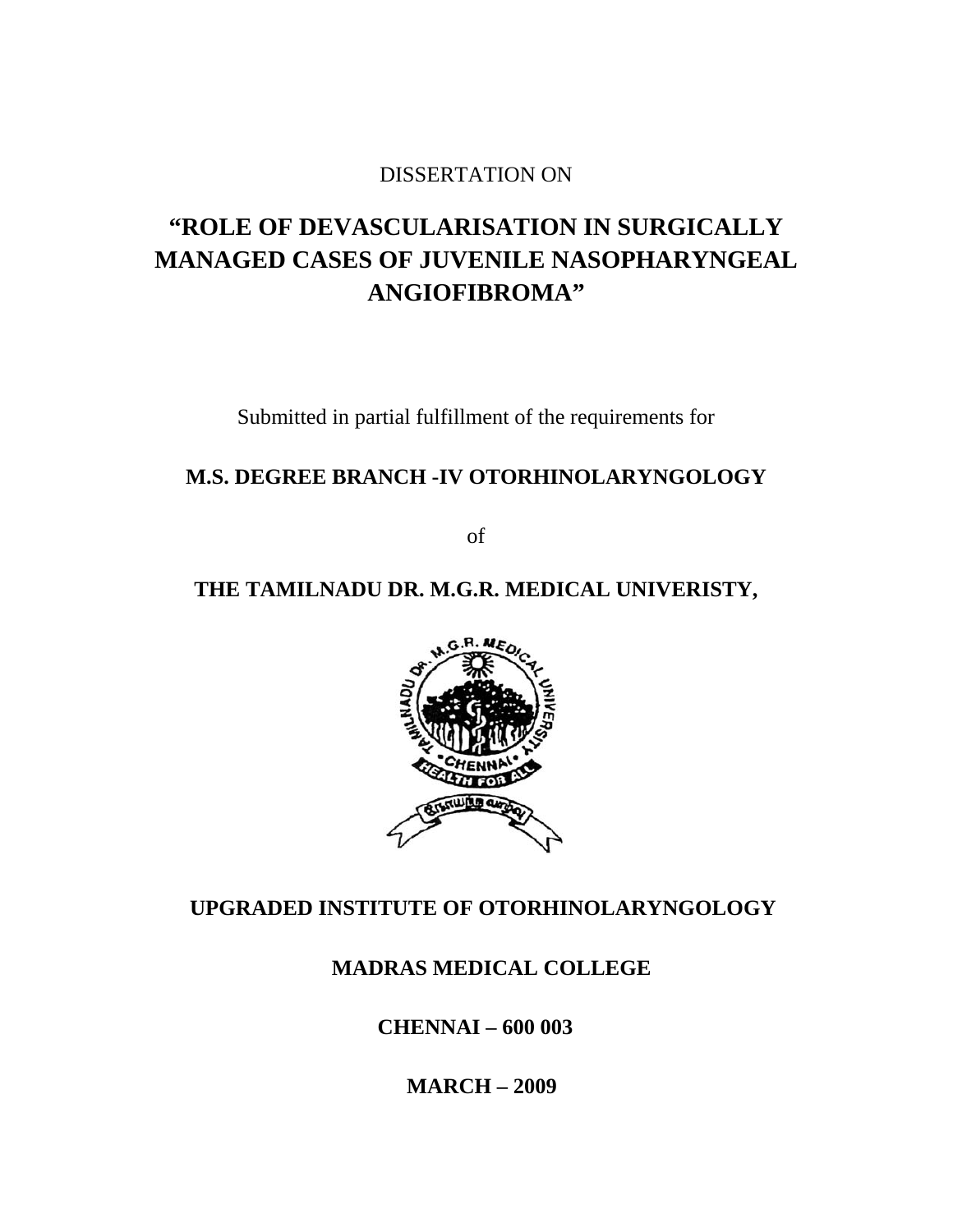# **CERTIFICATE**

 This is to certify that this dissertation entitled **" ROLE OF DEVASCULARISATION IN SURGICALLY MANAGED CASES OF JUVENILE NASOPHARYNGEAL ANGIOFIBROMA"** submitted by **Dr. S.SHANMUGA ASHOK,** appearing for M.S. E.N.T.. Branch IV Degree examination in March 2009 is a bonafide record of work done by him under my direct guidance and supervision in partial fulfillment of regulations of the Tamil Nadu Dr. M.G.R. Medical University, Chennai. I forward this to the Tamil Nadu Dr.M.G.R. Medical University, Chennai, Tamil Nadu, India.

#### DIRECTOR & PROFESSOR,

Upgraded Institute of Otorhinolaryngology, Madras Medical College, Government General Hospital, Chennai – 600 003.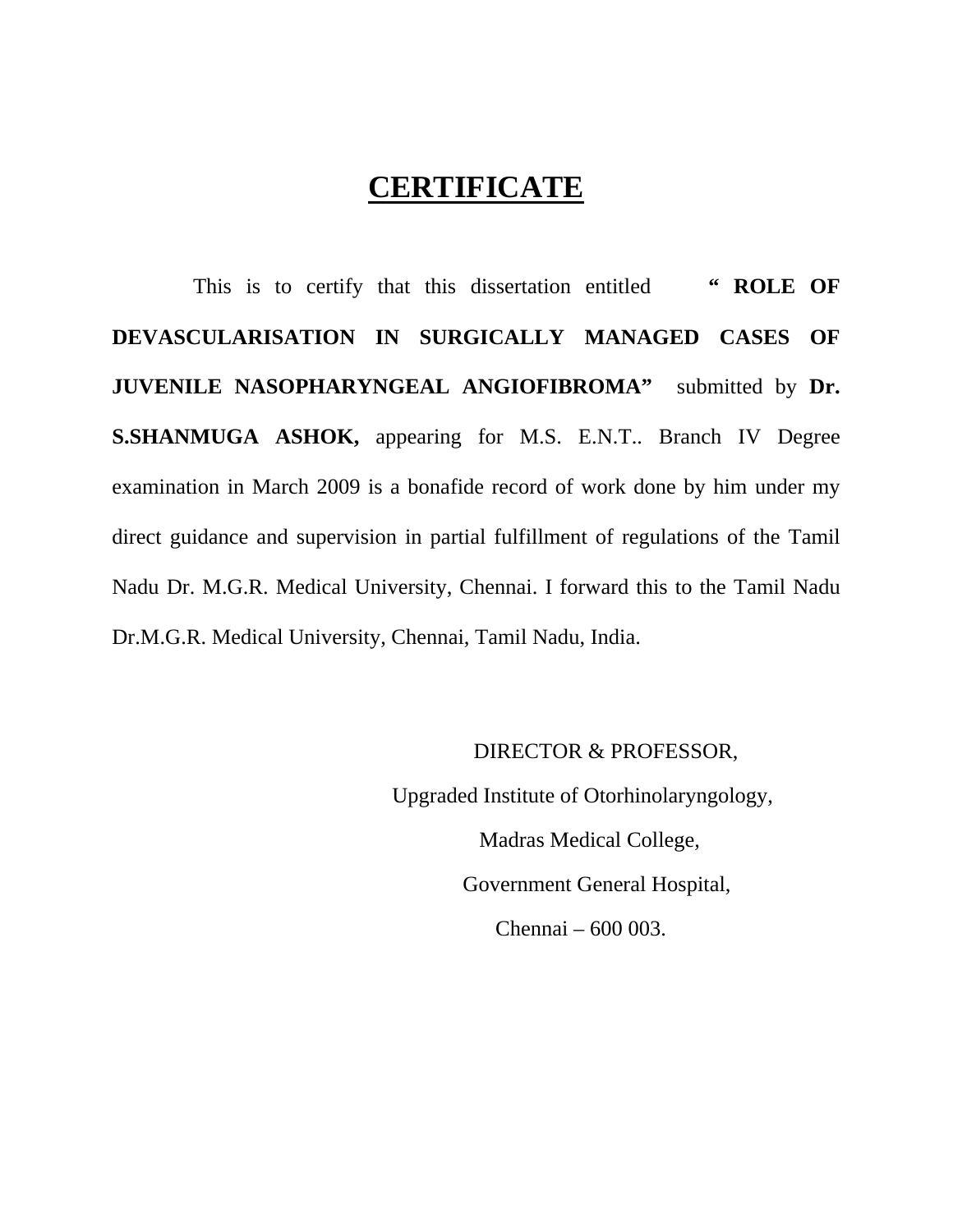# **CERTIFICATE**

 This is to certify that this dissertation **"ROLE OF DEVASCULARISATION IN SURGICALLY MANAGED CASES OF JUVENILE NASOPHARYNGEAL ANGIOFIBROMA"** submitted by **Dr.S.SHANMUGA ASHOK,** appearing for M.S. E.N.T.. Branch IV Degree examination in March 2009 is a bonafide record of work done by him under my direct guidance and supervision in partial fulfillment of regulations of the Tamil Nadu Dr. M.G.R. Medical University, Chennai. I forward this to the Tamil Nadu Dr.M.G.R. Medical University, Chennai, Tamil Nadu, India.

#### DEAN,

 Madras Medical College, Government General Hospital, Chennai – 600 003.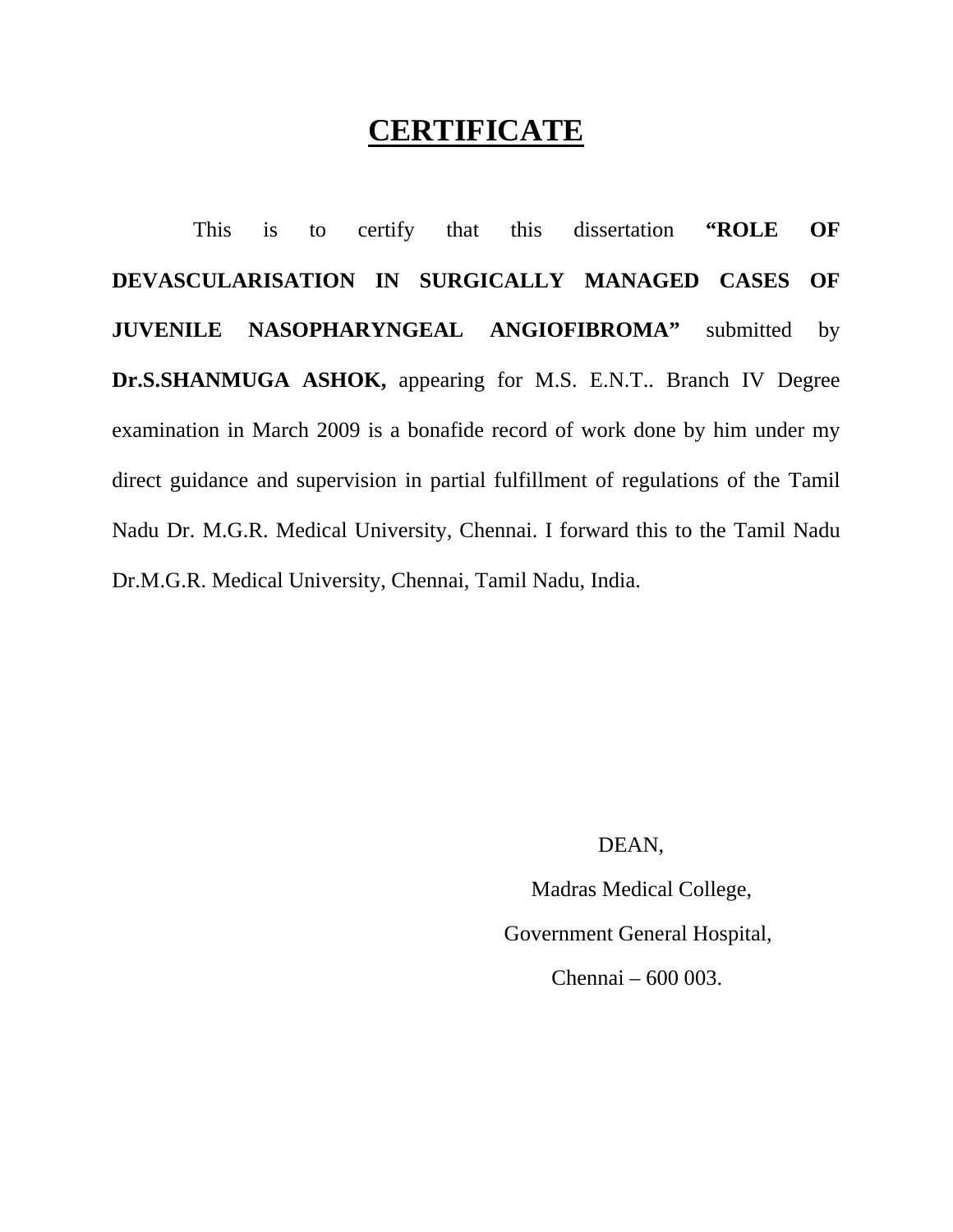# **DECLARATION**

 I solemnly declare that the dissertation **" ROLE OF DEVASCULARISATION IN SURGICALLY MANAGED CASES OF JUVENILE NASOPHARYNGEAL ANGIOFIBROMA"** is done by me at the Madras Medical College and Government General Hospital, Chennaiduring 2006- 2008 under the guidance and supervision ofProf. S. KULASEKARAN, M.S., D.L.O.

 This dissertation is submitted to The Tamilnadu Dr. M.G.R Medical University, towards partial fulfillment of regulation for the award of M.S. DEGREE IN OTORHINOLARYNGOLOGY (BRANCH–IV).

#### **DR.S.SHANMUGA ASHOK**

 **M.S. E.N.T. post graduate,** 

Place: Upgraded Institute of Otorhinolaryngology,

**Date:** Madras Medical College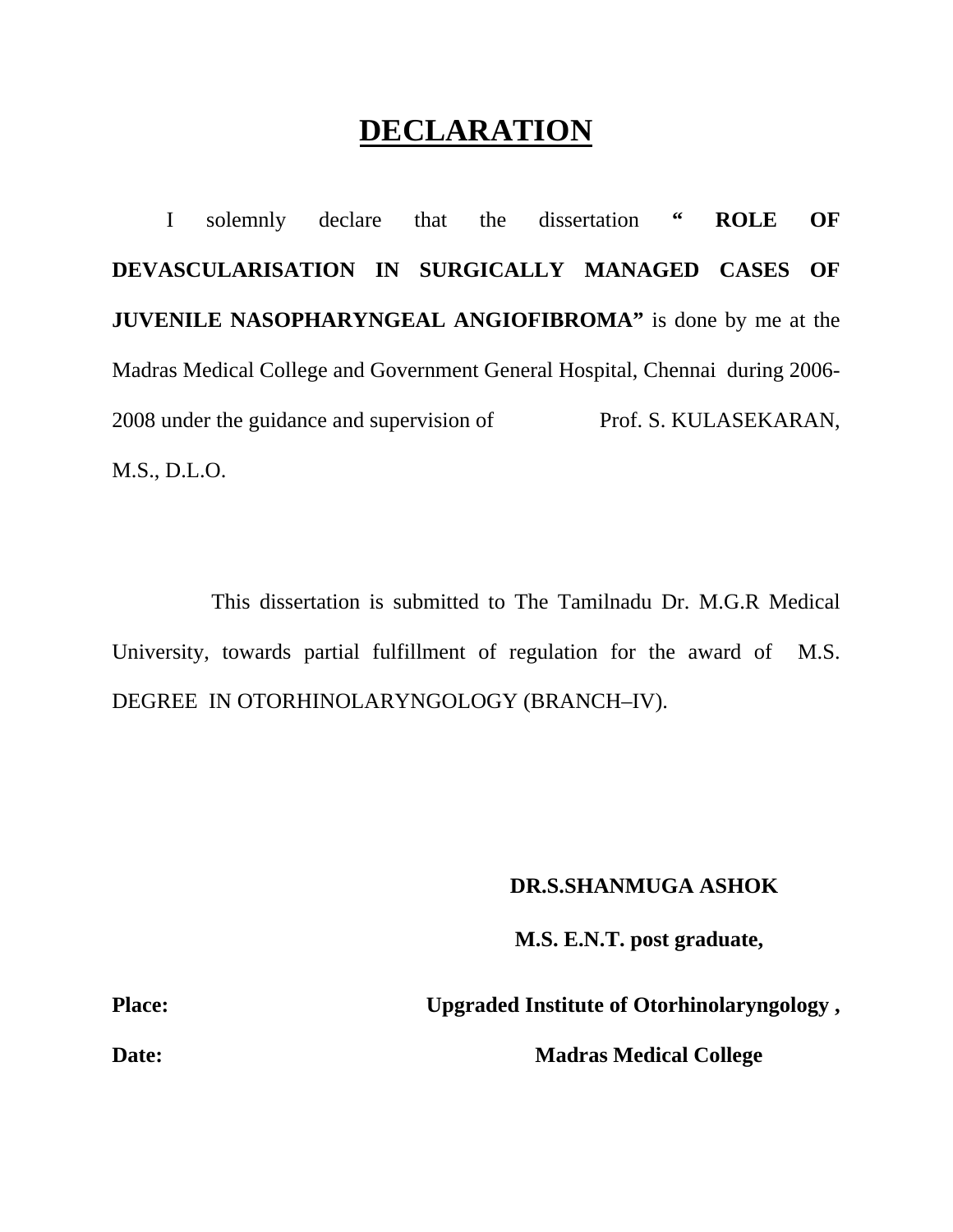# **ACKNOWLEDGEMENT**

 I am immensely grateful to **Prof. S. Kulasekaran, M.S. D.L.O.,** The Director, Upgraded Institute of Otorhinolaryngology, for his valuable guidance, suggestions, encouragement and help in conducting this study.

 I am greatly indebted to **Prof. K. Balakumar M.S., D.L.O.,** Professor, Upgraded Institute of Otorhinolaryngology, who encouraged and helped me throughout this study.

 I express my sincere gratitude to **Ex-Director and Professor Late Dr. A. K. Sukumaran M.S., D.L.O.,** for his valuable support in conducting the study.

 I would like to express my sincere gratitude to **Prof.T.P.KALANITI, M.D.**, The DEAN, Madras Medical College, for having permitted me to use the hospital material in this study.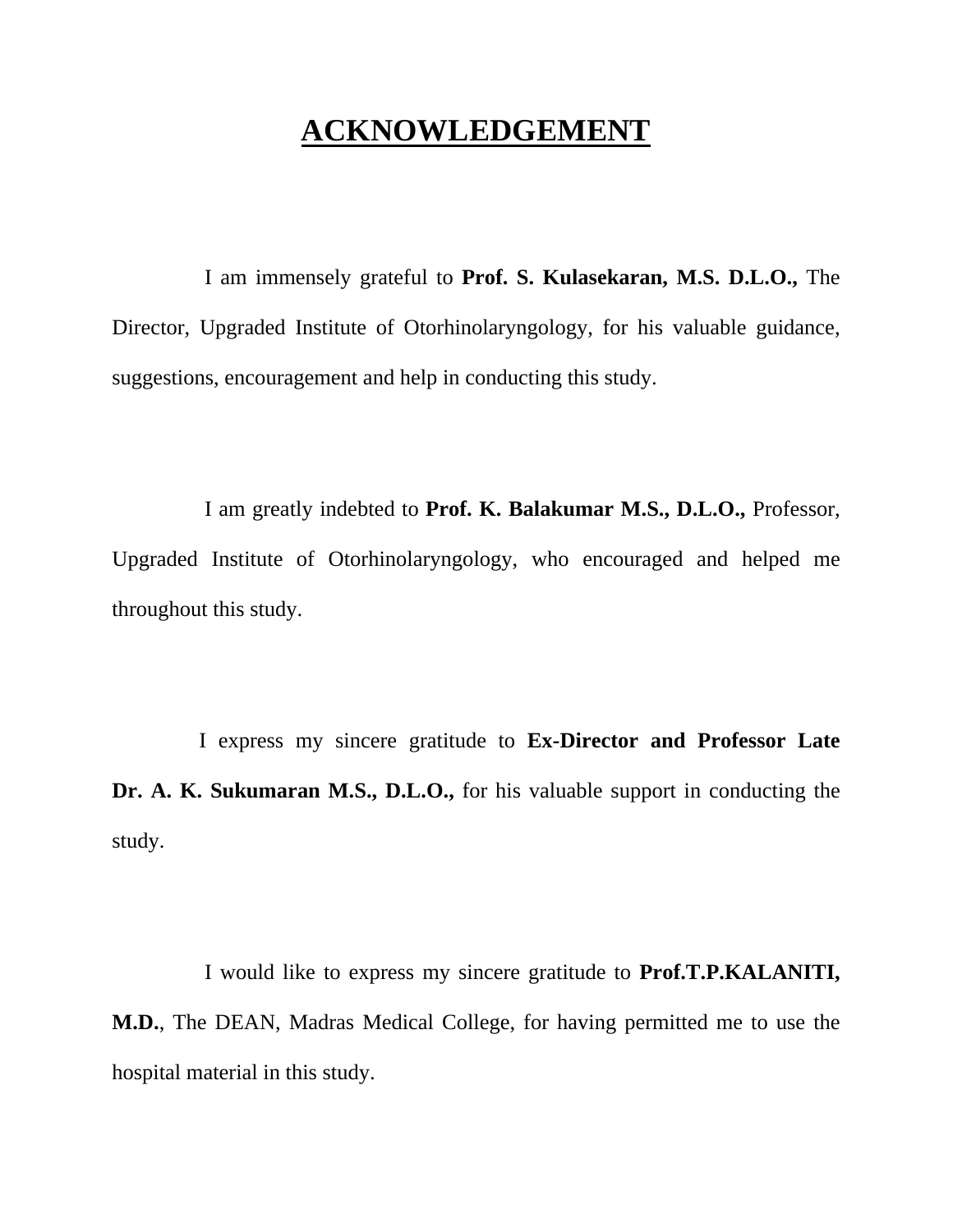I express my sincere thanks to all the Assistant Professors, for their thoughtful guidance throughout the work.

 I thank the Secretary and Chairman of Institutional Ethical Committee, Government General Hospital and Madras Medical College, Chennai.

 I thank all my colleagues and friends for their constant encouragement and valuable criticism.

 Last but not least, I express my gratitude for the generosity shown by all the patients who participated in the study.

 I am extremely thankful to my family members for their continuous support. Above all I thank God Almighty for His immense blessings.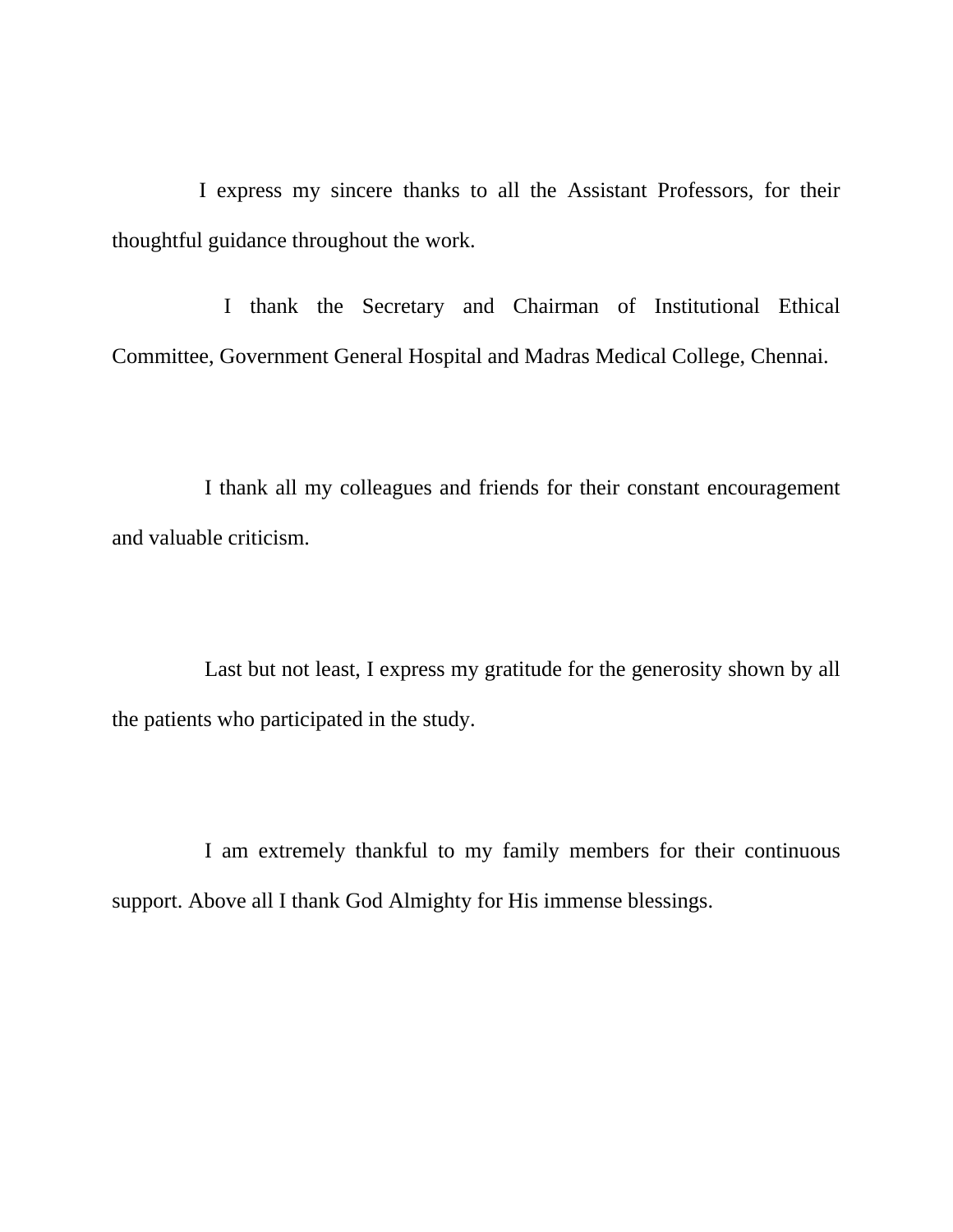# **CONTENTS**

| <b>AIM</b>                     | 3            |
|--------------------------------|--------------|
| <b>REVIEW OF LITERATURE</b>    | 7            |
| <b>SURGICAL ANATOMY</b>        | 8            |
| <b>MATERIALS AND METHODS</b>   | 29           |
| <b>SURGICAL PROCEDURES</b>     | 31<br>$\sim$ |
| PREOPERATIVE DEVASCULARISATION | $-47$        |
| <b>OBSERVATION</b>             | 51           |
| <b>DISCUSSION</b>              | 53           |
| <b>CONCLUSION</b>              | 59           |
| <b>BIBILOGRAPHY</b>            | 61           |
| <b>PROFORMA</b>                | 65           |
| <b>MASTER CHART</b>            | 69           |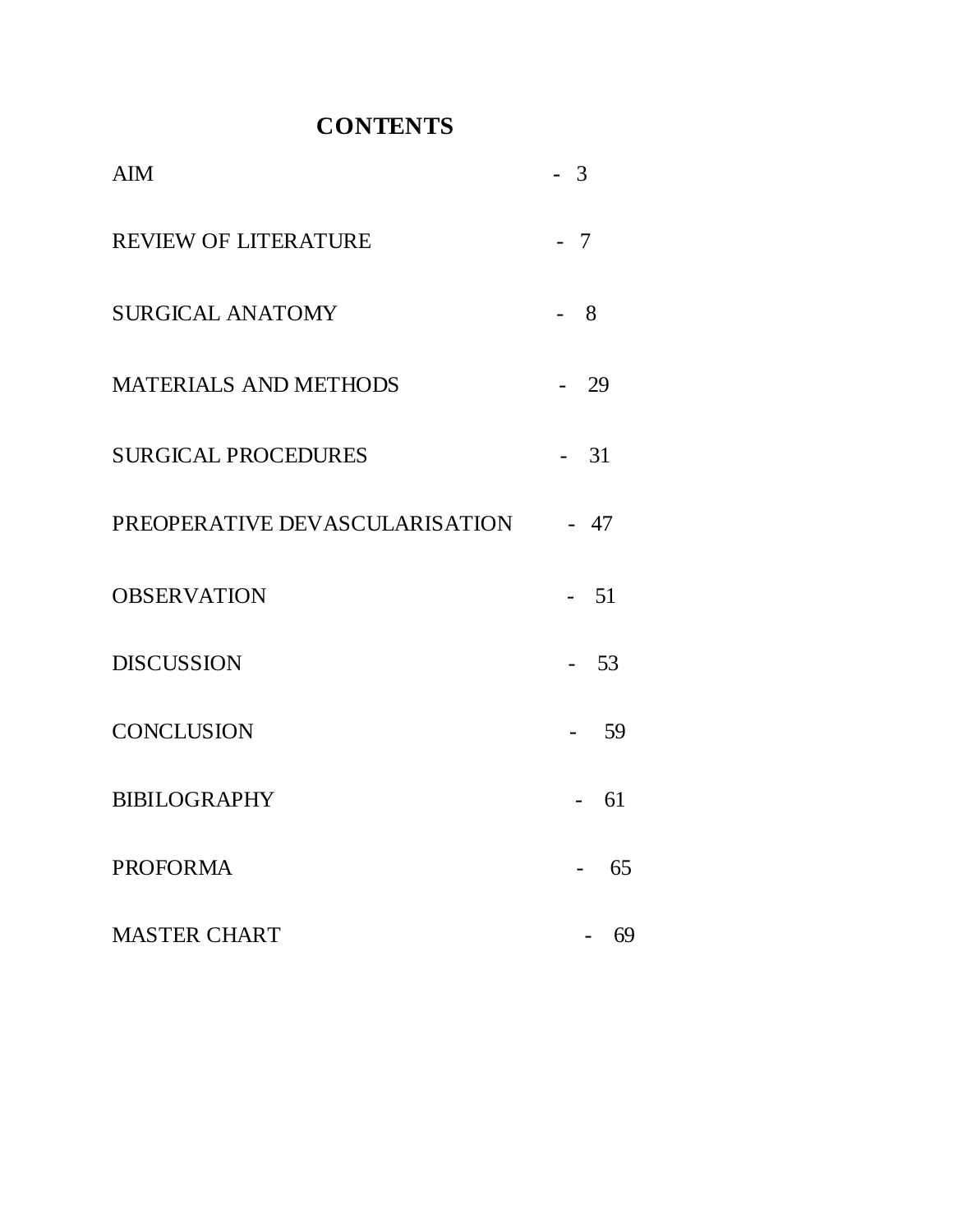# INTRODUCTION

 Juvenile nasopharyngeal angiofibroma (JNA) is a benign, locally aggressive, highly vascular tumour often occurring at the superior margin of the sphenopalatine foramen occurring exclusively in adolescent males.

 JNA is uncommon and accounts for approximately 0.5% of all head and neck neoplasms.

 The median age at diagnosis is 15 years. Presenting symptoms commonly include nasal obstruction and epistaxis. Approximately 20% of patients have evidence of skull base invasion at the time of diagnosis. JNAs may be hormonally dependant. Hagen et al studied androgen receptor binding in cultured tumour fibroblasts from 3 patients with JNA and demonstrated that cell proliferation increased with testosterone and decreased with antiandrogens.

 Spontaneous regression is unlikely but has been observed with increasing age. The main stay of treatment of JNA is surgical excision. Preoperative role of devascularizaion is discussed.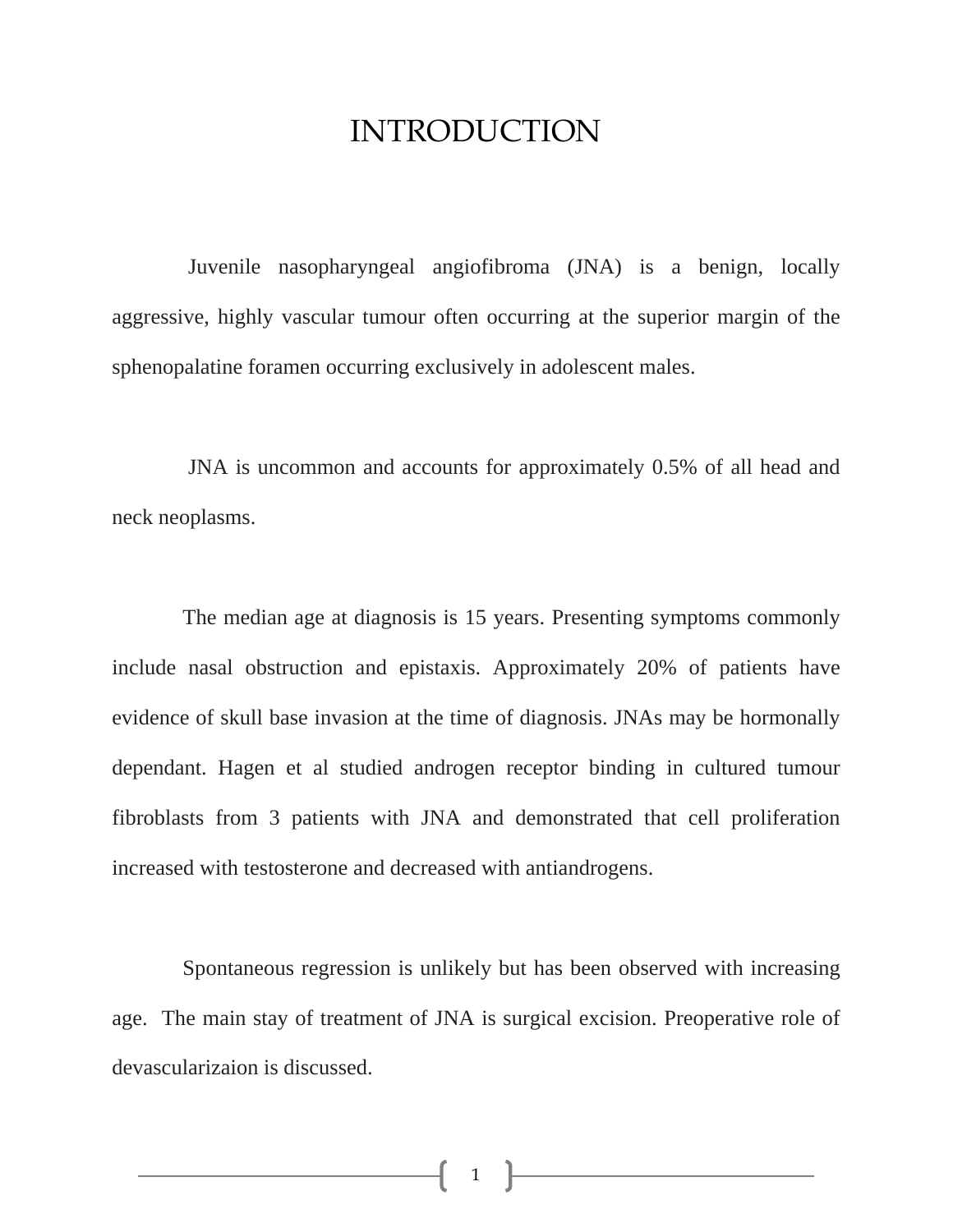This study has been conducted in the Upgraded institute of Otorhinolaryngology, Madras medical college, Chennai-03 during the period 2006 to 2009. The following is a discussion of the devascularization of surgically managed advance cases of juvenile nasal angiofibroma.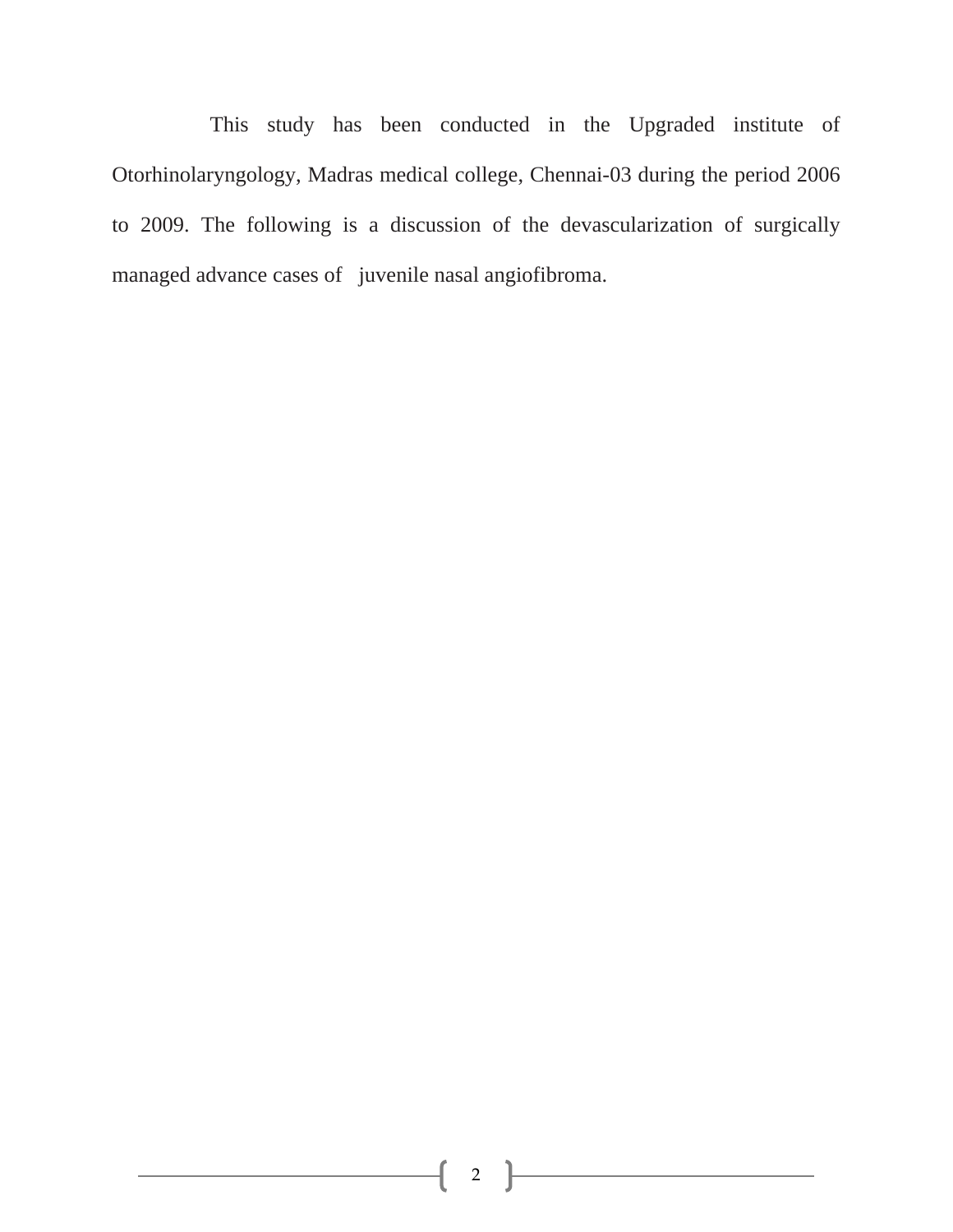# AIMS OF THE STUDY

1. To study the age distribution, clinical presentations of JNA.

2. To Study and apply various Radiological investigations for assessment of the exact extent and vascular supply of locally advanced cases of JNA.

3. To choose appropriate preoperative devascularization methods in surgically managed advanced cases of JNA

4. To assess the effectiveness and complications of devascularizations and to explore ways to minimize complications and optimize the outcome of treatment.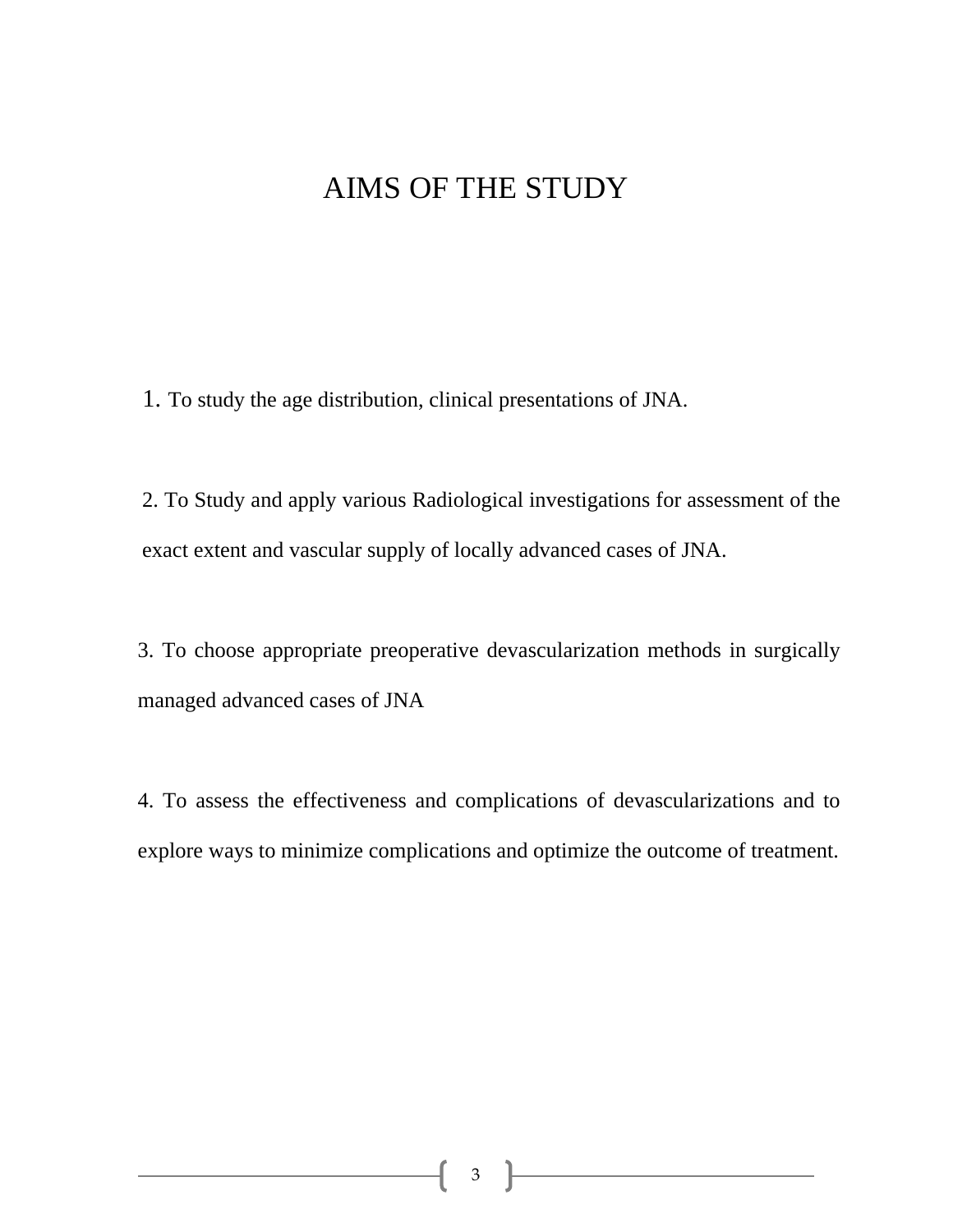# REVIEW OF LITERATURE

 The history of JNA dates back to *Hippocrates*, who described removal of a 'hard nasal polyp' using a midline nasal splitting incision. *Harma* presented a comprehensive of the subject in 1958 and noted that piecemeal removal of the tumour through the external nares was done till 1834. *Chelius*(1834) advanced the understanding by reporting that less bleeding was encountered when the tumour was removed along with its roots(Vascular pedicle).In 1906, *Chaveau* coined the term juvenile nasopharyngeal angiofibroma.

### **THEORIES OF ORIGIN OF JNA**

### *Ringertz*(1938)

The tumour arose from the periosteum or the nasopharyngeal vault.

#### *Som and Neffson*(1940)

 Inequalities in the growth of the bones forming the skull base resulted in hypertrophy of underlying periosteum in response to hormonal influence.

 $\begin{bmatrix} 4 \end{bmatrix}$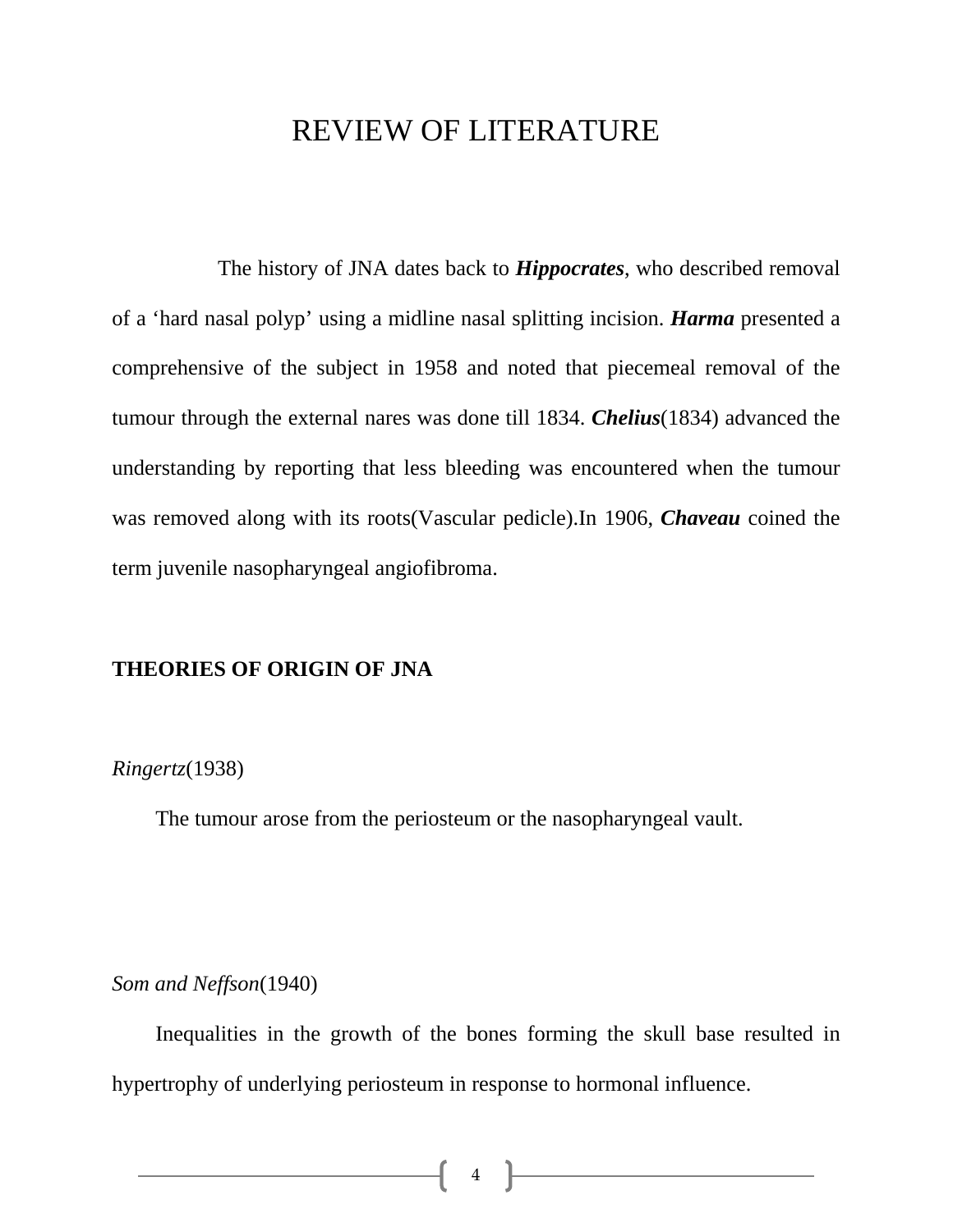*Bensch and Ewing* (1941)

 The tumour probably arose from the embryonic fibrocartilage between basiocciput and basi-spenoid.

*Brunner* (1942)

Originated from Pharyngobasilar and Buccopharyngeal fascia.

#### *Osborn* (1959)

 These were either hamartomas or residues of fetile erectile tissues which were subject to hormonal influences.

# *Girgis and Fahmy* (1973)

 Postulated the tumour to be a paraganglioma. Existence of paragangliomatous tissues around the terminal part of internal maxillary artery in the pterygopalatine fossa of stillborn infants.

 Angiofibromas may arise from vestiges of atrophied stapedial artery,although it is not possible to validate such assertion.

## *Hughes*

Angiofibroma arises from remnants of craniopharyngeal duct.

5 }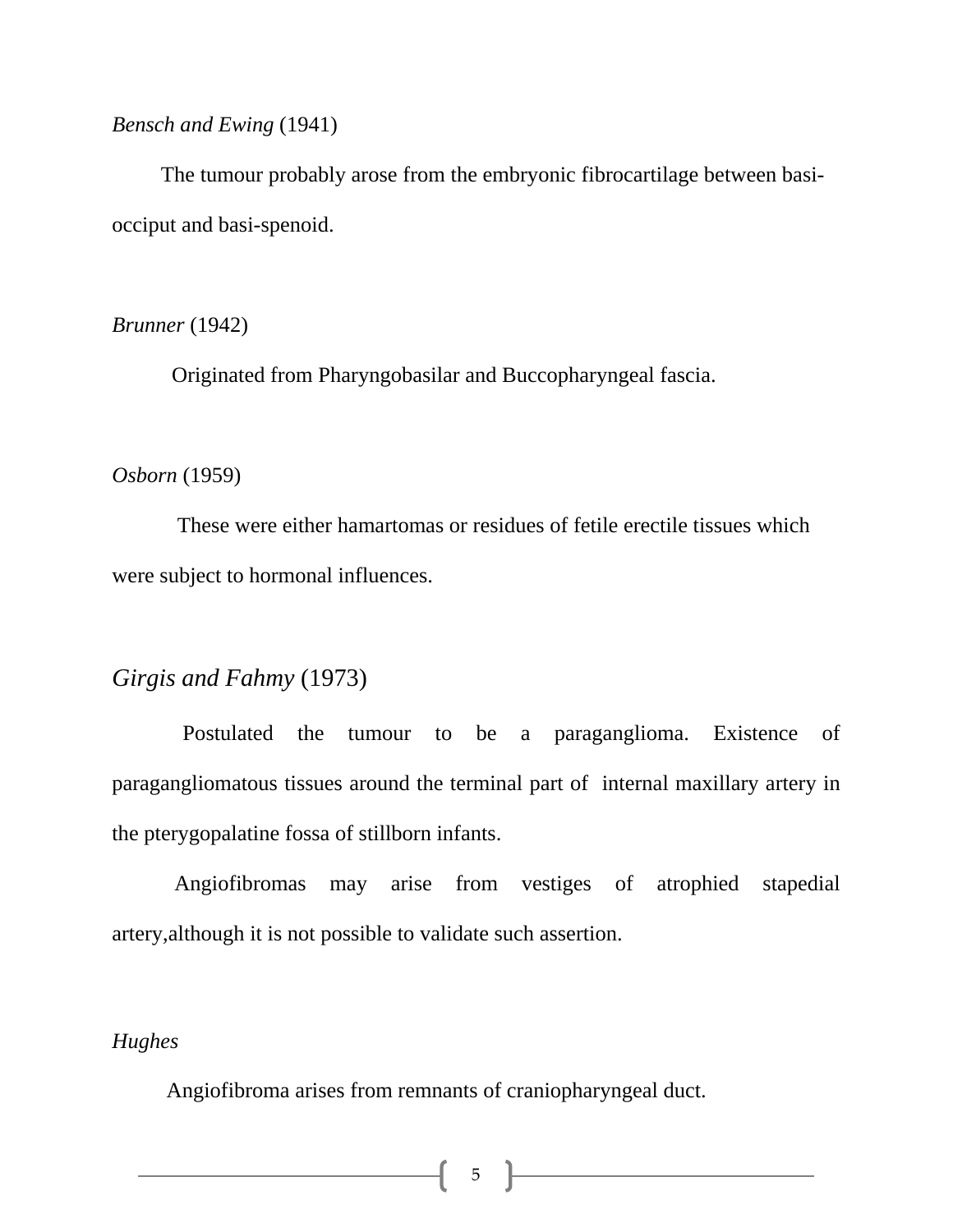#### *Wills*

Angiofibroma is the result of inflammatory immune response.

### *Stenberg*

Angiofibroma is a type of hemangioma.

### *Martin* (1948)

Use of testosterone caused atropy of the tumour.

### *Schiff* (1959)

Combination of oestrogen and testosterone caused atrophy of tumour.

#### *Muller* (1999)

 Transforming growth Factor Beta-1 may play a role in the stromal cell proliferation and angiogenesis associated with JNA.

### *Hwang and Patterson*

 Presence of Androgen receptors in Angiofibromas explains the unique clinicopathologic features of these tumours.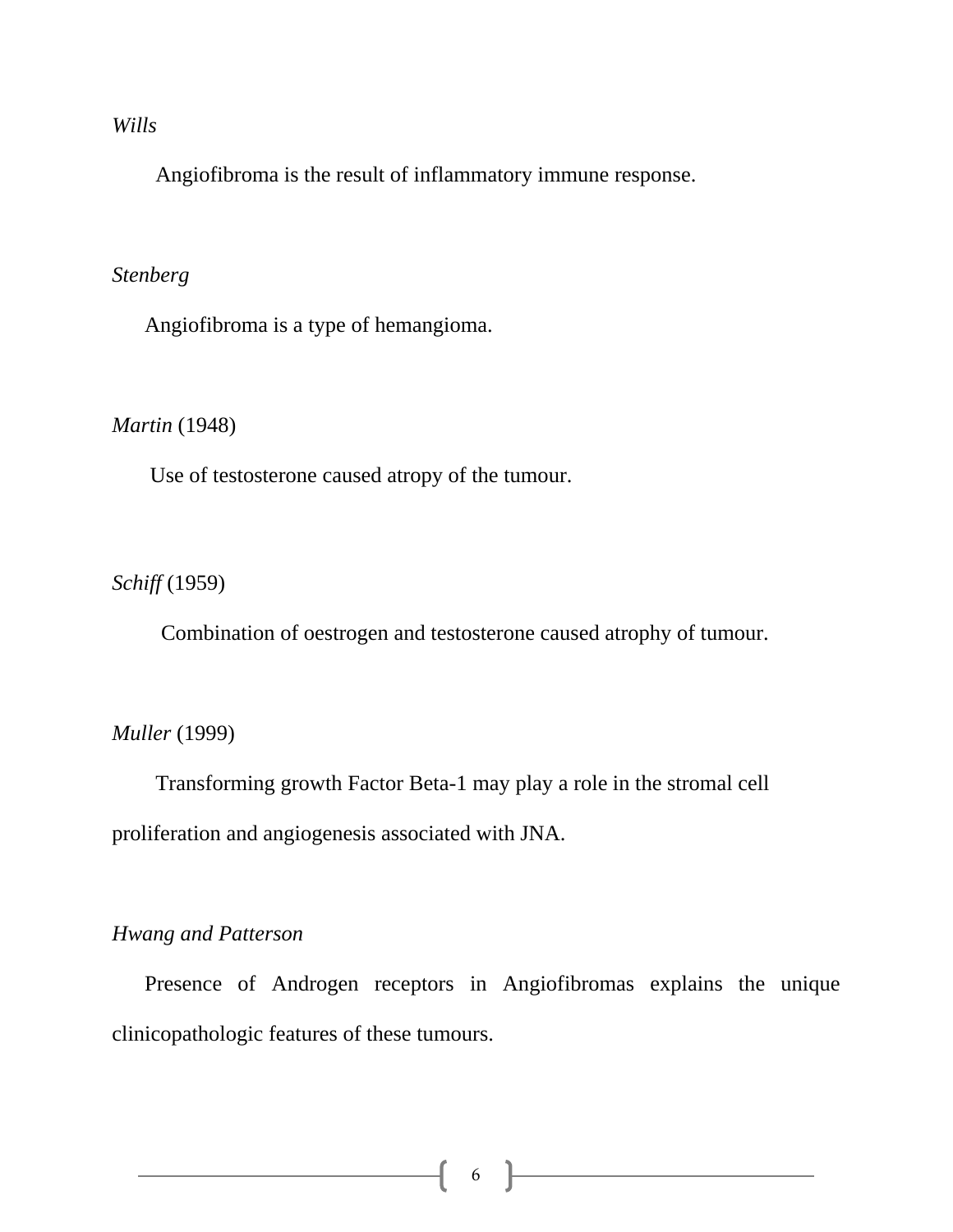#### *Reham-Schimd* (1998)

 Expression of CD-34 antigen in nasopharyngeal angiofibroma indicates the increased proliferative potential of endothelium of small vessel component of angiofibroma.

#### *Lloyd G Howard* 1999

 Recurrence of angiofibroma was due to the residual mass in the pterygopalatine fossa and invasion of sphenoid bone.

 This can be differentiated radiologically by persistence of widening of distance between root of pterygoid and posterior wall of maxilla in cases of recurrences from pterygopalatine fossa.

 Recurrence from the mass invading sphenoid shows pushing of root of pterygoid anteriorly towards maxilla and reducing the distance between root of pterygoid and posterior wall of maxilla.

*Susan C. Abraham,Elizabeth A. Montgomery,* 

*Francis M. Giardiello, and Tsung-Teh Wu* (2001)

 Frequent occurrences of JNA in cases of Familial Adenomatous Polyposis(FAP) due to frequent beta-catenin mutations in JNA.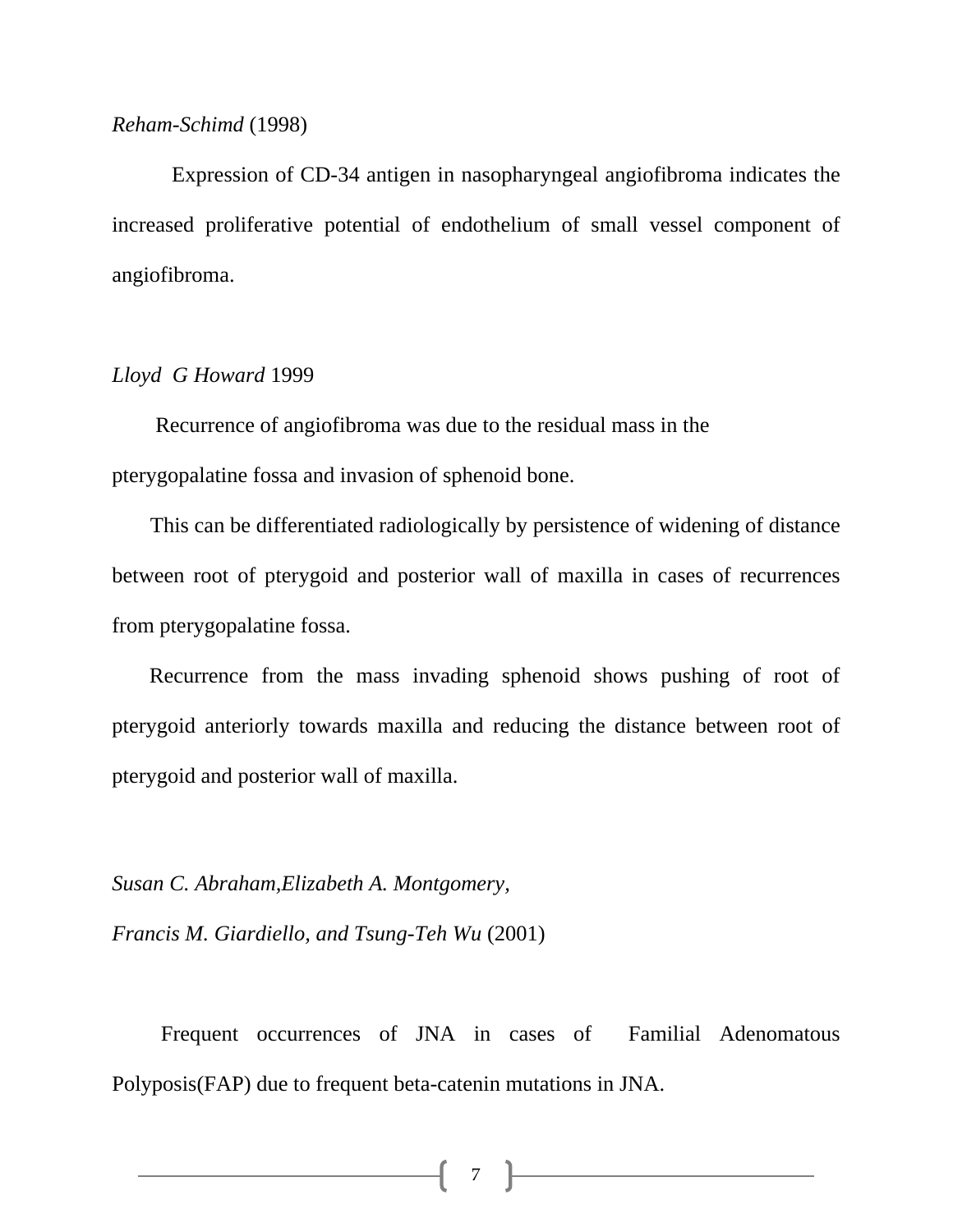# SURGICAL ANATOMY

# Site of origin

- $\triangleright$  Described by Neal.
- $\triangleright$  Periosteum of the posterosuperior aspect of sphenopalatine foramen.
- $\triangleright$  At the junction between sphenoidal process of the palatine bone and the pterygoid process of the sphenoid bone.

# Mode of spread

- Spreads submucosally along preformed anatomical pathways through foramina and fissures.

### *Anterior*

- Spreads to the nasal septum, lateral nasal wall.

- Involves the ethmoid sinus, erodes the posterior wall of the maxillary sinus and involves it.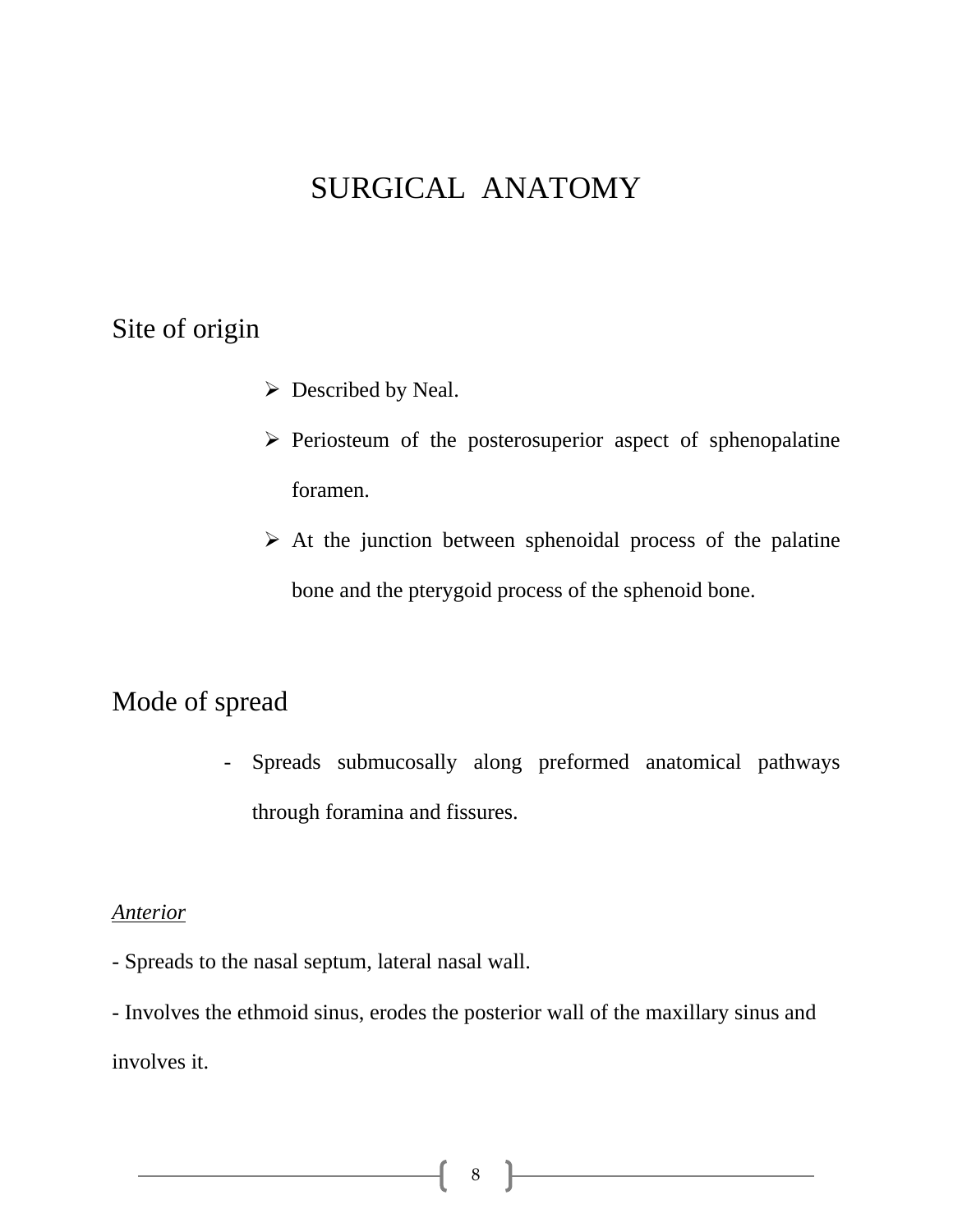## *Posterior*

- Involves the anterior wall of sphenoid sinus and spreads into the sinus.
- Erodes the pterygoid plates.

### *Lateral*

-Pterygopalatine fossa and may present in the cheek.

-Extends further laterally into the infratemporal fossa.

### *Inferior*

-Nasopharynx and postnasal space.

### *Superior*

-To orbit via the inferior orbital fissure and then superior orbital fissure and middle cranial fossa.

## *Intracranial extension*

-seen in 10 % of the cases

-mostly extradural

-The tumor reaches the cranial vault through three paths.

*Two lateral pathways*(lateral to carotid and cavernous sinus)

- 1. Through superior orbital fissure
- 2. Directly through the greater wing of sphenoid from

pterygopalatine fossa and Infratemporal fossa.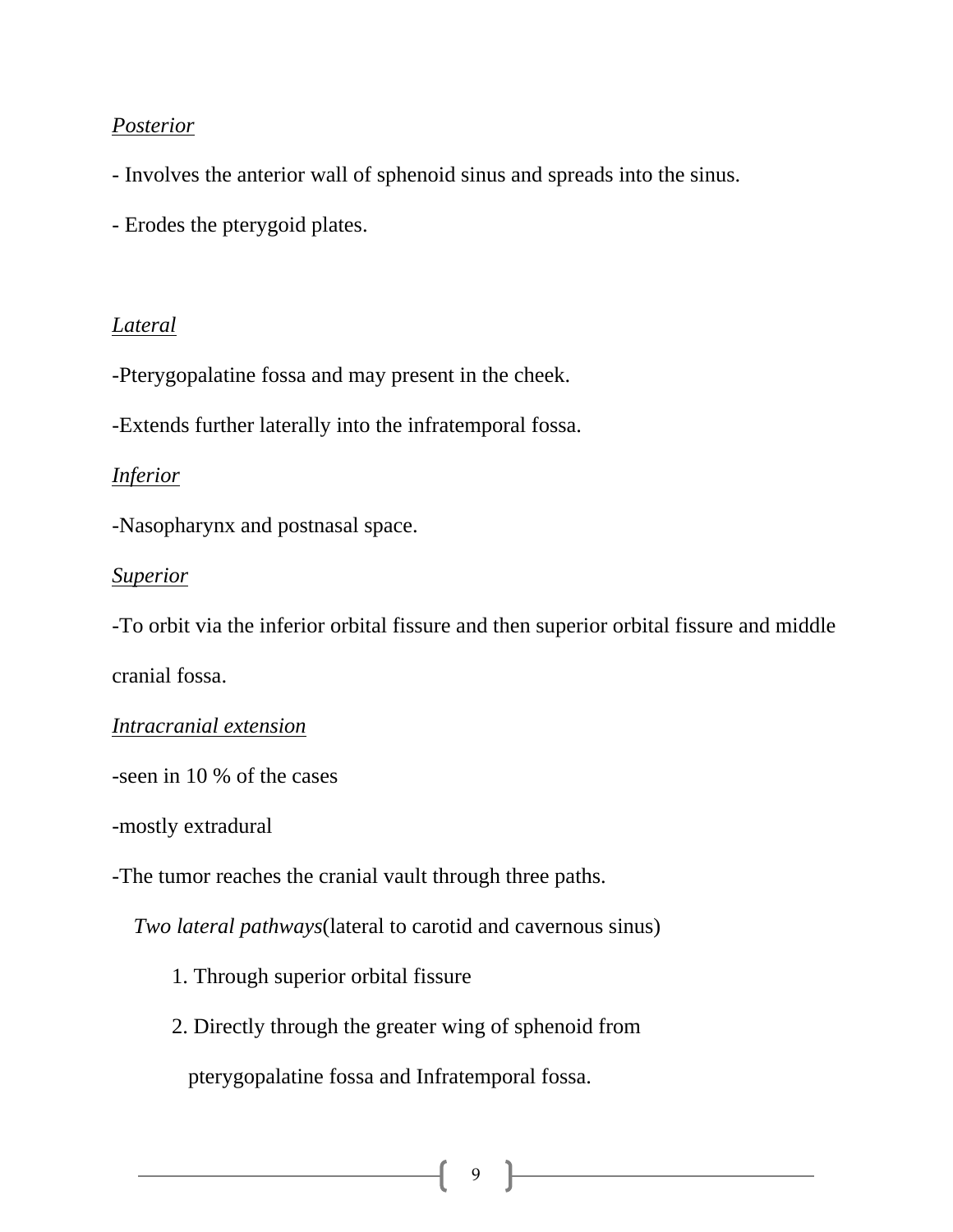*Medial pathway*(medial to the carotid and cavernous sinus)

-through the sphenoid sinus and sella turcica making surgical excision

difficult.

-Intradural involvement is rare,when present is a contraindication for surgery.

# PTERYGOPALATINE FOSSA

## *Boundaries*:

|          | Anterior : Superior aspect of posterior surface of maxilla. |
|----------|-------------------------------------------------------------|
|          | Posterior : Root of pterygoid process and adjoining part of |
|          | Anterior surface of the greater wing of sphenoid.           |
| Medial   | : Upper part of perpendicular plate of palatine bone.       |
|          | Orbital and sphenoidal process of the palatine bone also    |
|          | take part.                                                  |
| Lateral  | : Opens into infratemporal fossa, through the pterygo-      |
|          | Maxillary fissure.                                          |
| Superior | : Undersurface of body of sphenoid.                         |
| Inferior | : Closed by the pyramidal process of palatine in the        |
|          |                                                             |

angle between the maxilla and the pterygoid process.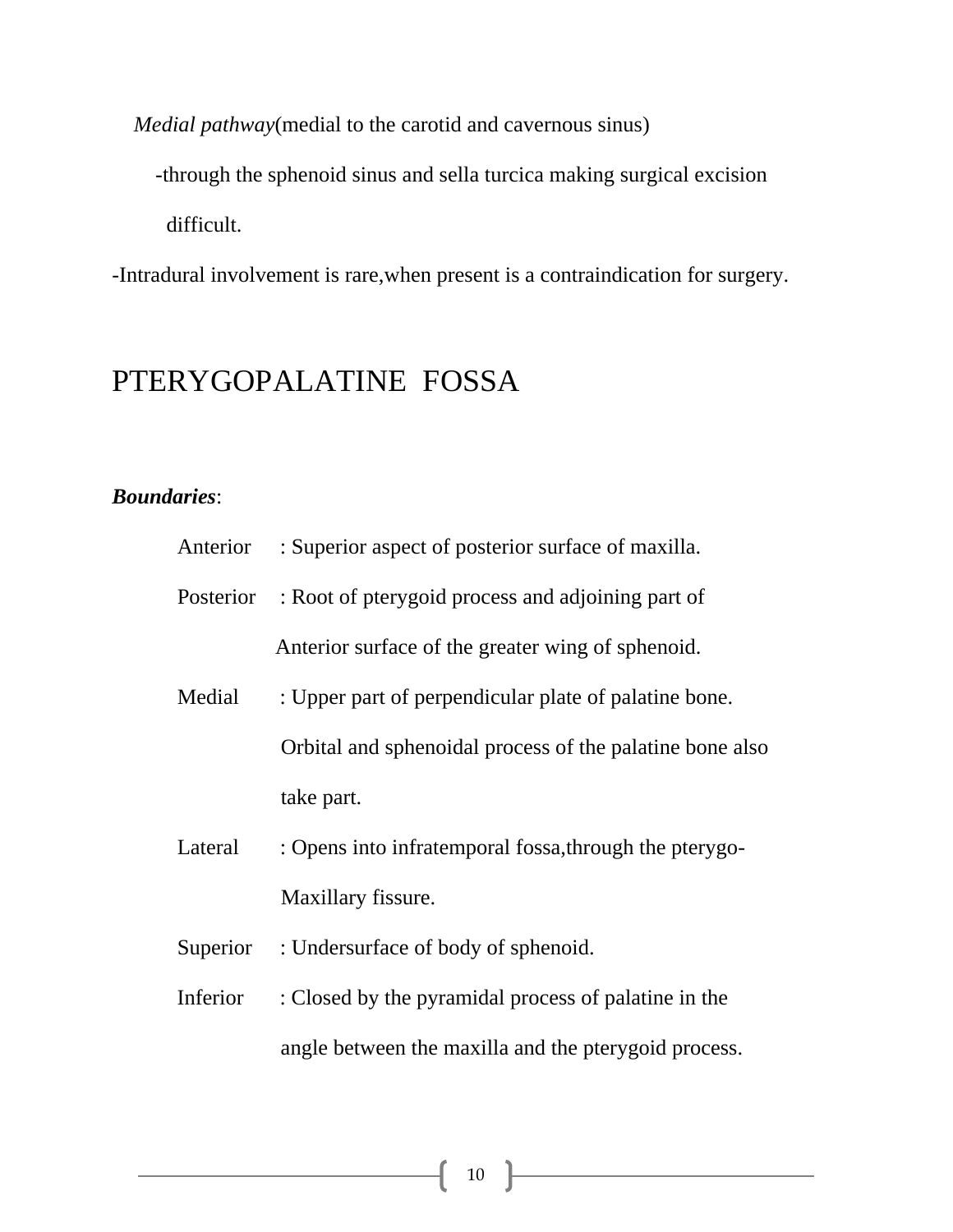### *Communications:*

- Anterior : With the orbit through the medial end of the inferior orbital fissure.
- Posterior : Middle cranial fossa through the foramen rotundum.
	- : Foramen lacerum through the pterygoid canal.
	- : Pharynx ,through the palatovaginal canal.
- Lateral : Infratemporal fossa through the pterygomaxillary fissure.
- Medially : With the nose through the sphenopalatine foramen.
- Inferiorly : With the oral cavity through the greater and lesser Palatine canals.

#### *Contents:*

- Third part of maxillary artery and its branches.
- Maxillary nerve and its two branches zygomatic and posterior alveolar.
- Pterygopalatine ganglion and its numerous branches Containing fibres of the maxillary nerve mixed with autonomic fibres.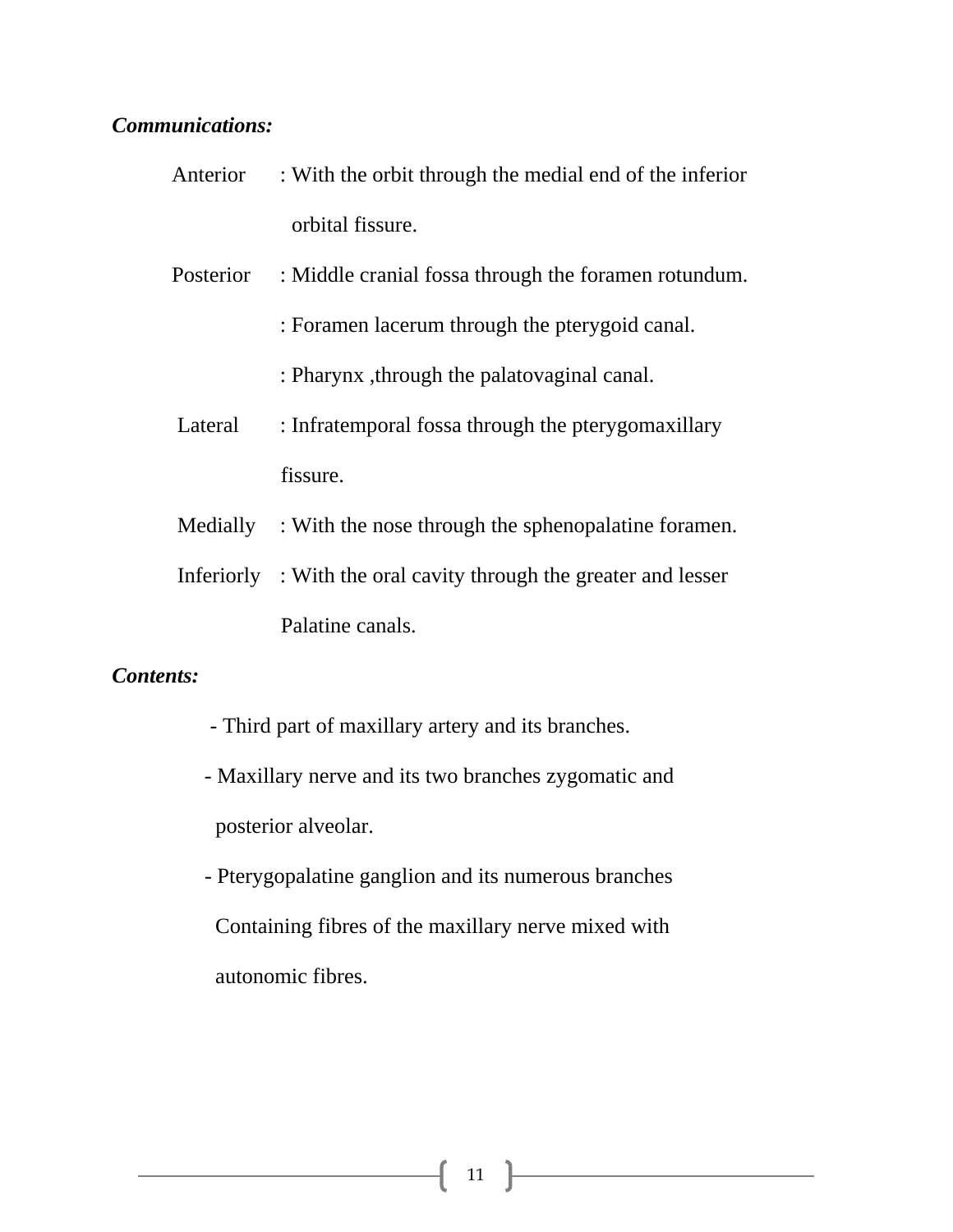# SPHENOPALATINE FORAMEN

#### *Boundaries:*

Superiorly : Body of the sphenoid

Anteriorly : By orbital process of palatine bone.

Posteriorly : Sphenoidal process of palatine bone.

Inferiorly : Perpendicular plate of palatine bone.

 Oval in shape. Located at the posterior end of the superior meatus(85%) or the middle meatus(5%) or is bridged by the basilar lamina of the middle turbinate  $(10\%)$ .

Sphenopalatine vessels emerges out from pterygopalatine fossa, through the foramen into the nasal cavity.

# INFRATEMPORAL FOSSA

### *Roof:*

 Medially by the Infratemporal surface of the greater wing of the sphenoid and by a small part of the temporal bone.

#### *Laterally:*

 Roof is incomplete where the infratemporal fossa communicates with the temporal fossa through the gap deep to the zygomatic arch.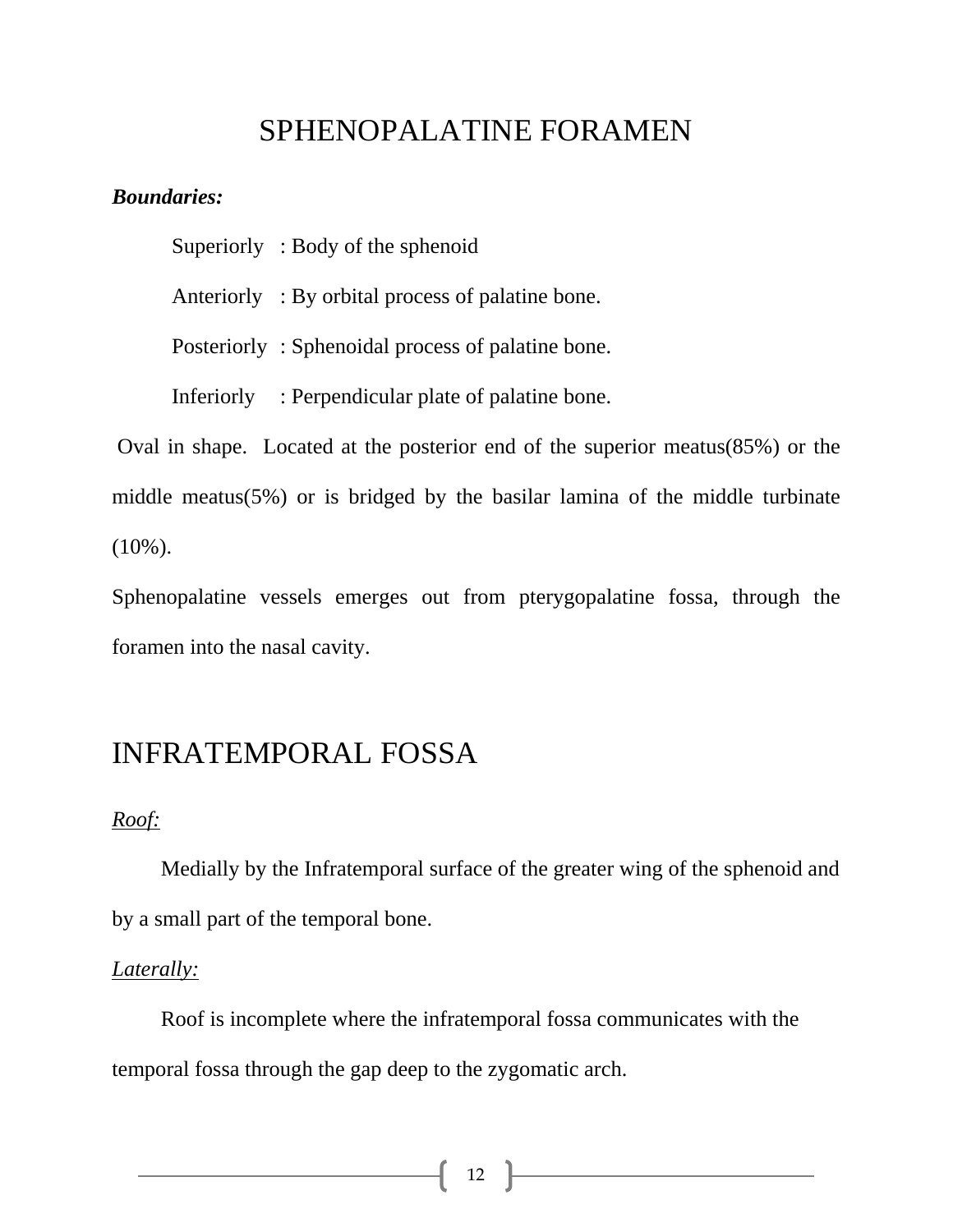### *Floor:* The floor is open

#### *Medial wall:*

 Formed by the lateral pterygoid plate and the pyramidal process of the palatine bone.

#### *Lateral wall:*

Formed by the ramus of the mandible.

#### *Anterior wall:*

 Formed by the infratemporal surface of the maxilla and by the medial surface of the zygomatic bone.

 Anterior and medial walls are separated in the upper parts by the pterygomaxillary fissure through which the infratemporal fossa communicates with the pterygopalatine fossa.

 Upper end of the pterygomaxillary fissure is continuous with the anterior part of the inferior orbital fissure through which the infratemporal fossa communicates with the orbit.

*Posterior wall:* -It is open.

#### **Contents of the infratemporal fossa:**

- 1. Muscles Medial and lateral pterygoid,temporalis.
- 2. Vessels Maxillary artery and its five branches.
- 3. Nerves Mandibular division of fifth cranial nerve.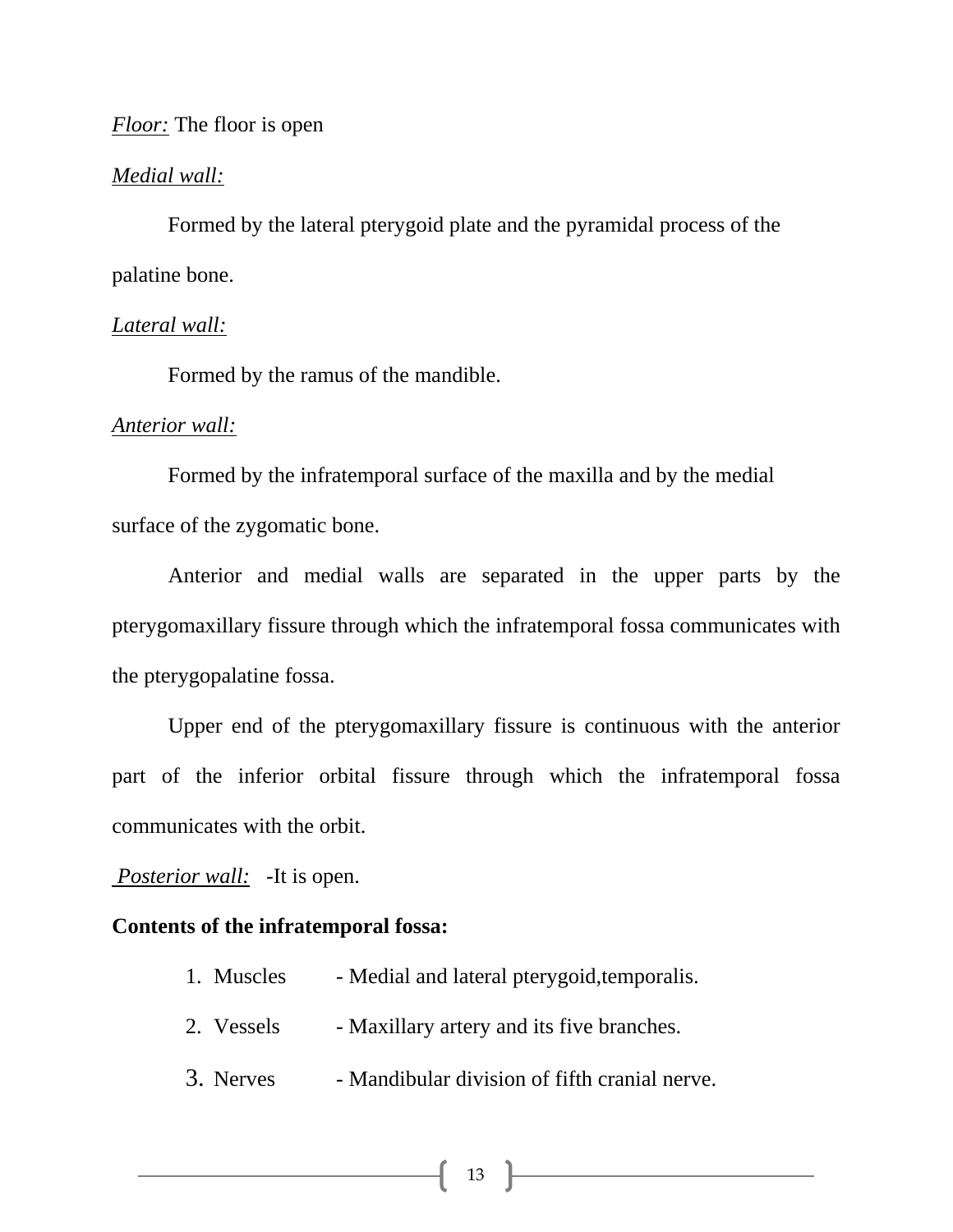# TEMPORAL FOSSA

Boundaries:

| Above                                                   | - Temporal line of frontal bone.                  |
|---------------------------------------------------------|---------------------------------------------------|
| <b>Below</b>                                            | - Upper border of zygomatic arch laterally and by |
|                                                         | infratemporal crest of greater wing of sphenoid   |
|                                                         | bone medially.                                    |
| Anterior wall- Zygomatic bone and parts of sphenoid and |                                                   |
|                                                         | frontal bones.                                    |
| Floor                                                   | - 'H' shaped suture where four bones (frontal,    |
|                                                         | Parietal, sphenoid, temporal) join.               |

# **MIDDLE CRANIAL FOSSA**

 It is shaped like a butterfly,narrow and shallow in the middle and deep on each side.

*Boundaries:* 

*Anterior* :

-Posterior border of lesser wing of the sphenoid.

-Anterior clinoid process and anterior margin of Chiasmaticus.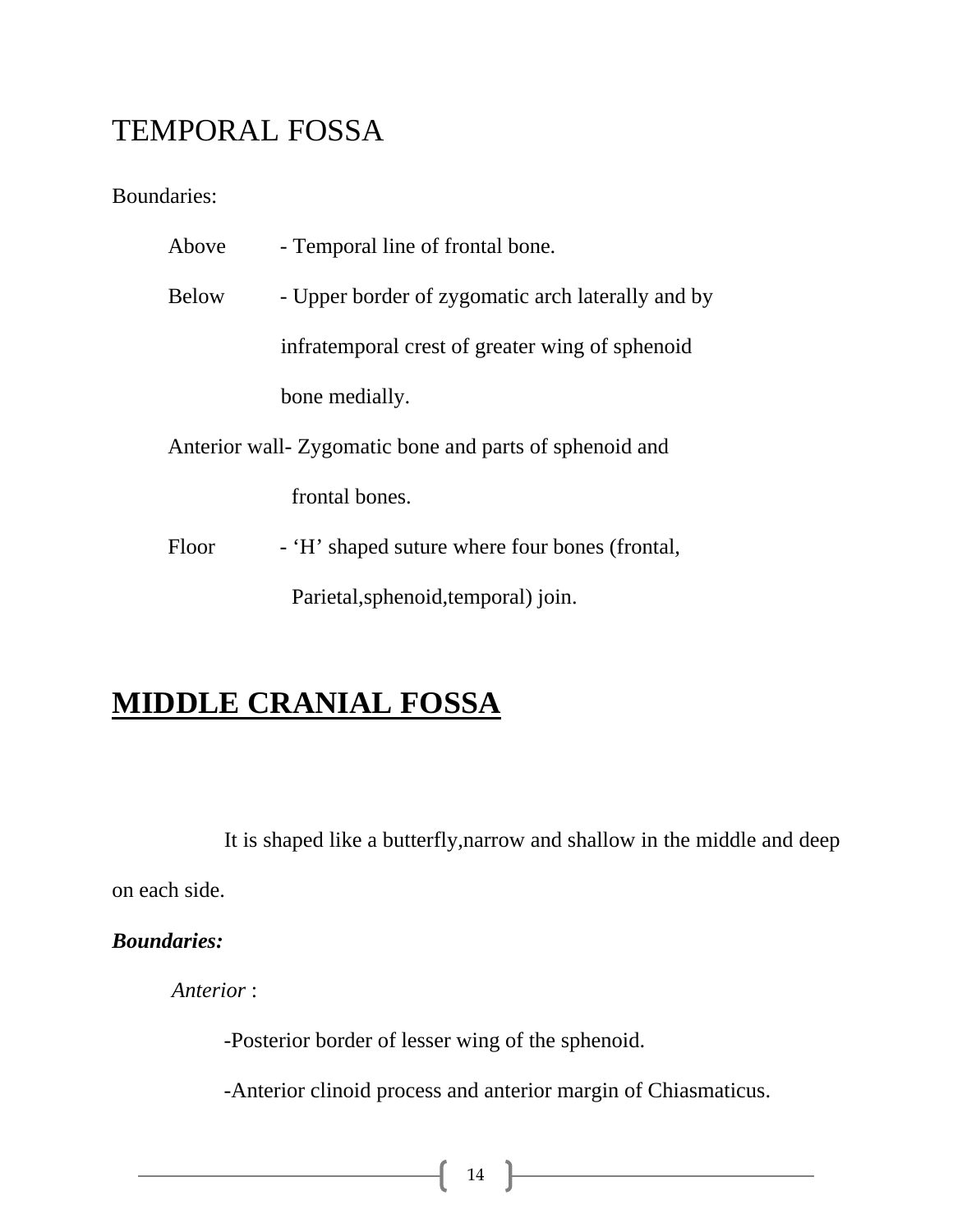*Posterior :* 

-Superior border of petrous temporal bone.

*Floor* :

- Dorsum sellae of sphenoid.

*Lateral:* 

-Greater wing of sphenoid.

-Antero-inferior angle of parietal bone.

-Squamous temporal bone.

*Medially:* 

*-* Body of sphenoid

# *CONTENTS:*

# *Median area :*

| Sulcus chiasmatis | - leads to optic canal.                           |
|-------------------|---------------------------------------------------|
| Optic canal       | - Bounded laterally by lesser wing of sphenoid.   |
|                   | - Infront and behind by two roots of lesser wing. |
|                   | - Medially by body of the sphenoid.               |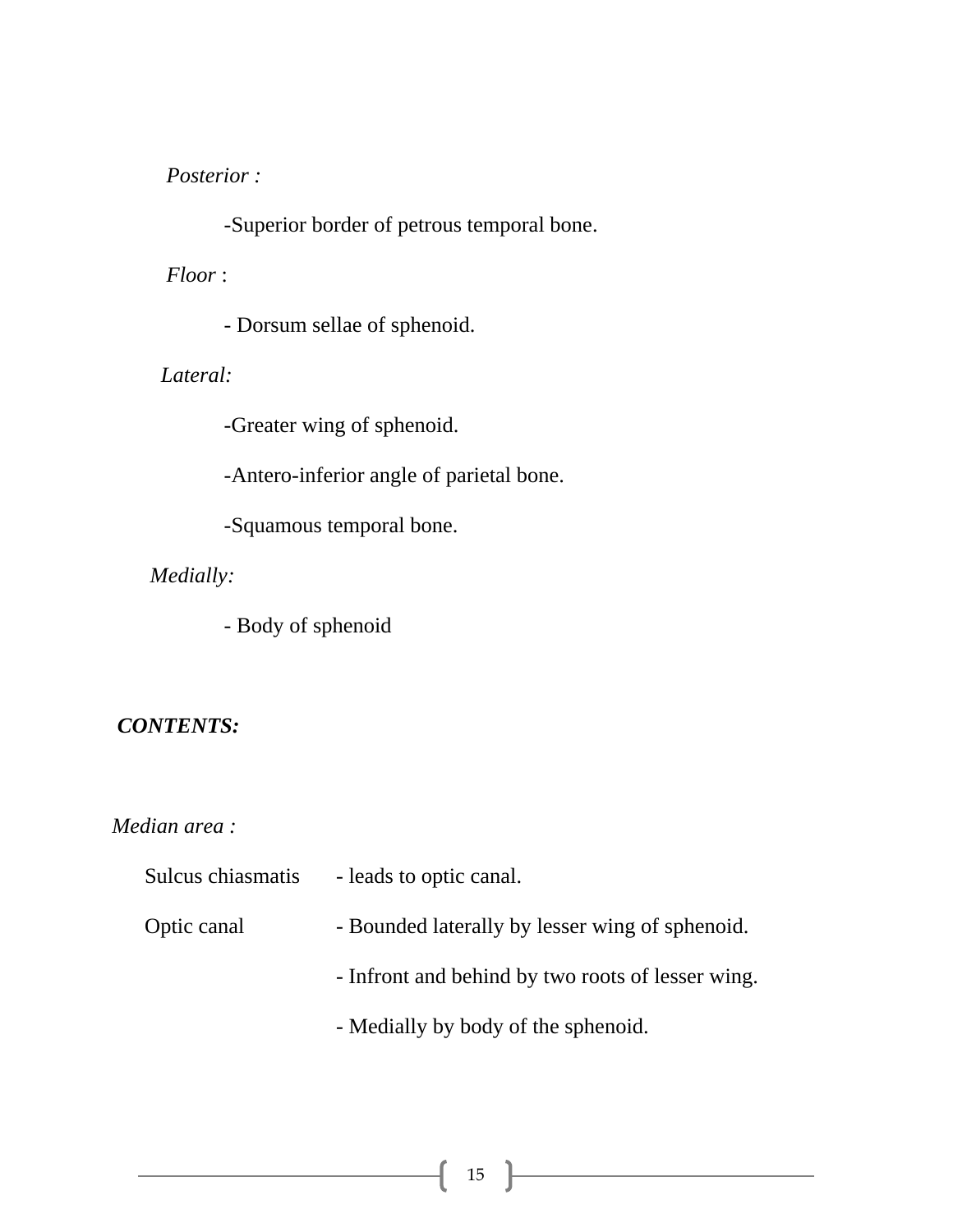Sella turcica - Contains tuberculum sellae in front

- Hypophyseal fossa in the middle
- Dorsum sellae behind

*Lateral area :* 

Lodges the temporal lobe of the brain.

# SUPERIOR ORBITAL FISSURE:

# *Boundaries*

-above by the lesser wing of sphenoid

-below by the greater wing of sphenoid

-medially by body of sphenoid

# **Foramina in greater wing of the sphenoid:**

### *Foramen rotundum:*

- leads anteriorly to the pterygopalatine fossa.
- lies posteroinferior to medial end of superior orbital fissure.
- Transmits maxillary nerve.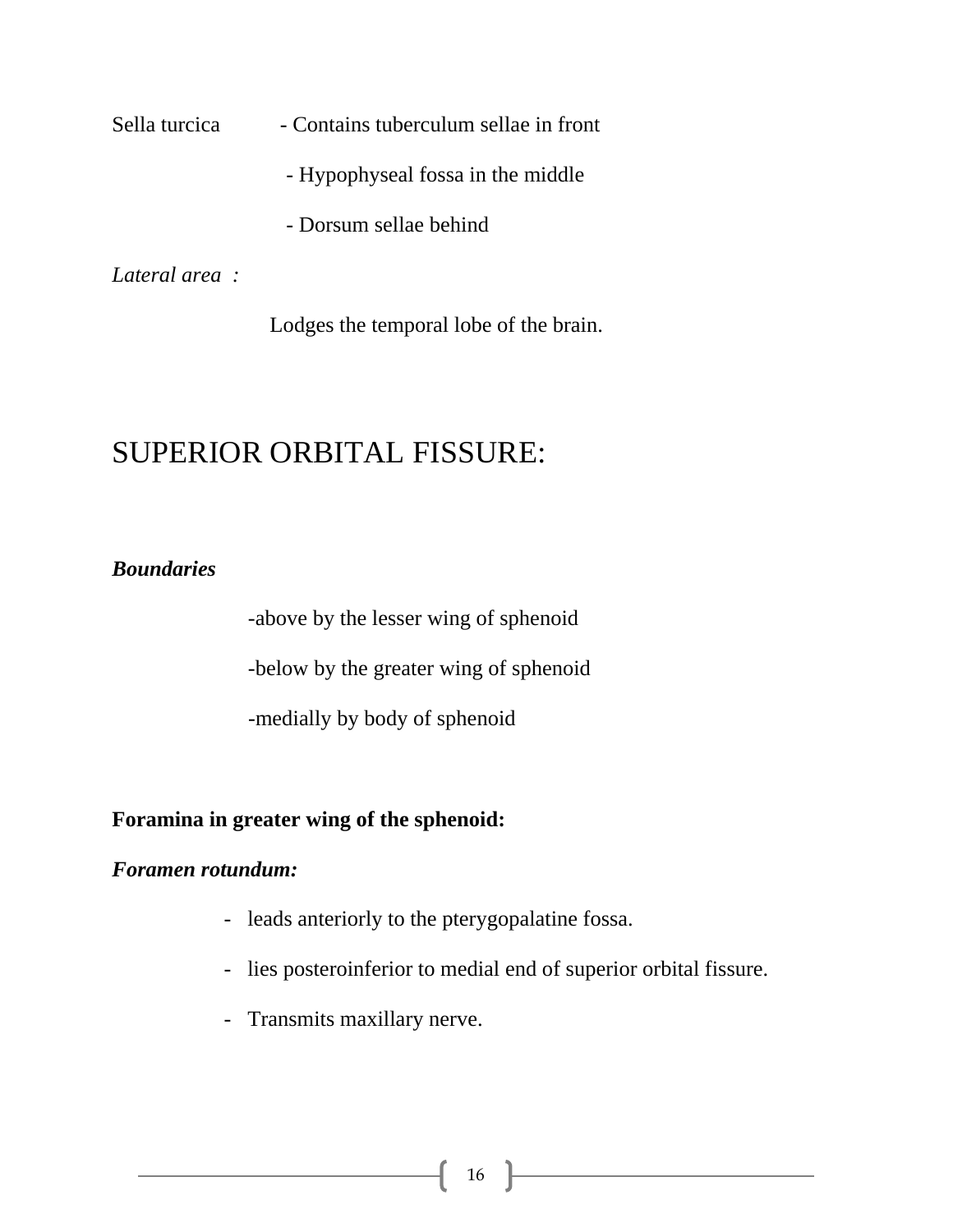## *Foramen ovale :*

- lies posterolateral to foramen rotundum and leads inferior to the infratemporal fossa.
- Transmits mandibular nerve, lesser petrosal nerve, accessory Meningeal artery,emissary vein connecting the cavernous sinus with pterygoid plexus of veins.

### *Foramen spinosum:*

- Lies posterolateral to foramen ovale
- Leads inferiorly to infratemporal fossa
- Transmits middle meningeal artery,meningeal branch of

mandibular nerve,posterior trunk of middle meningeal vein.

### *Emissary sphenoidal foramen(foramen of Vesalius):*

-Transmits emissary vein connecting cavernous sinus with the pterygoid plexus of veins.

### *Groove for the middle meningeal vessels:*

-Leads forwards from foramen spinosum.

## *Foramen Lacerum:*

- Lies posteromedial to foramen ovale,lower part of canal filled with cartilage.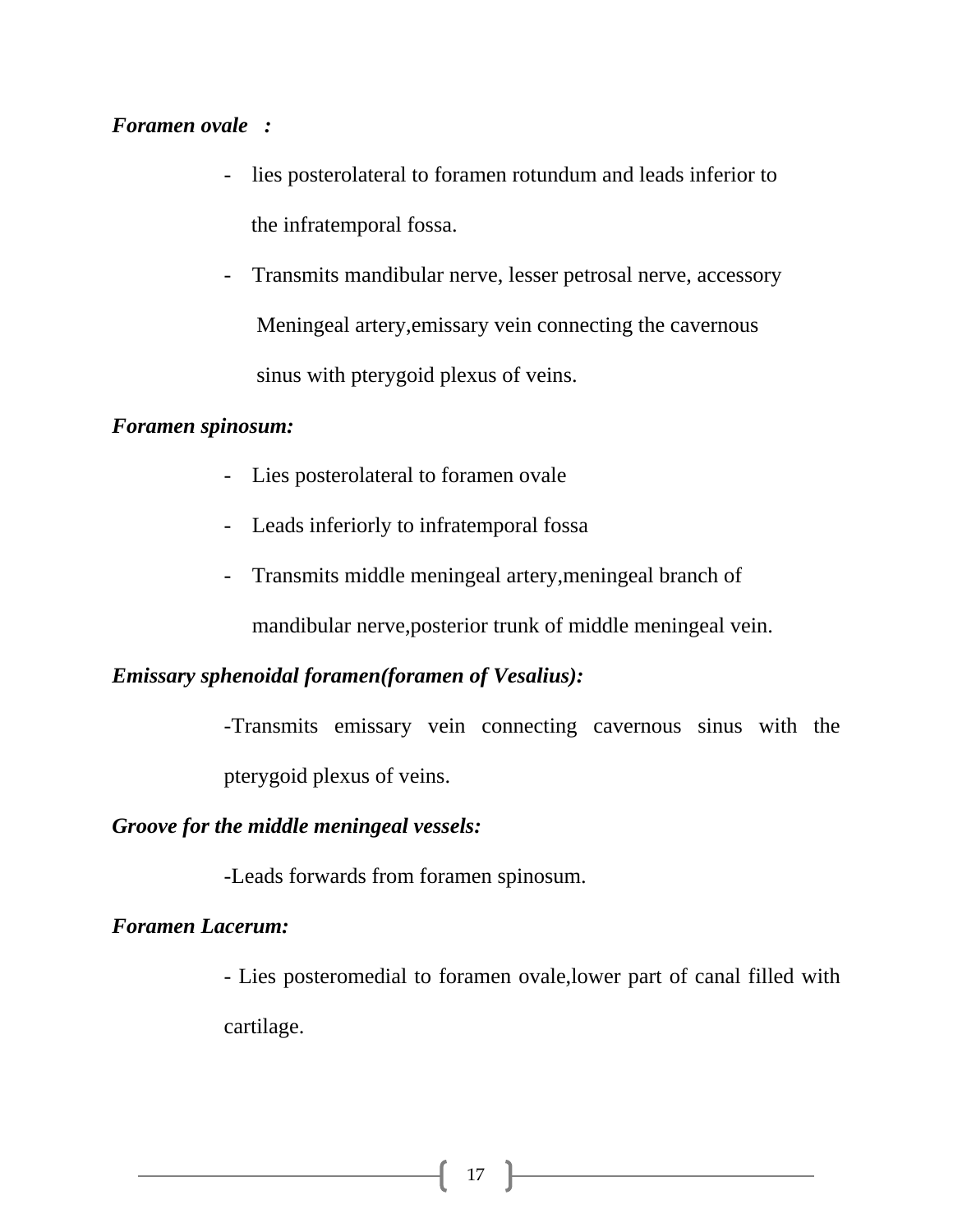-No significant structure passes through it except for meningeal branch of the ascending pharyngeal artery and an emissary vein from the cavernous sinus.

-Upper part of the canal is traversed by the internal carotid artery.

 - in upper part of the foramen,the greater petrosal nerve unites with the deep petrosal nerve to form the nerve of pterygoid canal,which leaves the canal by entering the pterygoid canal in the anterior wall of foramen lacerum.

# **ORBIT**

## *Inferior orbital fissure:*

Transmits,

- 1. Maxillary nerve
- 2. Zygomatic nerve
- 3. Orbital branches of pterygopalatine ganglion
- 4. Infraorbital vessels
- 5. Communication between inferior ophthalmic veins

and the pterygoid plexus of veins.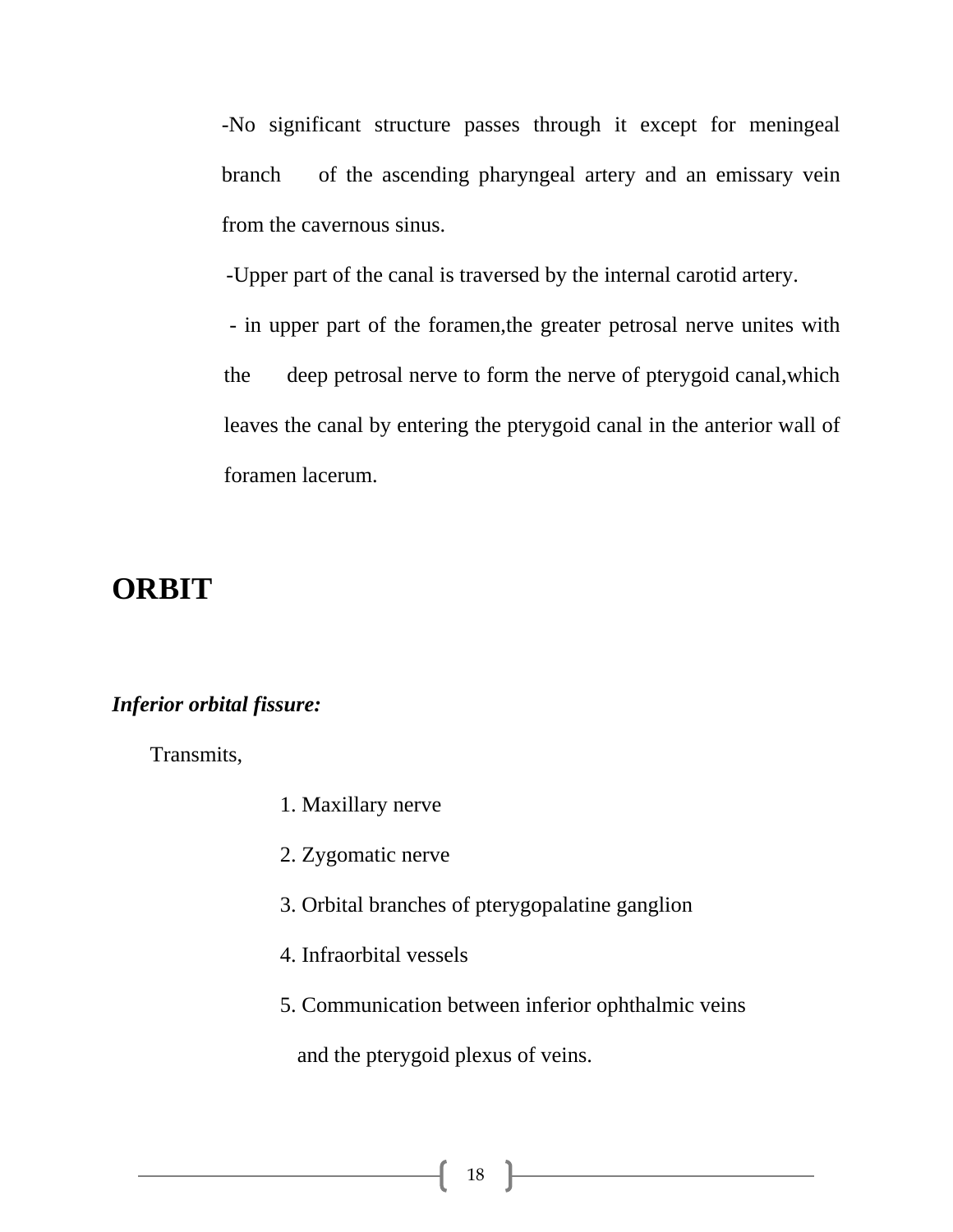# *Superior orbital fissure :*

 *Lateral part* 

-lacrimal nerve

-frontal nerve

-trochlear nerve

-superior ophthalmic vein

-meningeal branch of lacrimal artery

## *Middle part*

-Upper and lower divisions of the oculomotor nerve

-Nasociliary nerve

-Oculomotor nerve

-Abducent nerve

# *Medial part*

-Inferior ophthalmic vein

-Symapathetic nerves from plexus around the internal

carotid artery.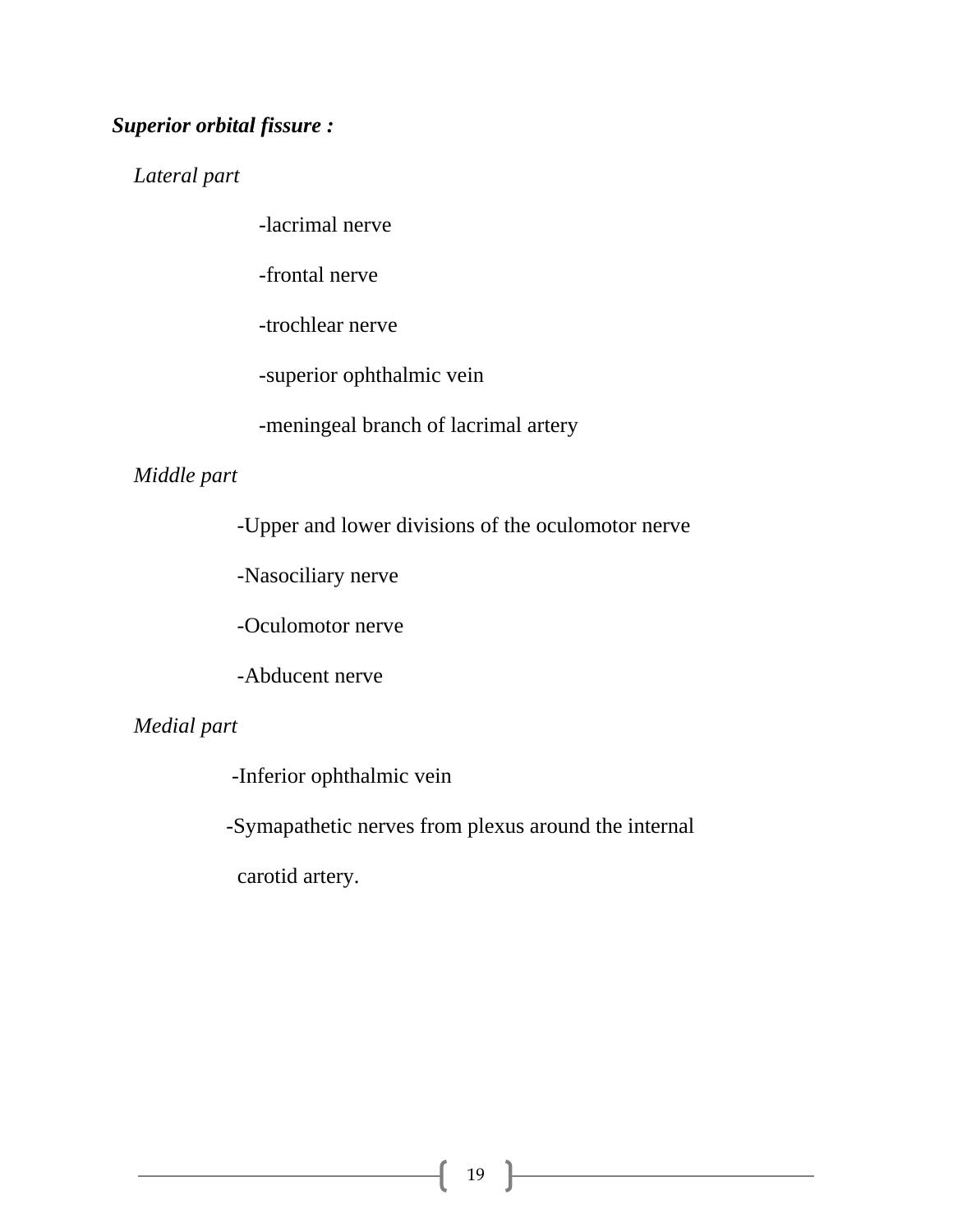# **CAVERNOUS SINUS**

 -Large venous sinus located in the middle cranial fossa,on either side of the body of sphenoid bone.Its interior is divided into number of spaces by trabeculae.

- Floor of sinus is formed by endosteal dura .

- Lateral wall,roof and medial wall is formed by meningeal dura
- Anteriorly it extends upto medial end of the superior orbital

fissure.

-Posteriorly upto apex of petrous temporal bone.

### *Structures in the lateral wall of cavernous sinus:*

Occulomotor nerve

Trochlear nerve

Ophthalmic nerve

Maxillary nerve

### *Structures passing through the centre of the sinus:*

Internal carotid artery

Abducent nerve

Structures in the sinus are separated from blood by

Endothelial lining.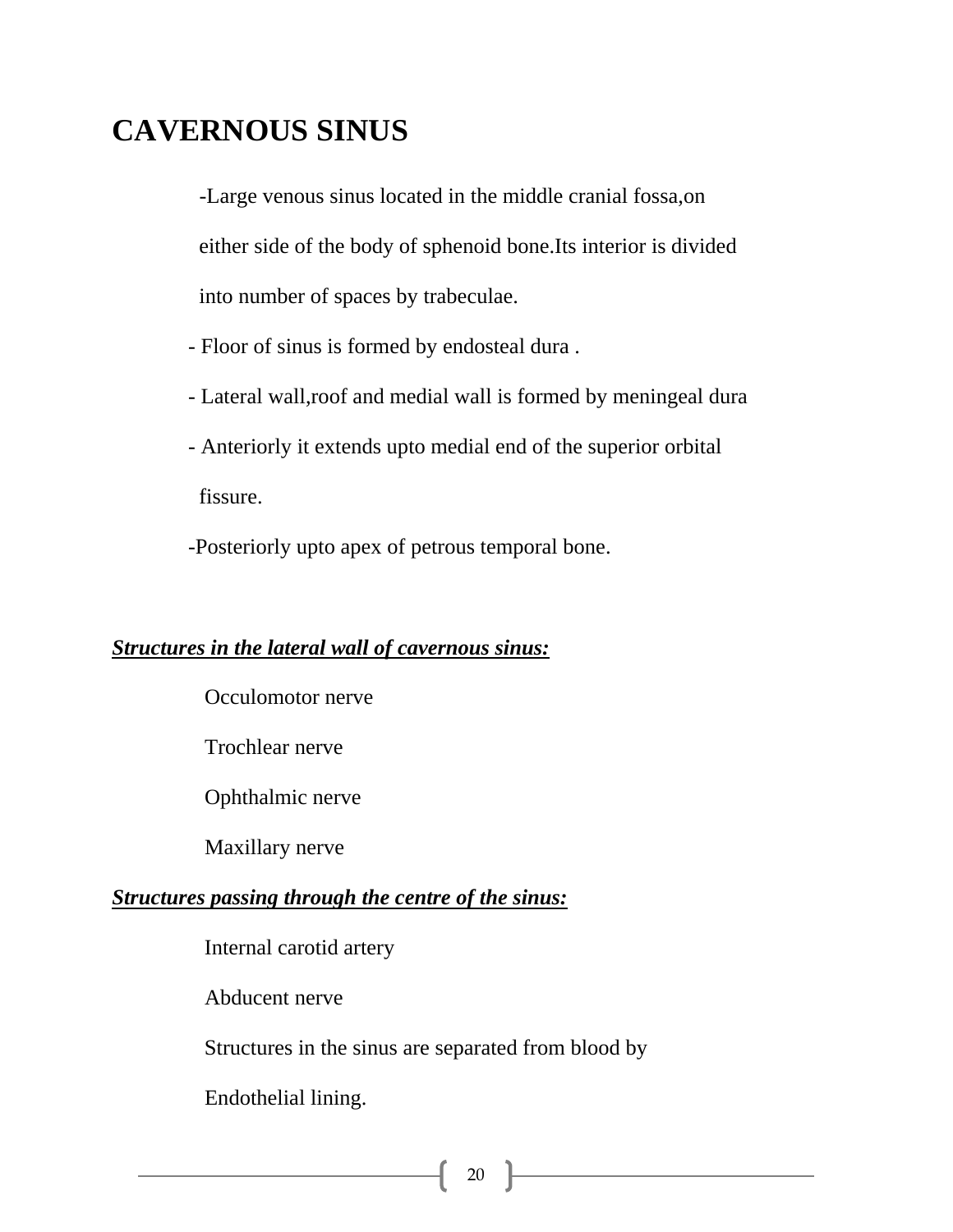# *Incoming channels:*

# *From orbit:*

- Superior ophthalmic vein.
- Branch of inferior ophthalmic vein.
- Central vein of retina.

# *From brain:*

- Superficial middle cerebral vein.
- Inferior cerebral veins from temporal lobe.

# *From meninges:*

- Sphenopareietal sinus
- Frontal trunk of meningeal vein.

# *Draining channels :*

- Transverse sinus through the superior petrosal sinus.
- Internal jugular vein through the inferior petrosal sinus and

through a plexus around internal carotid artery.

- Pterygoid plexus through emissary veins passing through foramen ovale,foramen lacerum,emissary sphenoidal foramen.
- Facial vein through superior ophthalmic vein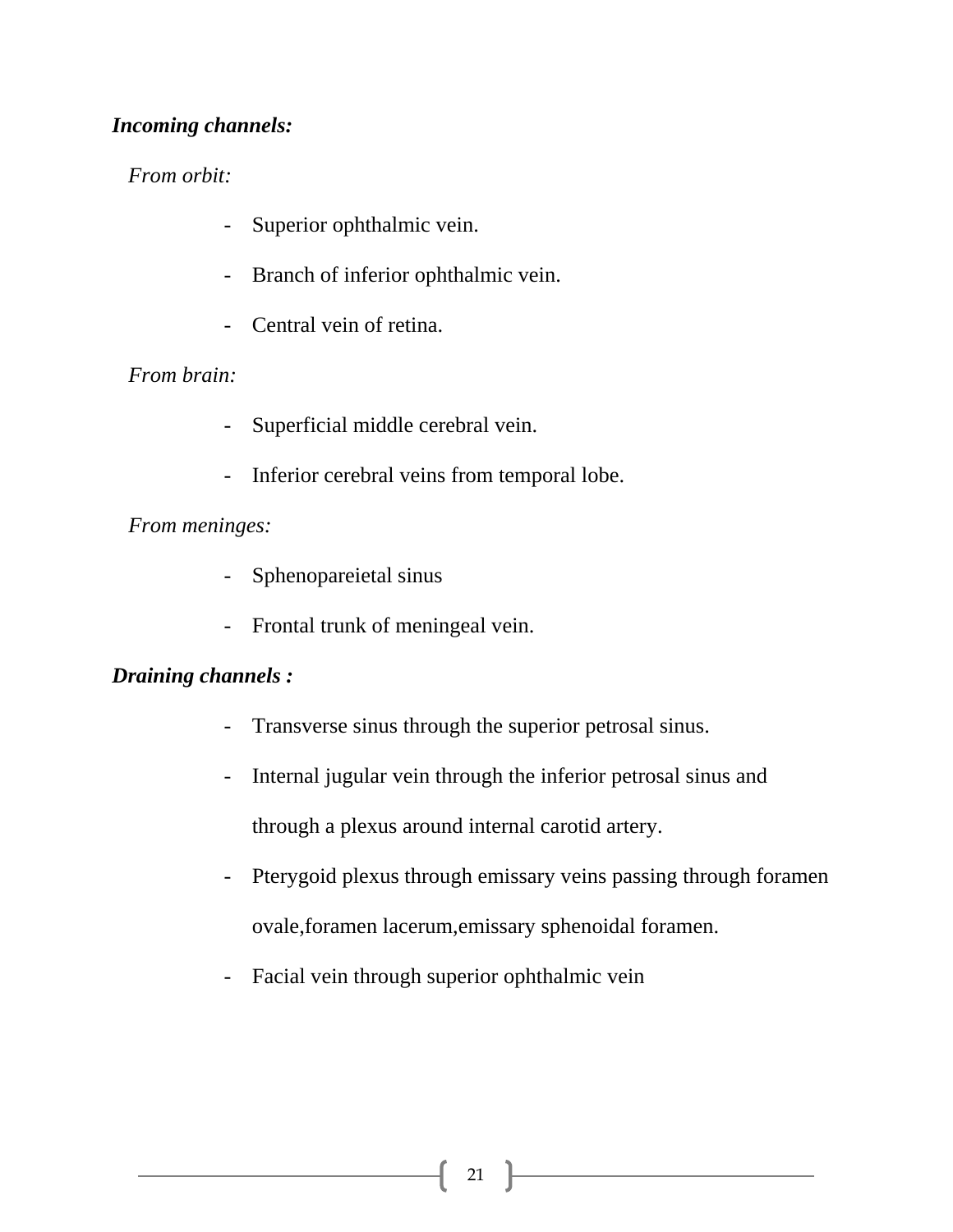- Right and left cavernous sinus communicate with each other via the anterior and posterior intercavernous sinuses and through the basilar plexus of veins.
- All these communications are valveless communications and blood can flow through them in either direction.

# **INTERNAL MAXILLARY ARTERY**

 Larger terminal branch of external carotid artery given off behind the neck of mandible **.** 

Divided into three parts (by the lateral pterygoid muscle)

*First part(Mandibular part)* - runs along the lower border of lateral pterygoid muscle. *Second part(Pterygoid part)* - runs either superficial or deep to the lower

head of lateral pterygoid muscle.

*Third part(Pterygopalatine part)* – passes between two heads of the

 lateral pterygoid and through the pterygomaxillary fissure to enter the

pterygopalatine fossa and lies in front

of the pterygopalatine ganglion.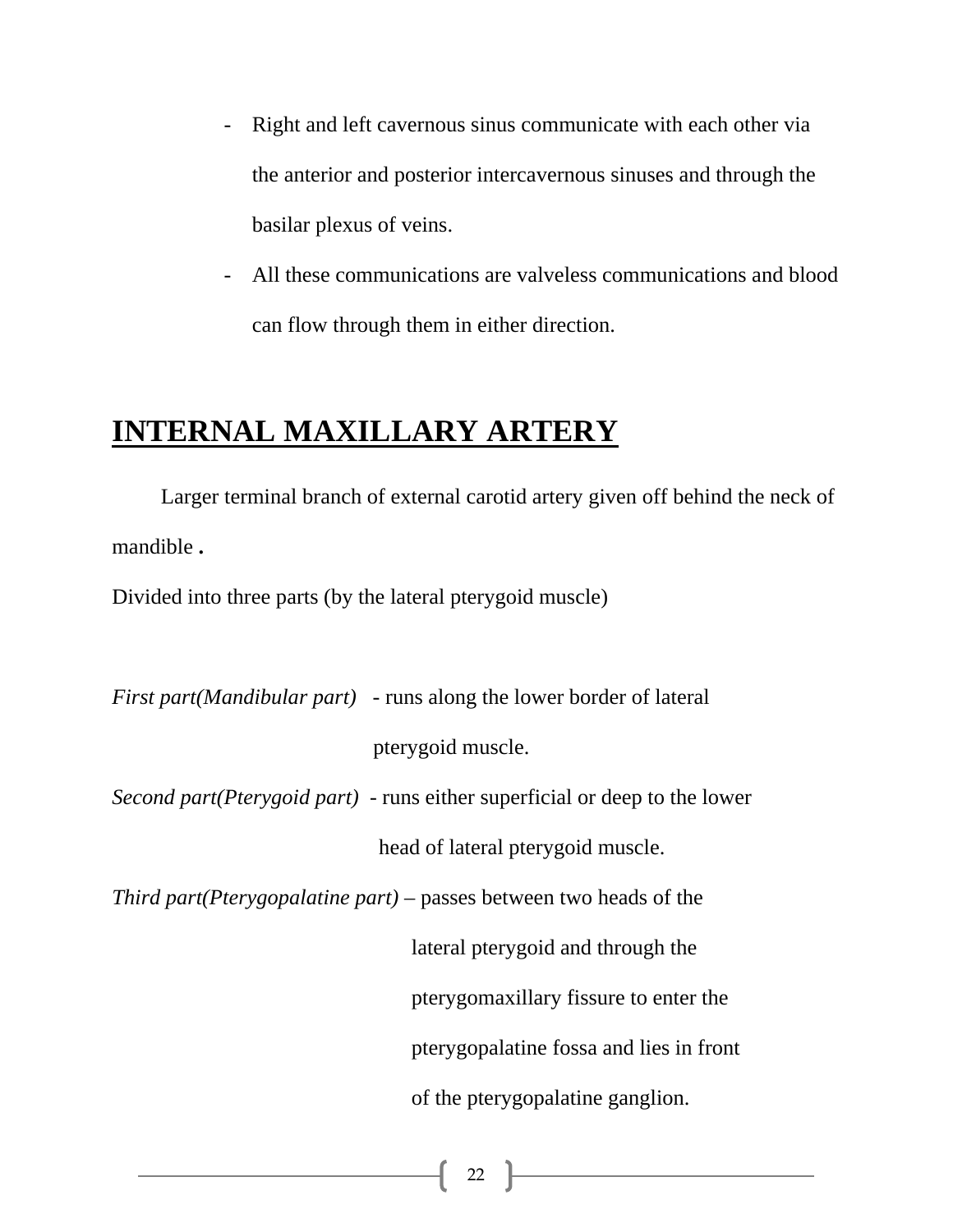# *Branches:*

*First part:* 

| 1. Deep auricular |
|-------------------|
|-------------------|

- 2. Anterior tympanic
- 3. Middle meningeal
- 4. Accessory meningeal
- 5.Inferior alveolar

# *Second part:*

| 1. Deep temporal |
|------------------|
| 2. Pterygoid     |
| 3. Masseter      |
| 4. Buccal        |
|                  |

- *Third part:*
- 1. Posterior superior alveolar 2.Infraorbital 3. Greater palatine 4. Pharyngeal branch
- 5. Artery of pterygoid canal
- 6. Sphenopalatine artery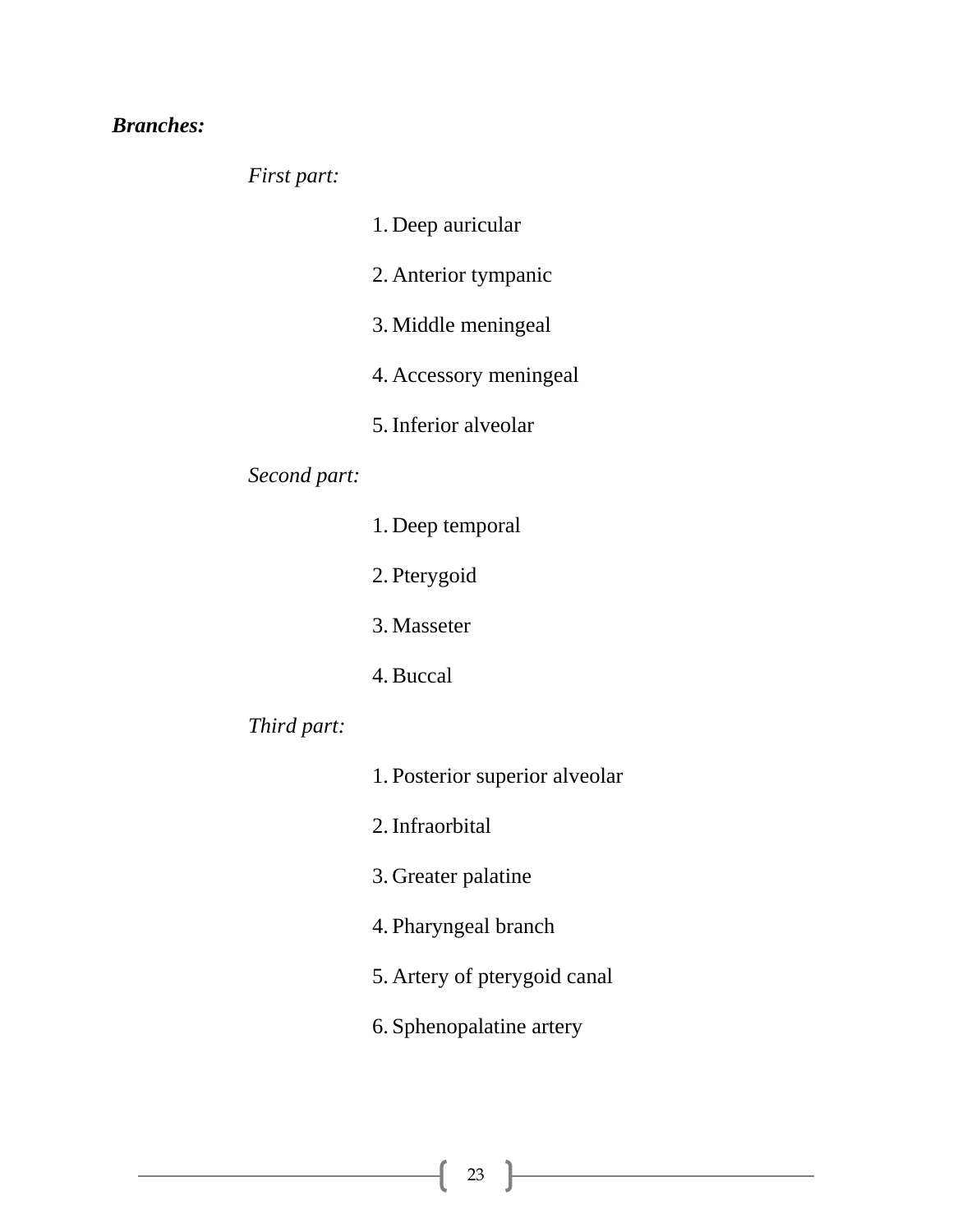# **EXTERNAL CAROTID ARTERY**

- Branch of common carotid artery
- Lies anterior to internal carotid artery
- Begins in the carotid triangle at the upper border of thyroid cartilage.
- Terminates behind the neck of mandible into maxillary and superficial temporal artery.

## *Branches*

 *Anterior* 

Superior thyroid, lingual, Facial.

### *Posterior*

Occipital, posterior auricular.

#### *Medial*

Ascending pharyngeal .

*Lateral* 

Maxillary, Superficial temporal.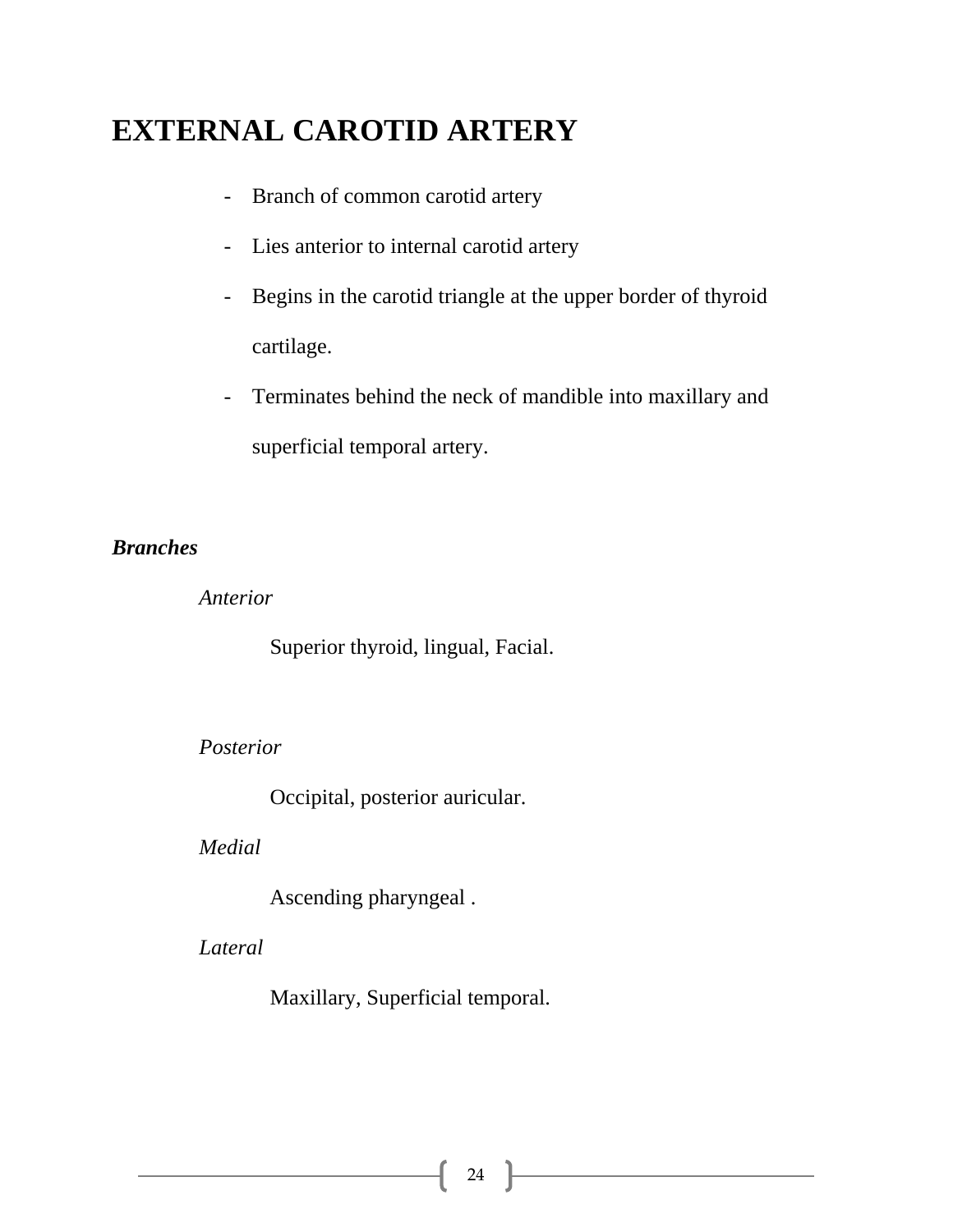# **PATHOLOGY OF JNA**

#### *Gross appearance*

Firm,rubbery lobulated swellings ,nodularity increases with age.Nasopharyngeal portion which is covered by mucosa appears pink and extrapharyngeal portion appears white or grey.

### *On section*

Tumour has reticulated,whorly or spongy appearance and lacks a true capsule.Edge however is sharply demarcated and easily distinguishable from surrounding structures(Pseudo capsule).

### *Microscopy*

- composed of vascular and stromal components
- Vascular component predominates in early lesions
- Stromal component predominates in long standing cases.
- Vascular pattern is composed of large thin walled sinusoidal vessels lined by flattened epithelium, unsupported by a muscular coat and the closer the vessels to the surface the smaller they become.
- In long standing cases , there is tendency towards gradual compression of sinusoids so that the lining endothelial cells are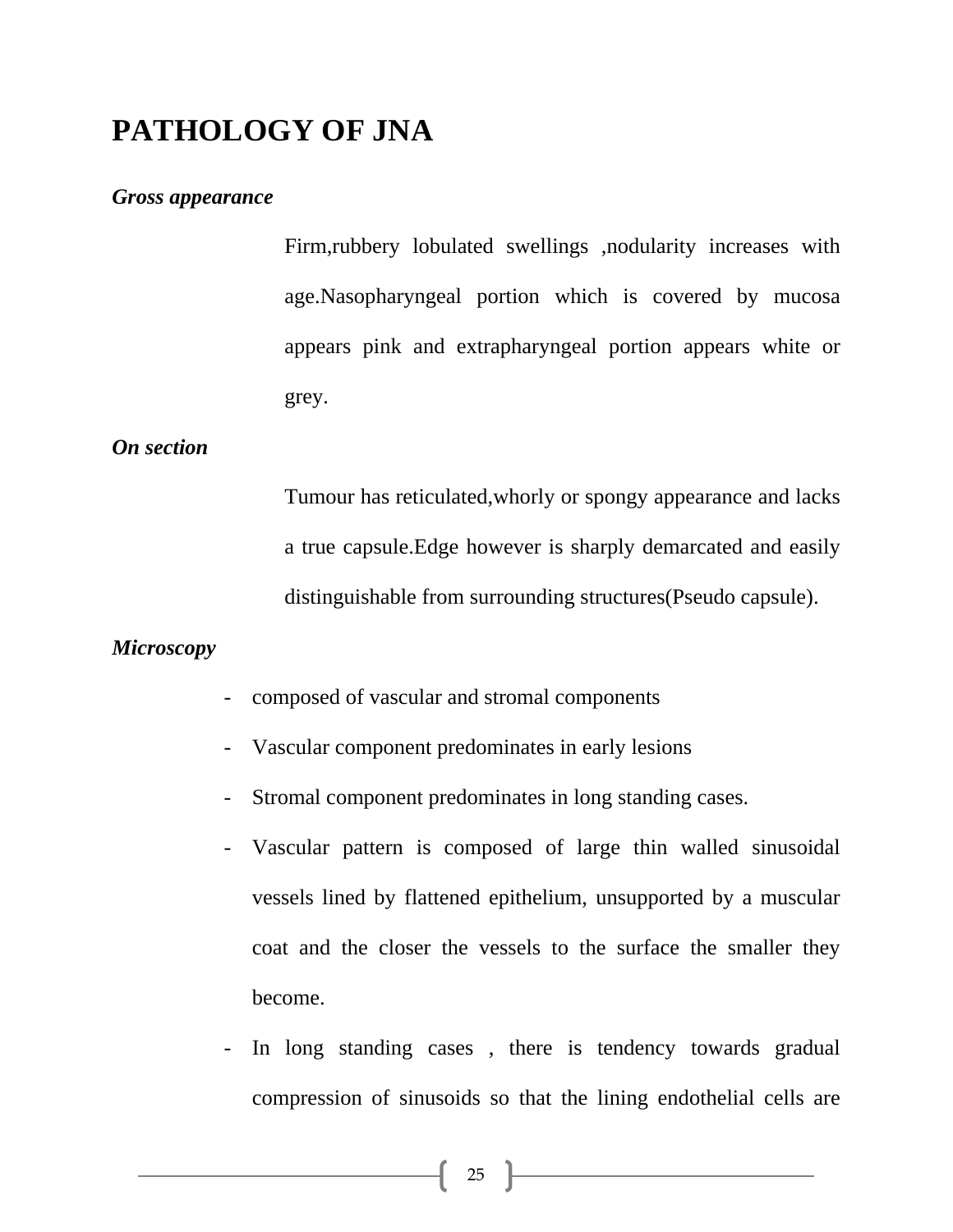pushed against each other like cords ,while in others intravascular thrombosis occurs.

The stroma is composed of interlacing bundles of collagen in which stromal cells are seemed to radiate outwards from the vessels and in which localized areas of myxomatous degeneration may be observed.

#### *Immunochemistry*

Androgen receptor has been detected in the stromal cells of JNA. Antiandrogen hormonal therapy has been used preoperatively to suppress JNA growth and enhance the resectability of the tumor and minimize bleeding during surgery.

Familial adenomatous polyposis (FAP) results from germline mutations in the adenomatous polyposis coli (APC) gene that subsequently alters the [beta]-catenin signaling pathway. In addition to a high tendency for the development of colorectal neoplasms, patients with FAP develop JNA 25 times more frequently than an agematched population. Recently, activating [beta]-catenin mutation without the APC gene mutation has been reported in sporadic JNA.Expression of various growth factors, such as transforming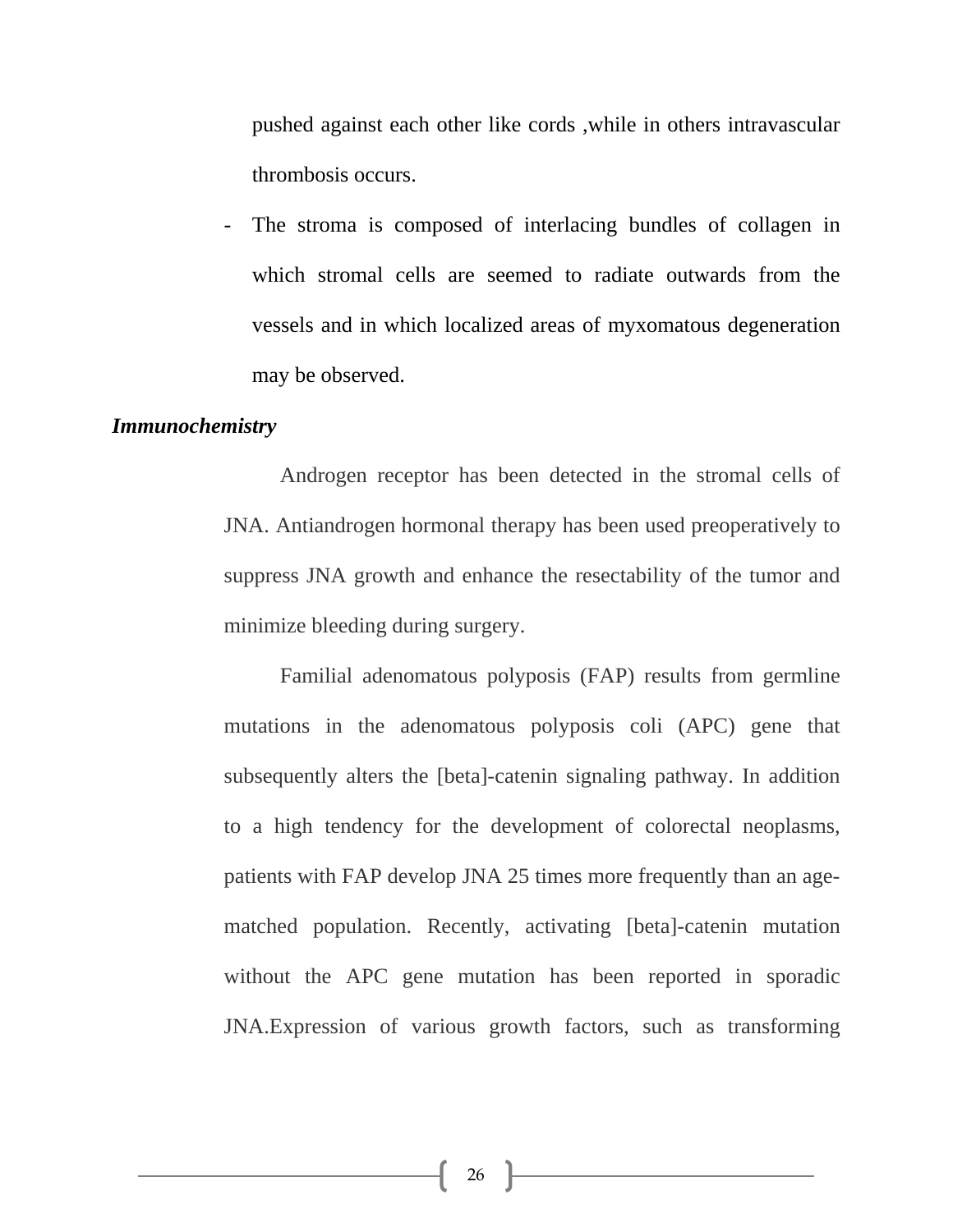growth factor [beta]1 (TGF-[beta]1) and insulin-like growth factor II (IGF-II), has also been detected in JNA.

## *DIFFERENTIAL DIAGNOSIS:*

- 1. Antrochoanal polyp
- 2. Nasopharyngeal carcinoma
- 3. Craniopharyngioma
- 4. Chordoma
- 5. Chondroblastoma
- 6. Rhabdomyosarcoma

#### *BIOPSY*

- Since the diagnosis is easily done and biopsy is dangerous, routine pre-op biopsy is not done.
- However Biopsy can be done in operating room under general anaesthesia in following circumstances(Batsakis)
	- 1. Female patients
	- 2. Ulcerative lesions
	- 3. Suspected rhabdomyosarcoma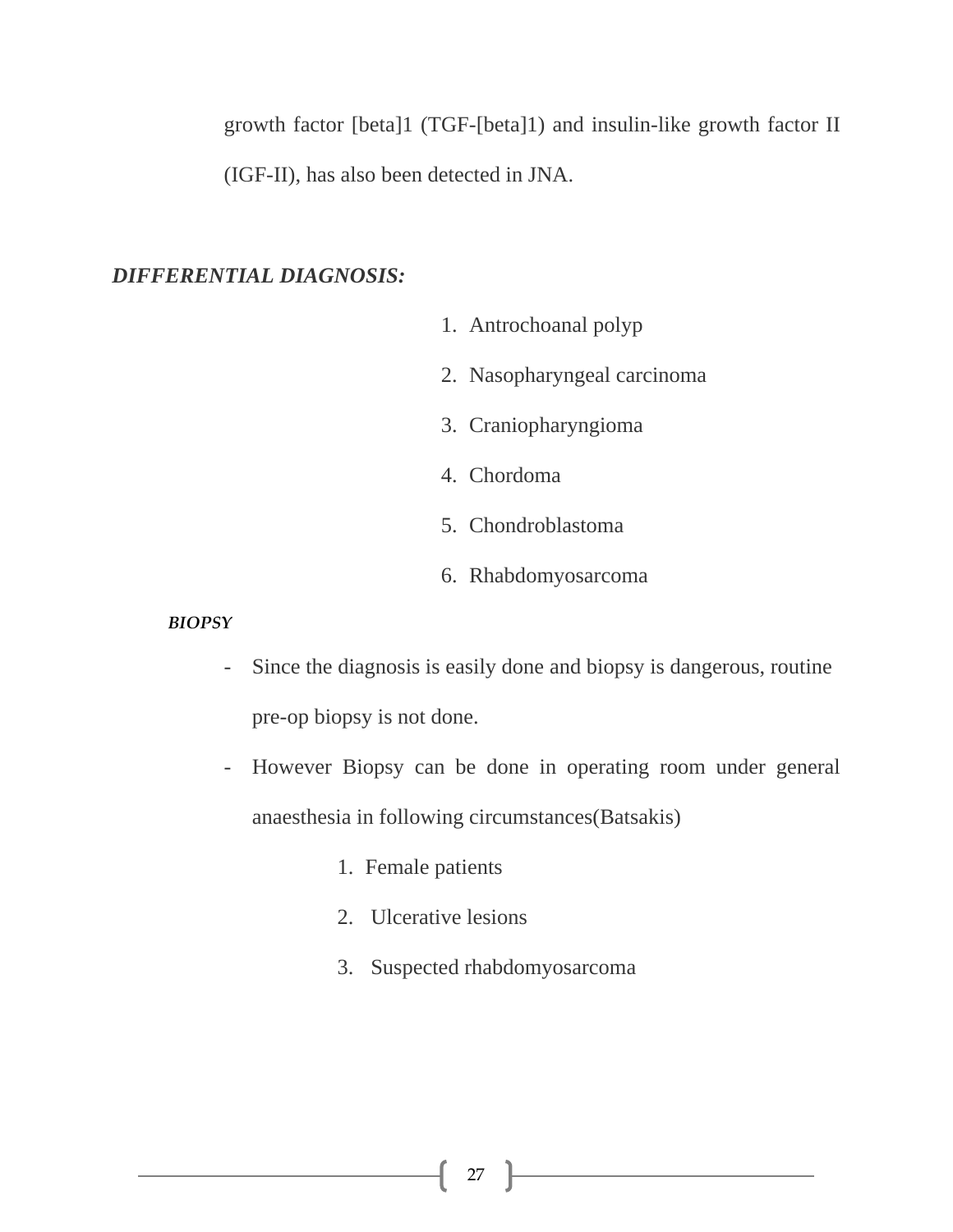# **RADIOLOGICAL INVESTIGATIONS**

Computerised tomography helps in accurate preoperative assessment of the extent of the disease and aids in surgical planning and also in postoperative surveillance.

MRI scan is a very helpful tool in assessing the intracranial extension of JNA and also MR angiography aids in identifying the feeding vessel in a non invasive manner.

The tumour typically shows a "vascular blush" in the capillary phase which is typical of JNA.

## **HOLMAN MILLER SIGN**

 Forward bowing of the posterior wall of maxilla due to mass in the pterygopalatine fossa noted in the CT scan axial and saggital view.

#### **HANDOUSA SIGN**

Maxillo-mandibular space widening due to extension of the mass from infratemporal fossa into the cheek.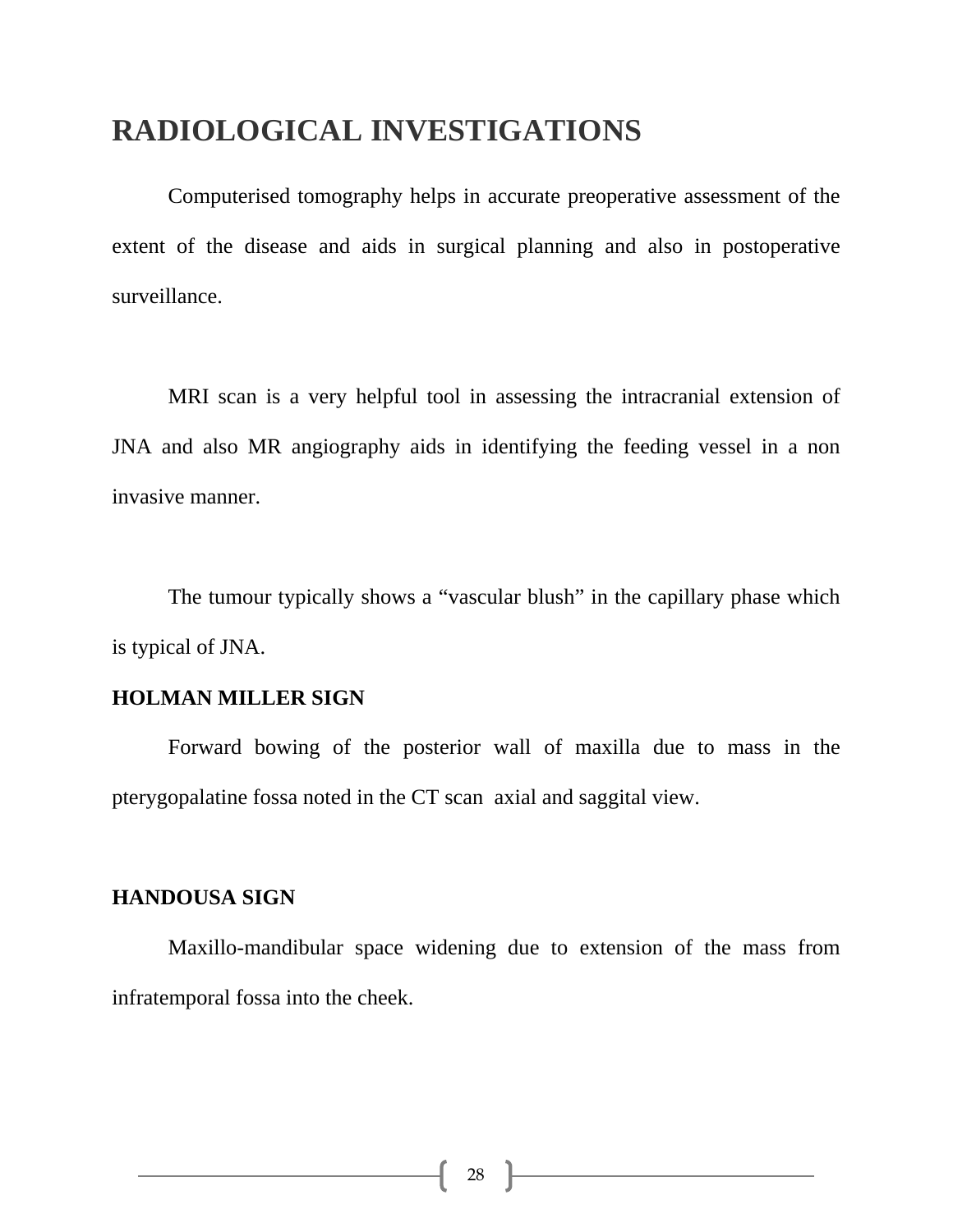# **Materials and methods**

The present study consists of a series of '32'histopathologically proven cases of JNA. Some of the cases had been operated already for the disease and presented with recurrence.

This study was done at the Upgraded institute of otorhinolaryngology, Madras medical college,Chennai-03 during the period of June 2006 to oct 2008 Detailed history of each patient was taken. History of previous surgery and thorough clinical examination was done.

Diagnostic nasal endoscopy was done in all cases.

Following provisional diagnosis , all the cases were subjected to CT scanning with contrast. Selected cases also underwent MRI,MRA.

Angiography was done in cases with intracranial extension where blood supply is shared between in internal and external carotid arterial systems is expected and in cases planned for pre-op embolisation.

A Proforma was prepared for the study to record the history, clinical examination and investigations.

29 }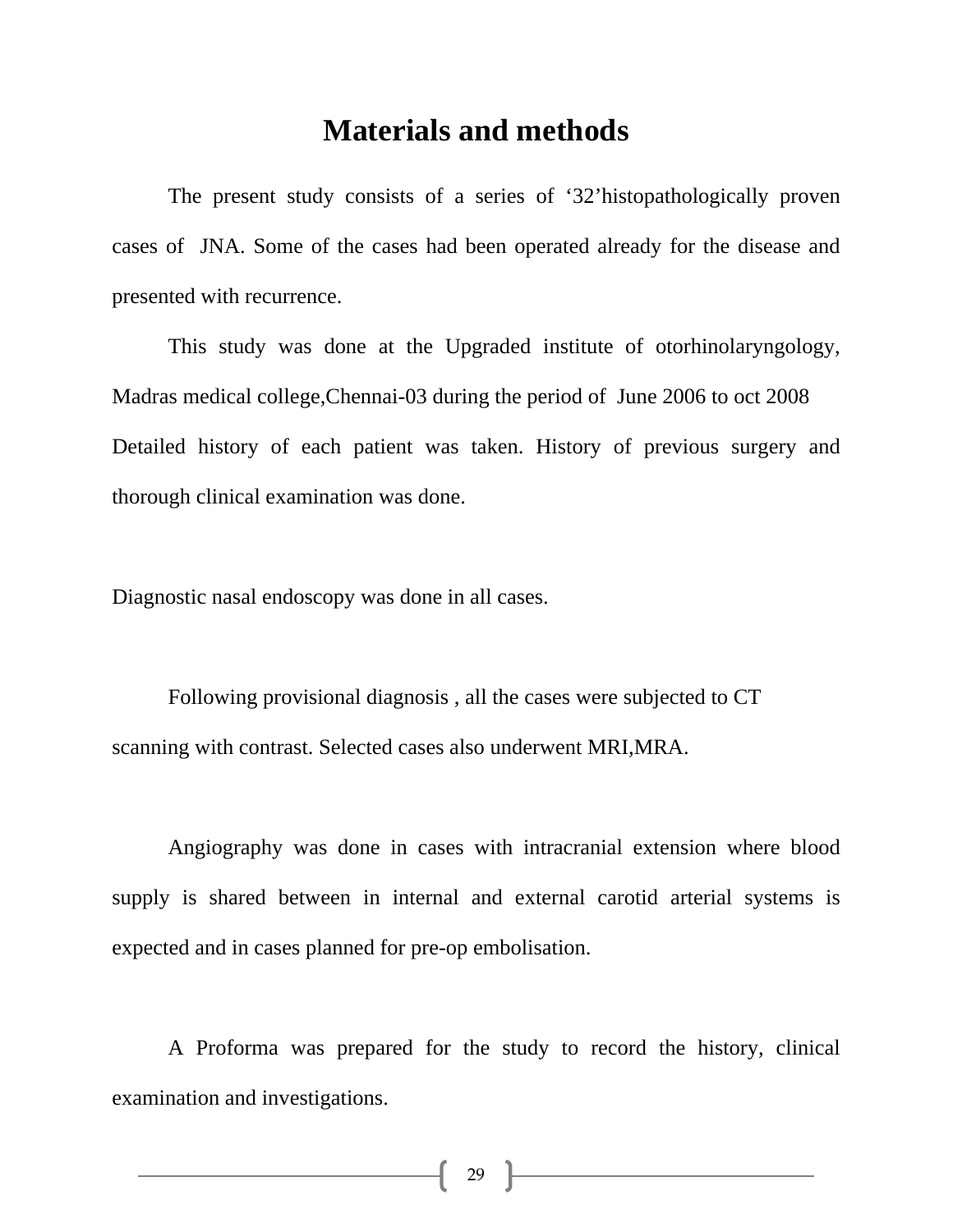Grading of the tumour was done using Radowski staging system and appropriate surgical approach was employed.

Cases were studied for effectveness of devsaclarization.

#### **Inclusion criteria**

- Only advanced cases(Stage II a and above) were included in the study.
- Only cases histopathologically proved postoperatively were included in the study.

#### **Exclusion criteria**

- Cases with small tumours(Stage I ) were excluded from the study.
- Cases with histopathology other than JNA or doubtful HPE were excluded.

#### **Study period and centre**

- June 2006 to Oct 2008
- Upgraded institute of Otorhinolaryngology,MMC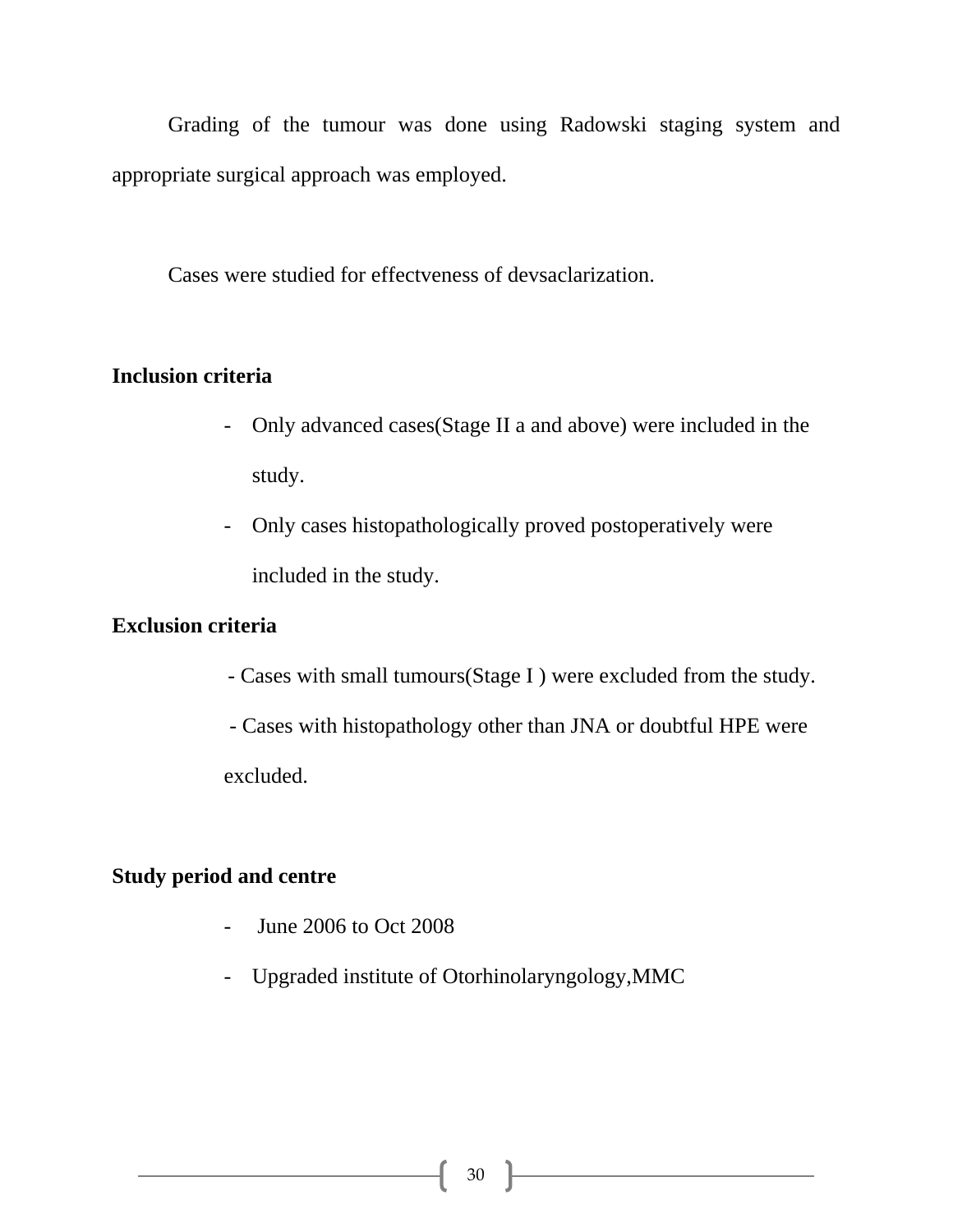#### **Postoperative follow up**

- Diagnostic nasal endoscopy in all patients every month for 6 months and once every 3 months thereafter.
- CT scan was done in patients suspected to have recurrence.

## **SURGICAL PROCEDURES**

- $\triangleright$  In this study, Endoscopic transnasal approach was used in 23 cases.
- $\triangleright$  Maxillary swing procedure was done in 4 cases.
- $\triangleright$  Transpalatine approach, previously the commonest approach employed was used only in three cases.
- $\triangleright$  Combined transantral and transpalatine excision was done in one case.
- $\triangleright$  Combined Transpalatine and endoscopic excision was done in one case.
- $\triangleright$  Transantral excision was done in one case.
- $\triangleright$  Lateral rhinotomy was employed in one case.

All the cases were done under Hypotensive anaesthesia (Halothane, Propofol, Nitroglycerine drip)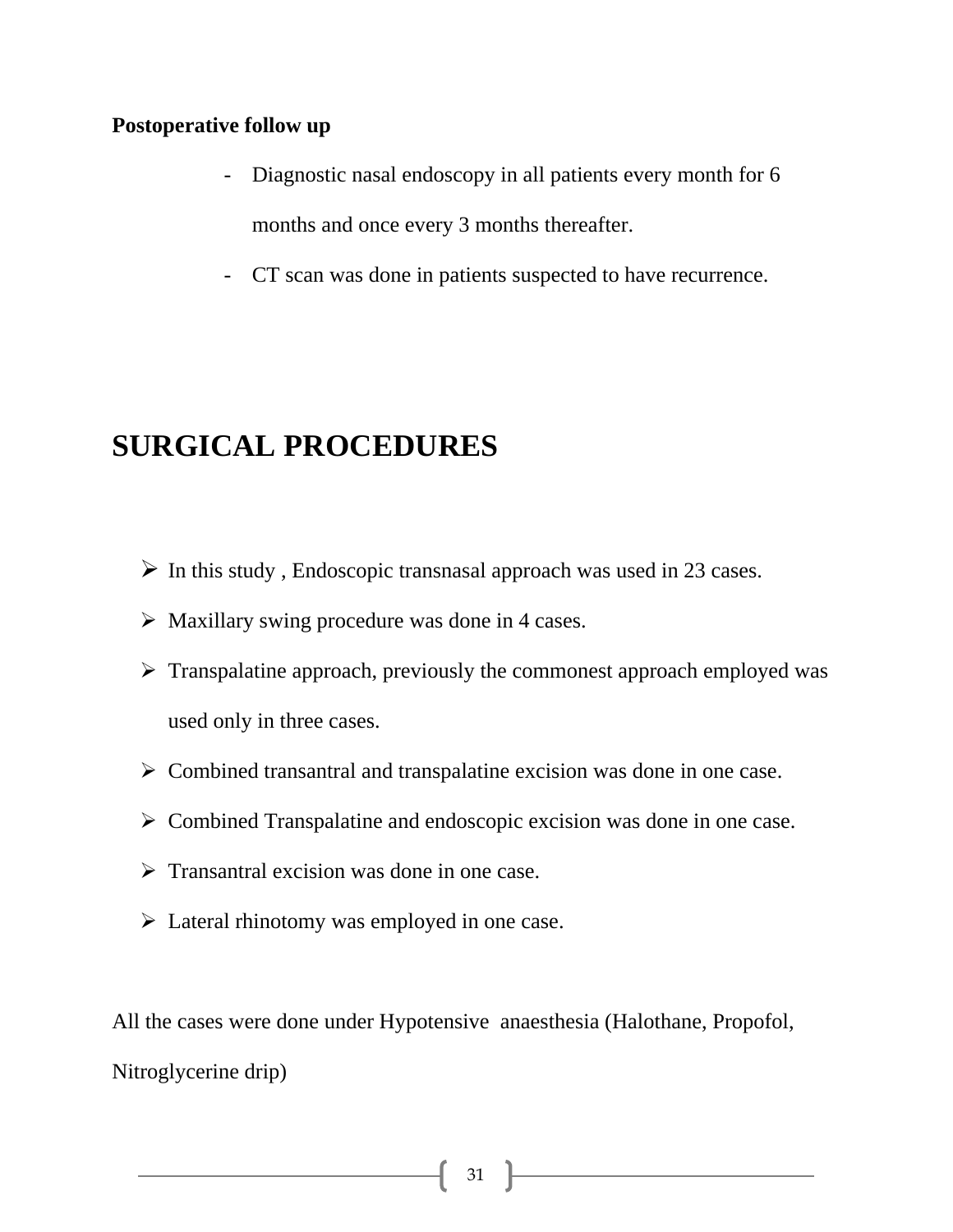- $\triangleright$  External carotid artery ligation was done in 13 cases.
- $\triangleright$  Embolisation was done in 10 cases.
- $\triangleright$  No devascularisation was done in 9 cases.

Amount of Blood transfused :-

Minimum – no transfusion.

Maximum –3 units.

Recurrent tumour was seen in 8 cases. Recurrent tumour was commonly seen in the pterygopalatine fossa.

Postoperative post nasal packing was done in all cases and were removed on second postoperative day in the operating room.

All cases were postoperatively treated with Inj.Cefotaxim 1gm i.v B.D,

Inj.Metronidazole 500 mg i.v B.D for 7 to 10 days.

Postoperative follow up was done every month for six months and every 6 months thereafter. It consists of diagnostic nasal endoscopy and CT if any suspicion of recurrence.

10 cases were lost to follow up after 5 months.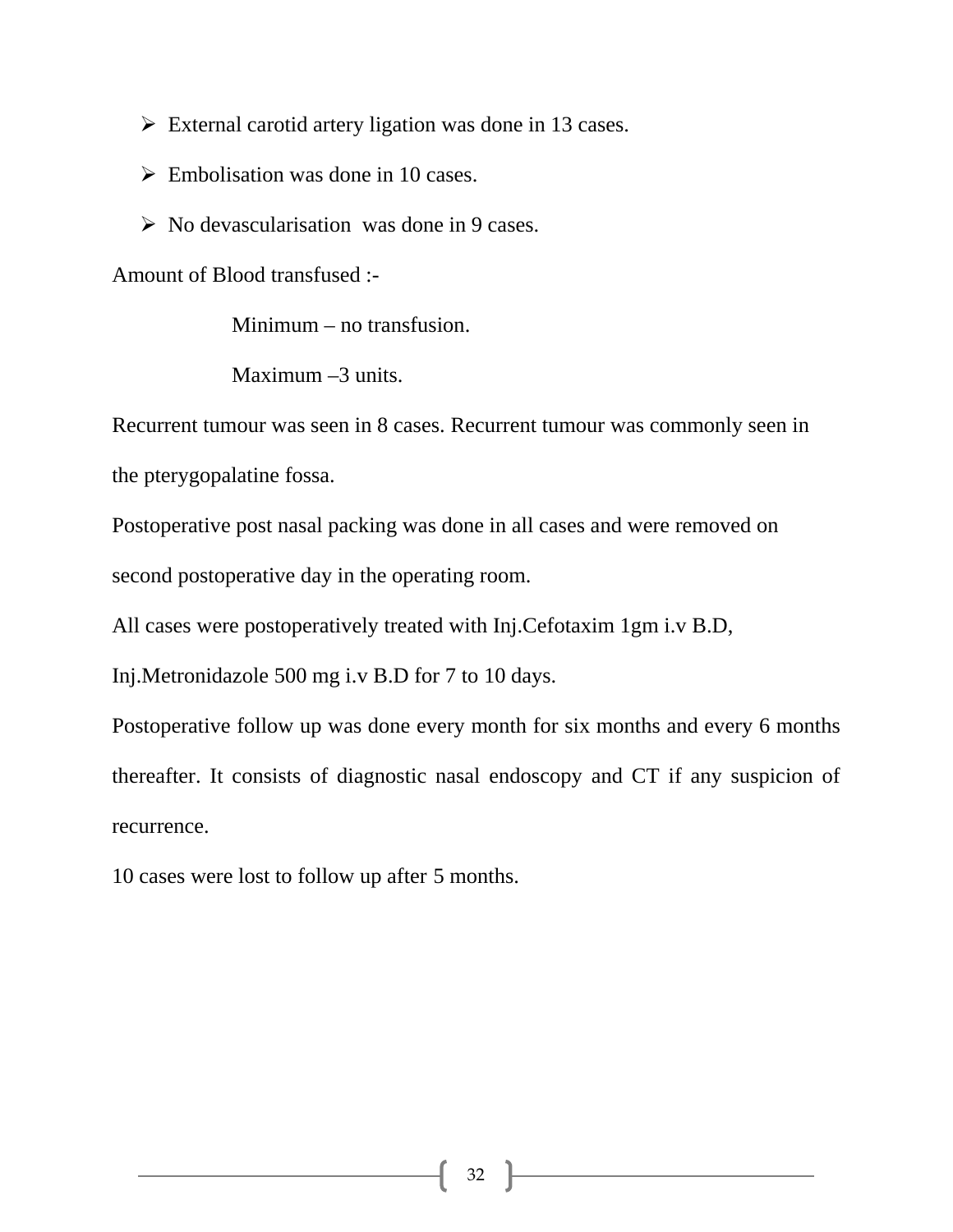# **SURGICAL PROCEDURES AND PRE OPERATIVE DEVASCULARIZATION DONE IN OUR STUDY**

 In this study Endoscopic Transnasal approach was the commonest approach employed. External carotid artery ligation was done 13 cases. Embolisation was done for 10 cases.

 Performed under general anaesthesia. Throat packing was done in all cases.

#### **Endoscopic transnasal approach :**

Position of the patient- supine with 15˚ head end elevation.

Nose is gently packed with cottonoids soaked in 4% xylocaine and 1 in

10,000 adrenaline solution, 15 minutes prior to the surgery.

 The nasal cavity is first visualized with 0 degree Karl storz endoscope. Local infiltration is given over the root of middle turbinate, uncinate process, nasal septum,posterior end of middle turbinate using 1in 100,000 adrenaline and 1% xylocaine mixture.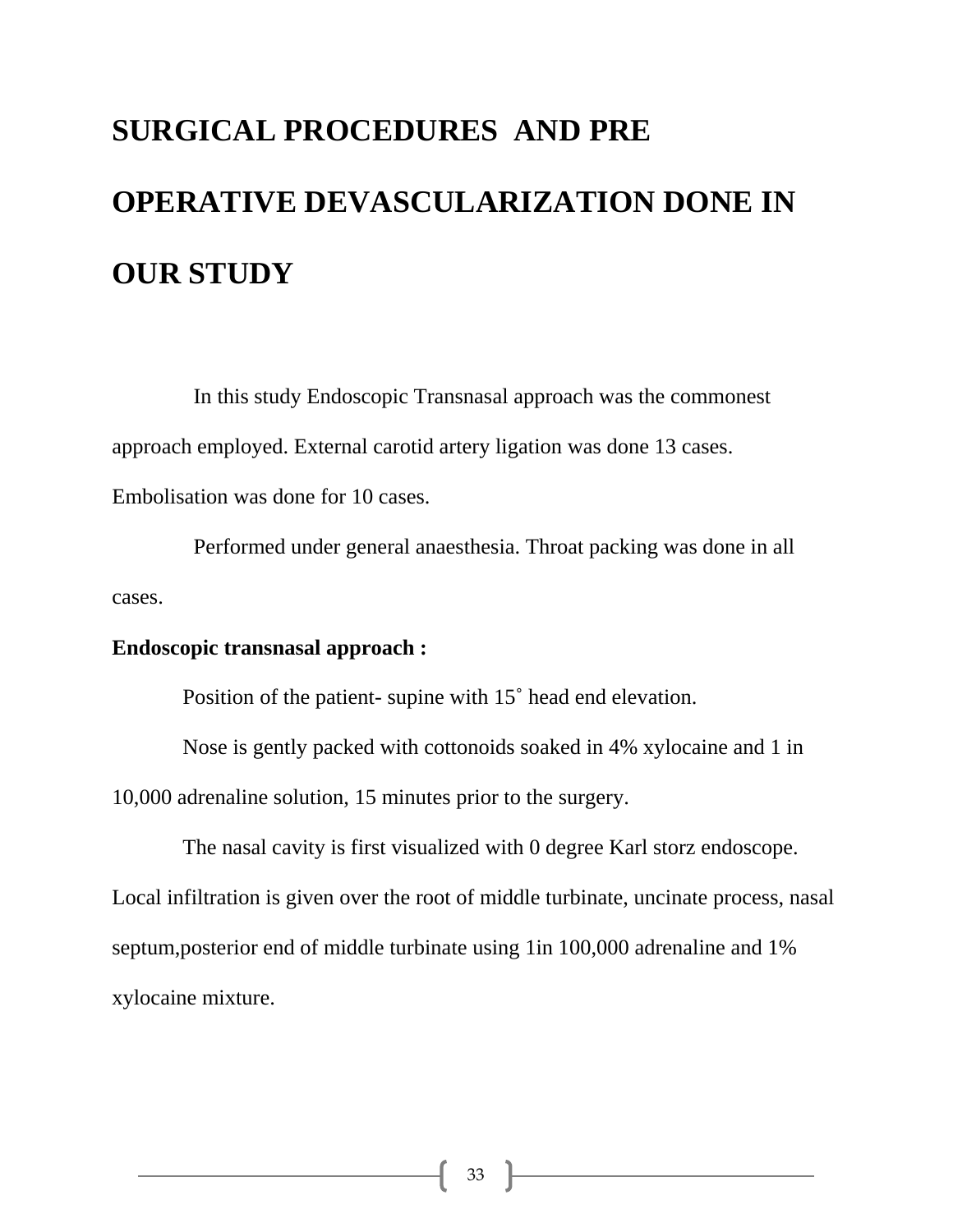The procedure starts with uncinectomy,partial middle turbinectomy and a wide middle meatal antrostomy.Complete ethmoidectomy and sphenoidotomy were done.

 The posterior wall of maxillary sinus,often pushed forwards and thinned out in cases of JNA is removed and the Pterygopalatine fossa is exposed.

 The attachments of the mass are easy to delineate due to the excellent direct visualization offered by endoscope. Sphenopalatine artery is cauterized.The attachments are systematically released using monopolar cautery.

 The extensions into the pterygopalatine fossa and infratemporal fossa are removed using 45 deg and 70 deg endoscopes and angled instruments.

 After releasing from its attachments the mass is pushed posteriorly into the nasopharynx.

 Doyens mouth gag is applied and the softpalate is retracted using suction catheters passed through the opposite nostril.

 The mass is now delivered in toto through the oral cavity.Any remnants can be visualized,cauterized and removed under direct vision through the nose.

 Postnasal packing is done using either 14 size Foleys catheter or conventional postnasal packs. Anterior nasal packing is done if anterior oozing is still present. Wide spectrum intravenous antibiotics are used for 3 – 4 days.

34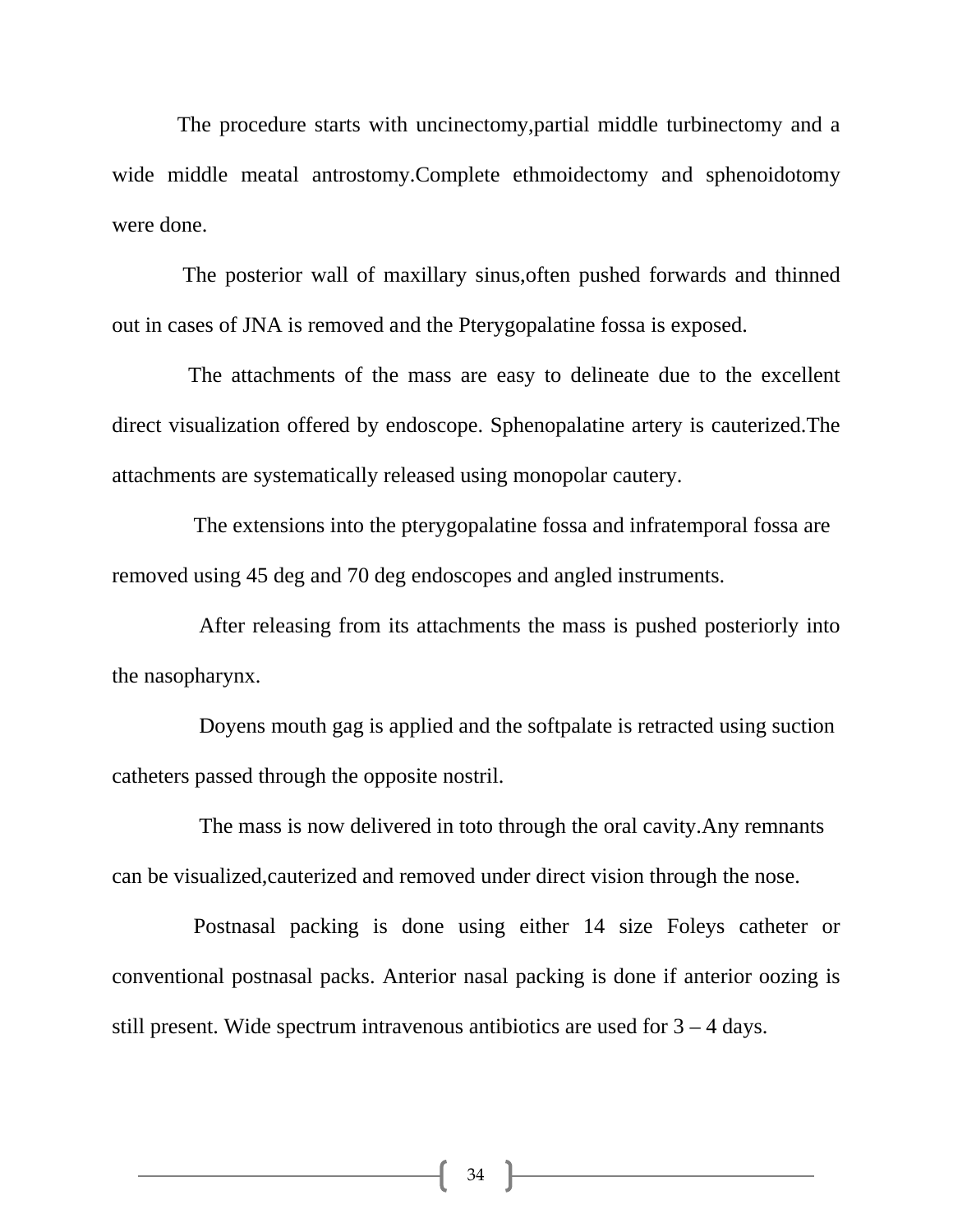Post nasal packs are removed on postop day 2 in the operating room ,keeping things ready for a repack. The patient is discharged on 4 th or 5 th postop day.

#### **MAXILLARY SWING APPROACH**

This is relatively new procedure described by wei and associates for approach to nasopharyngeal tumours. We have used this approach quite often in our institute for excision of extensive stage II c /III lesions where endoscopic approach cannot be used.

 Wide spectrum antibiotic coverage is started on the day of surgery.The procedure is done under general anaesthesia. Temporary tarsoraphhy is done. After an initial extrernal carotid artery ligation on the side of the lesion, a Weber-Ferguson- Longmire Facial incision is made. The incision extends 0.5 cm below the lower lid margin and is extended laterally till the preauricular region. The incision curves around the medial canthus and extends along the nasomaxillary groove and wind around the nasolabial sulcus to reach the philtrum. Now a lip splitting incision is made and the incision is extended along the gingivobuccal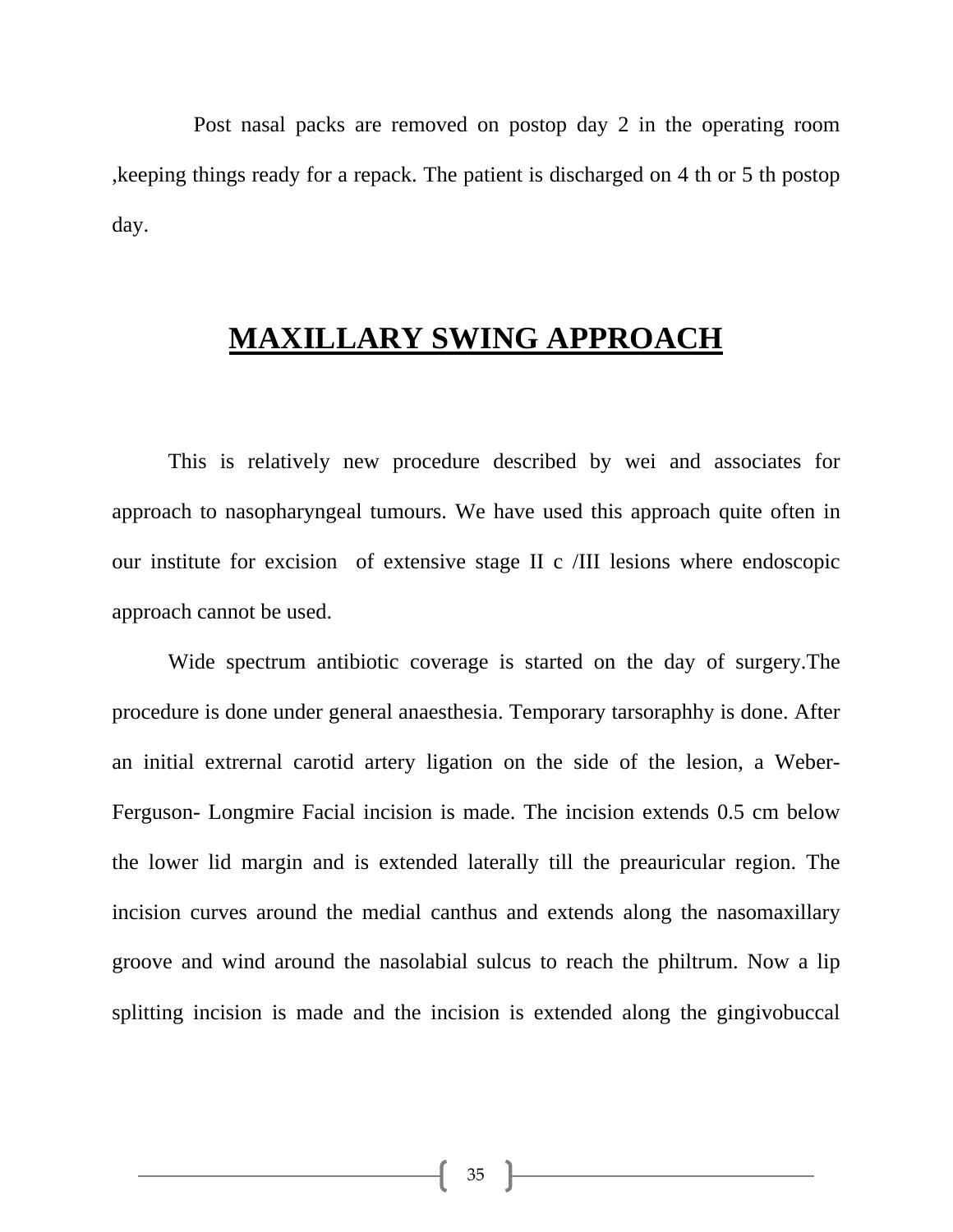sulcus turned around the last molar tooth and comes forward between the two hard palates in the midline.

 Flaps are raised and contrary to maxillectomy the anterior maxillary wall is left attached to the masseter flap. Osteotomies are made just below the infra orbital rim,through the floor of the ipsilateral nasal cavity, and through the posterior wall of the maxillary sinus. The pterygoid plates are then separated from the maxillary tuberosity with a osteotome.

 The maxilla, which is left pedicled to the masseter and cheek flap can now be swung out of the way to gain wide exposure of the nasopharynx and parapharyngeal space.

 Now the entire tumour with all its extension can be seen. The mass is separated from its attachments by blunt finger dissection. The mass is deliverd in toto. Hemostasis is secured by placing hot saline pads in the cavity.

 The maxilla is repositioned and fixed by wiring along the lines of osteotomies. The skin is sutured with atraumatic 3-0 ethilon sutures. Ryles tube is inserted. Oral feeds are started from second post op day. Sutures are removed on the sixth post op day. Patient is discharged after 8 to 10 days.

36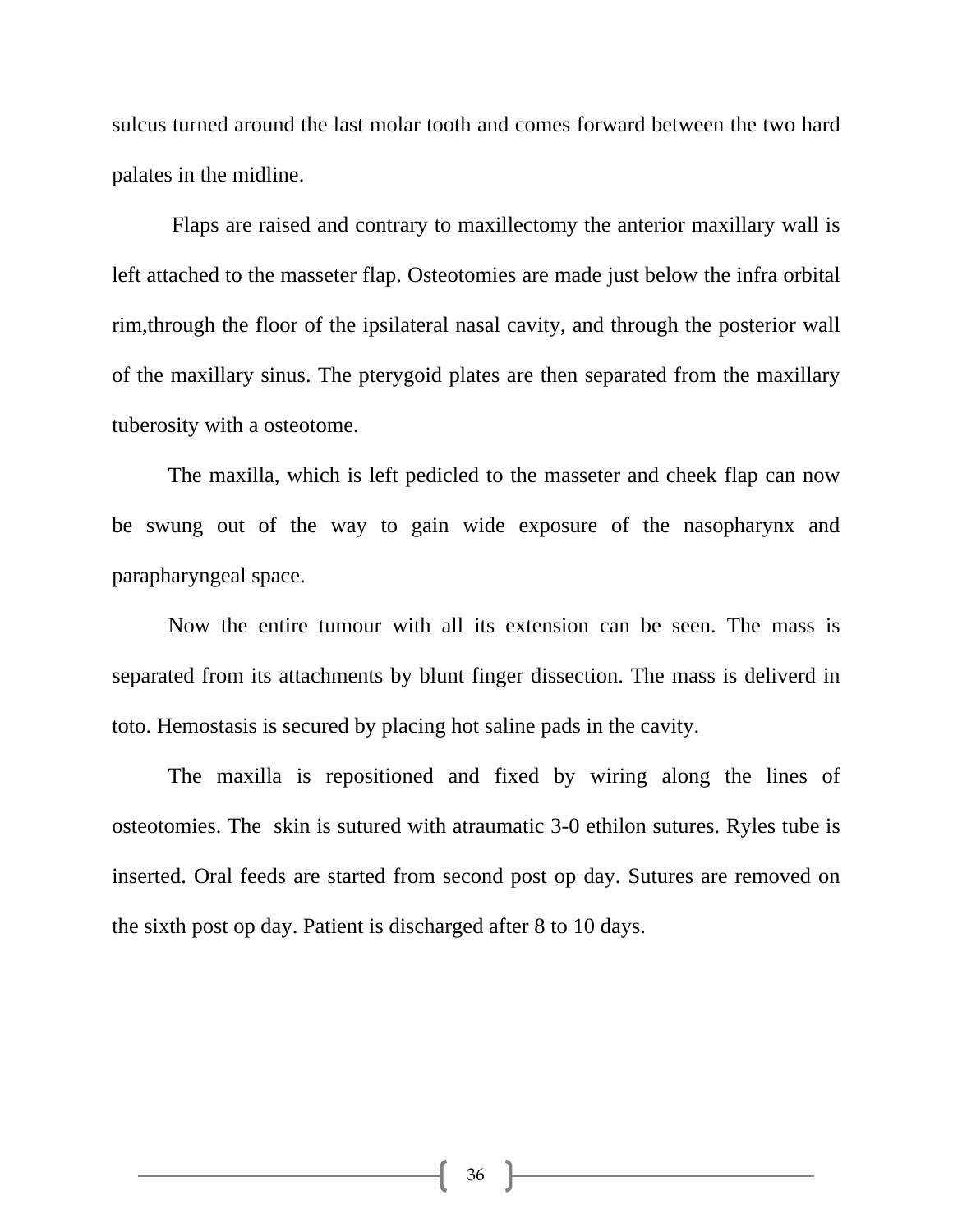#### **TRANSPALATINE APPROACH**

Anaesthesia – GA with orotracheal intubation, tracheostomy.

Position - Supine , Rose position.

 Boyle Davis mouth gag is applied .Care is taken to see that the blade of the instrument does not occlude the anaesthetic tube or damage the posterior pharyngeal wall by pressure.

 The mucosa over the palate is infiltrated with 2 % xylocaine and 1:100000 adrenaline 5 minutes before making the incision. A Curved incision , bowed forwards is made with a 15 size bard parker blade between the two maxillary tuberosities,keeping internal to the greater palatine foramen.

Adequate exposure to the postnasal space can be obtained through an insision that extends just in front of the posterior margin of the hard palate.

 Incision is made through the mucosa and periosteum down to the bone. Inorder to simplify subsequent suturing, it is easy to start by elevating for a short distance, the edge of the mucoperiosteal flap on the anterior side of the incision. The posterior flap is then separated completely from the undersurface of the hard palate.

37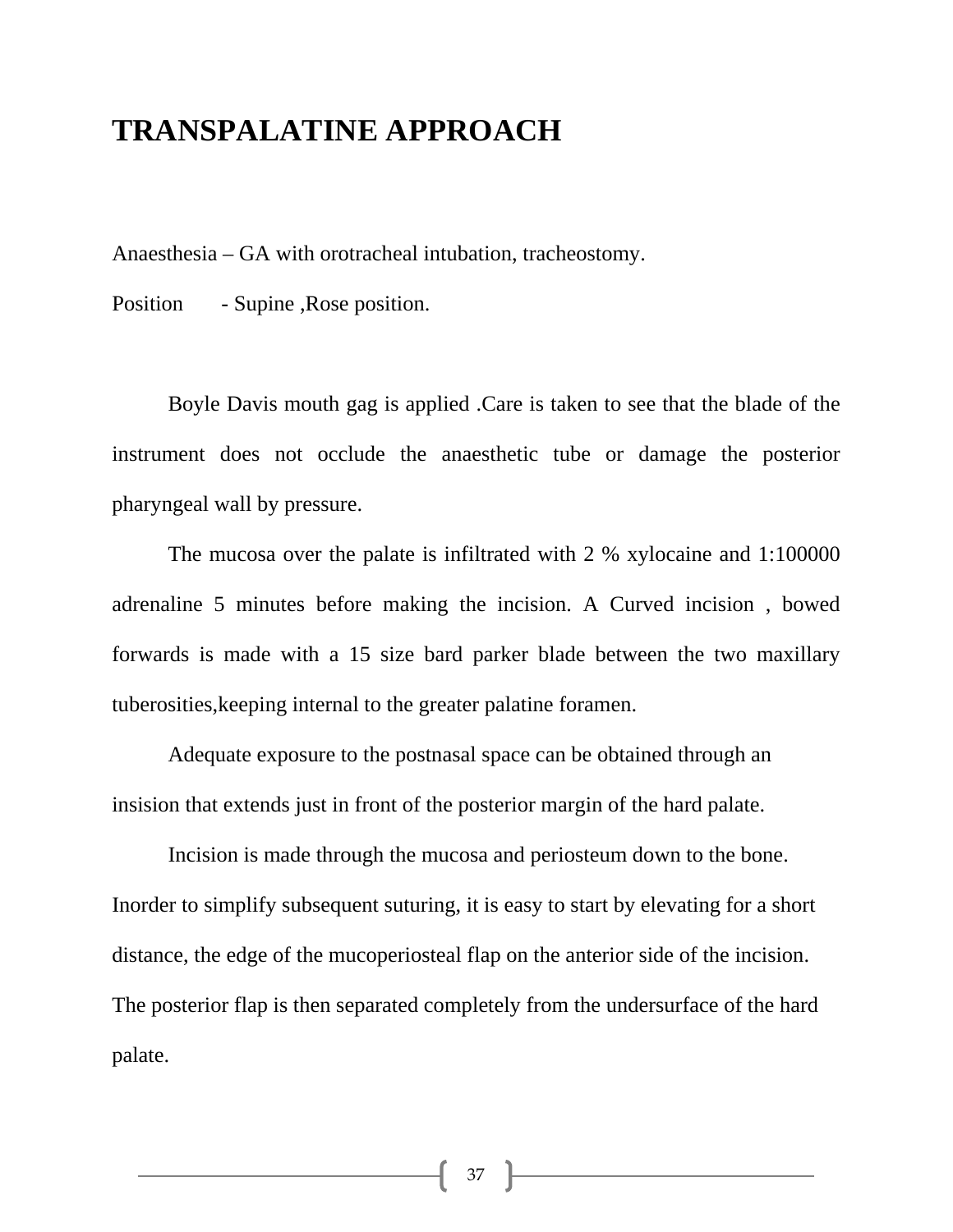A small right angled dissector is used to separate the flap from the posterior margin of the bone. But a knife may be needed to free the attachment to the posterior spine of the hard palate.

 Mucosa on the upper surface of the palate is divided transversely and the postnasal space is examined.

 Near the pterygo mandibular raphe and the pterygoid hamulus , tensor palati muscle fans out from the tendon passing round the hamulus and if necessary it is divided just medial to the hamulus. Soft palate is retracted by means of two rubber catheters placed in the retracted site. Care is taken not to jeopardize the greater palatine blood supply to the soft palate. By retracting the entire tumour is visualized. The mass is then freed from its attachments by blunt dissection.

 Then by using a periosteal elevator, mass is mobilised from sphenopalatine foramen region. The mass is then held with a babcock forceps and the entire mass is removed in toto by side by side movement along with continuous lift by perisoteal elevator.

 Cavity is packed with hot saline pad. After achieving hemostasis, the flaps are sutured in the midline. Vicryl is used and the sutures are allowed to absorb by themselves.

 Ryles tube is inserted and oral feeds are started by second post op day. The patient is discharged 8 to 10 days after the surgergery.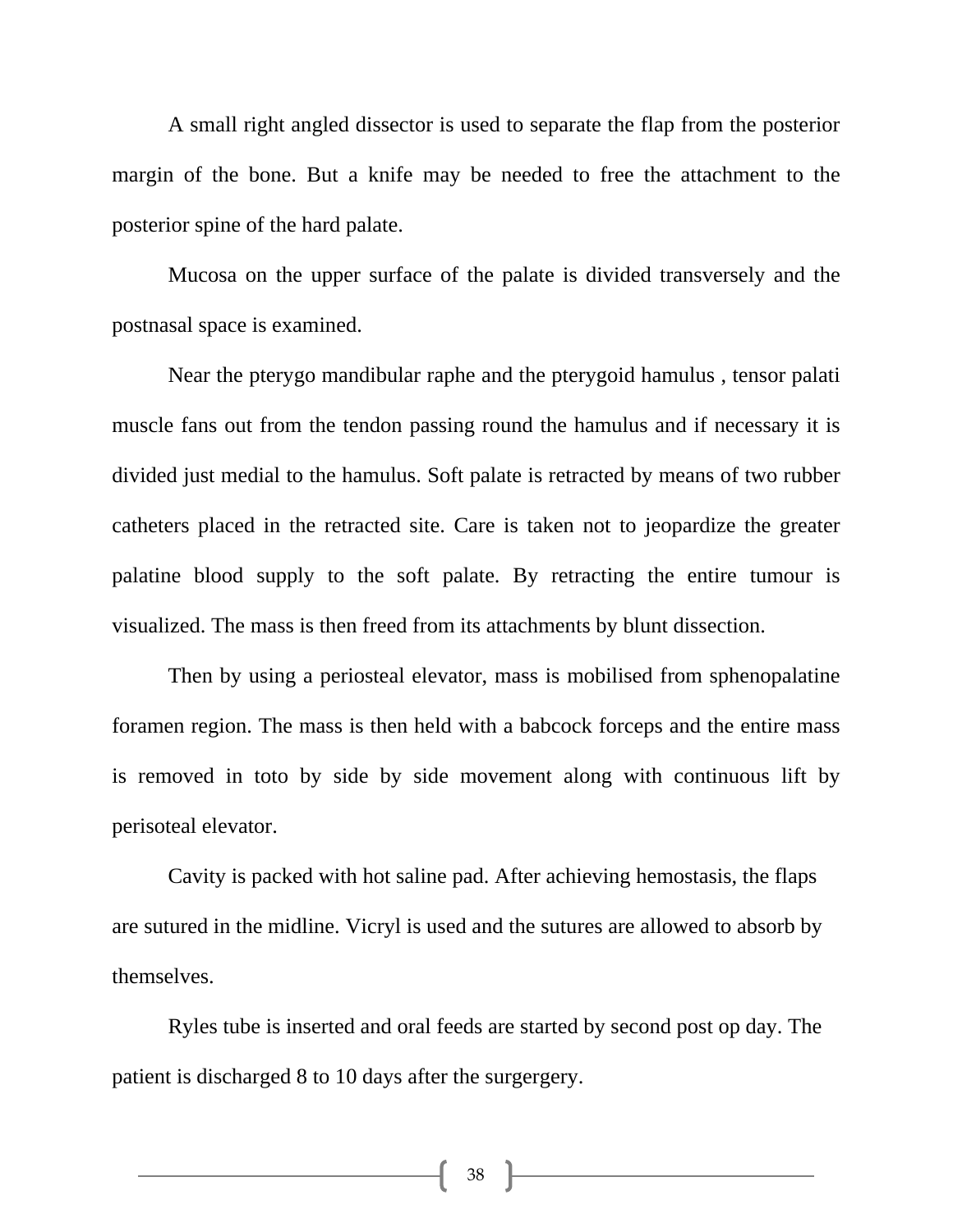#### **TRANS ANTRAL APPROACH**

A temporary tarsoraphhy is done . Weber – Ferguson incision is made about 2-3 mm below the lid margin along the lower lid. This allows the skin to be separated from the underlying orbicularis oculi and minimize the postoperative edema.

Incisison curves inferiorly just lateral to the medial canthus and extends along the nasomaxillary groove and the curves around the nasolabial fold to reach the columella. Then a lip splitting incision is made and the incision is carried along the gingivo buccal sulcus upto the maxillary tuberosity.

And the palatine of the incision is not done. The anterior wall of the maxilla removed by osteotomy. Posterior wall of the maxilla is removed. Maxillary artery is identified and ligated.

The mass can be visualized and released from its attachments and removed in one piece. Hemostasis secured with hot saline packs. Wound closed in layers. Cavity is packed with antibiotic smeared gauze and postnasal packing done.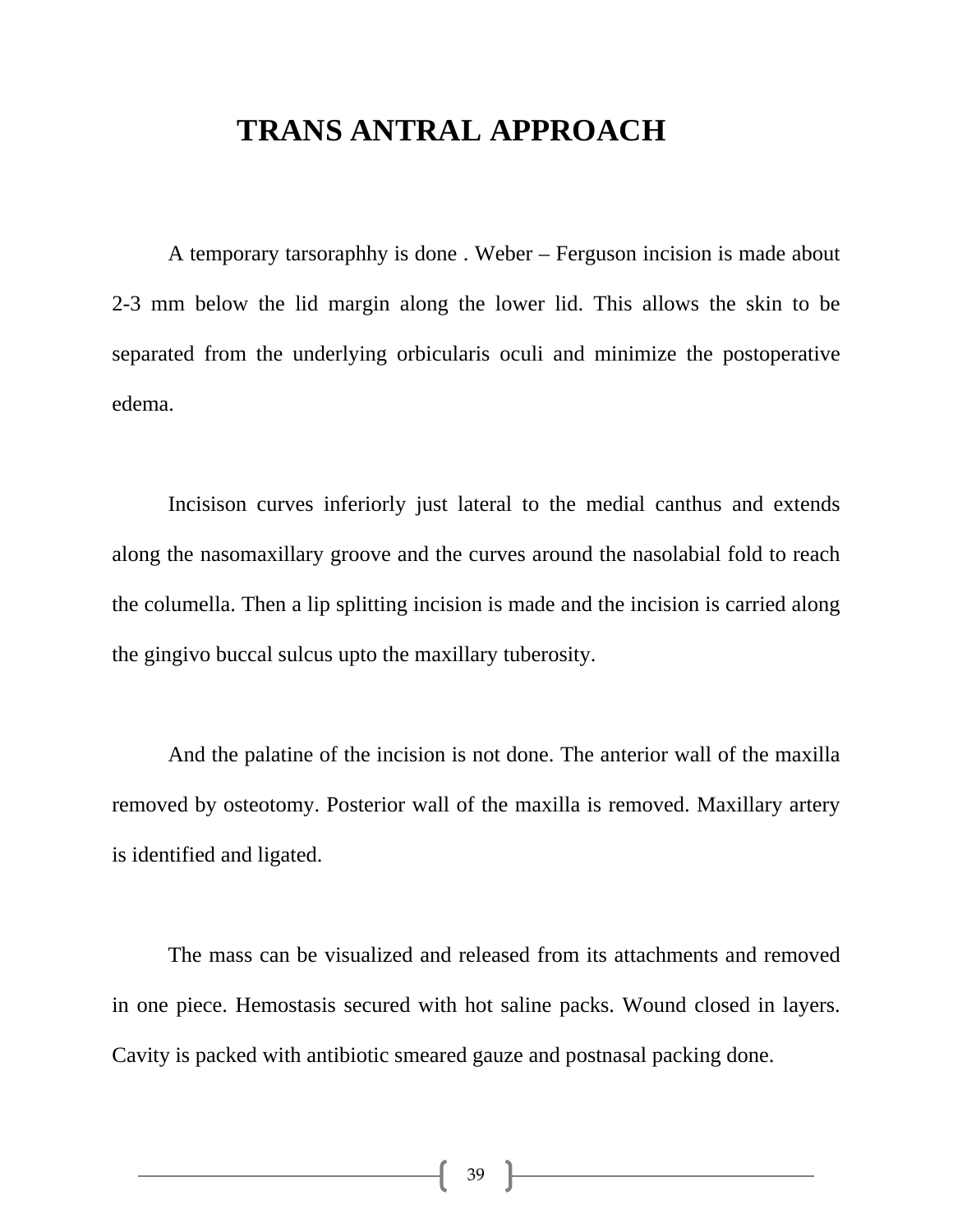## **LATERAL RHINOTOMY (MOURE' s)**

 The upper part of the incision need to be no higher than the point midway between the medial canthus and dorsum of the nose. To avoid an unsightly depressed scar it should run just medial to the nasomaxillary groove but follow the ala to finish within the ipsilateral nasal cavity.

All layers are divided including the nasal mucosa and retraction of the alar region away from the incision is done.Periosteum and skin is elevated over the nasal bone and the fronto nasal process of maxilla ,so as to allow full visualization of the mass.

 Medial maxillectomy is done and the mass is removed in toto after separating from the attachments. Anterior and posterior nasal packing is done. Wound is closed in layers.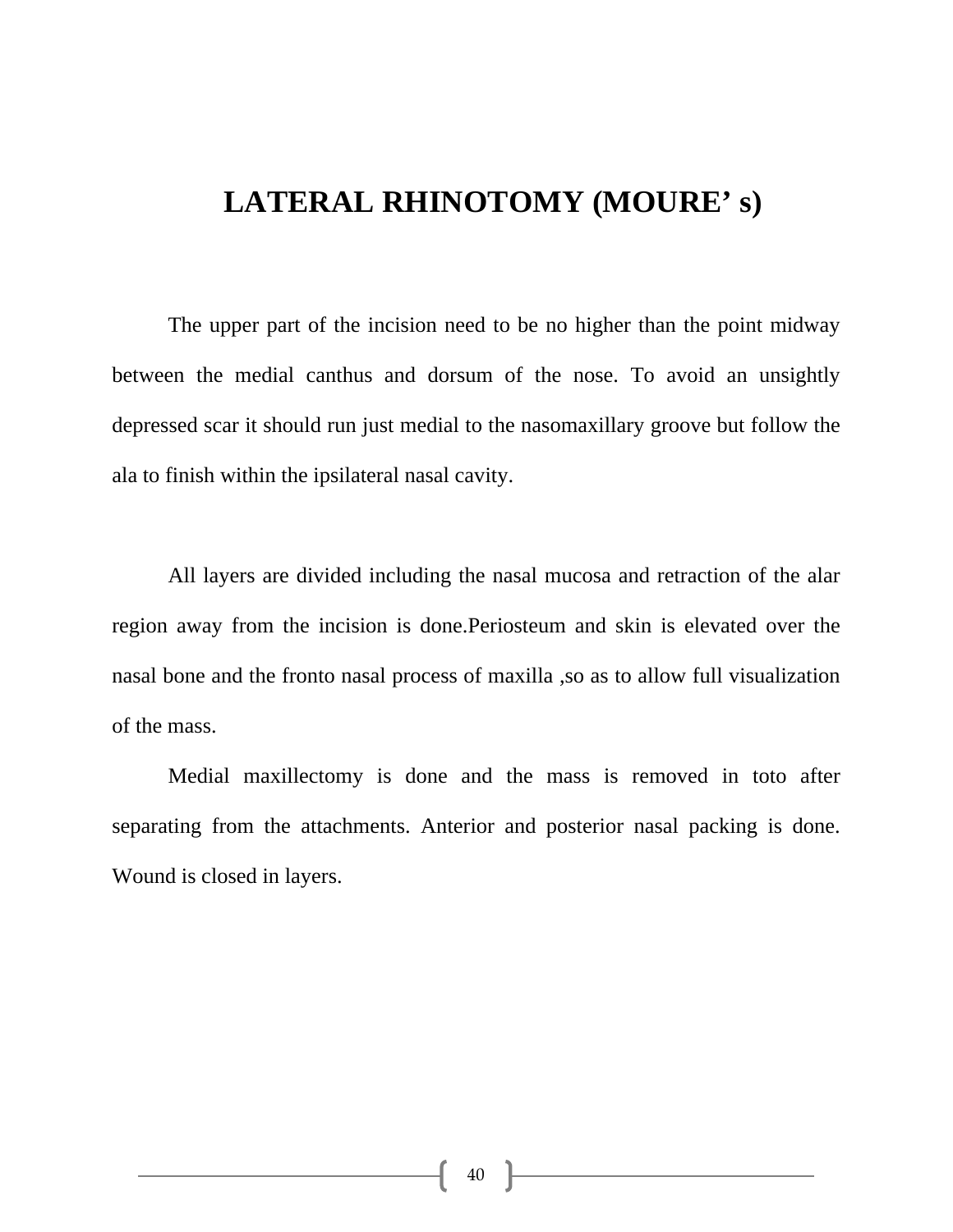# **COMBINED TRANSPALATINE AND TRANS ANTRAL APPROACH**

 This approach was done in one of the cases in our study. It was done since the tumour was extensive. But this approach does not result in any better exposure than medial maxillectomy and resulted in more morbidity and prolonged hospital stay.

# **COMBINED TRANSPALATINE AND ENDOSCOPIC APPROACH**

 Used in one of the cases in our study, the procedure was started as an endoscopic approach and after releasing the lateral attachments, transpalatine approach was used to release attachments to the nasopharynx.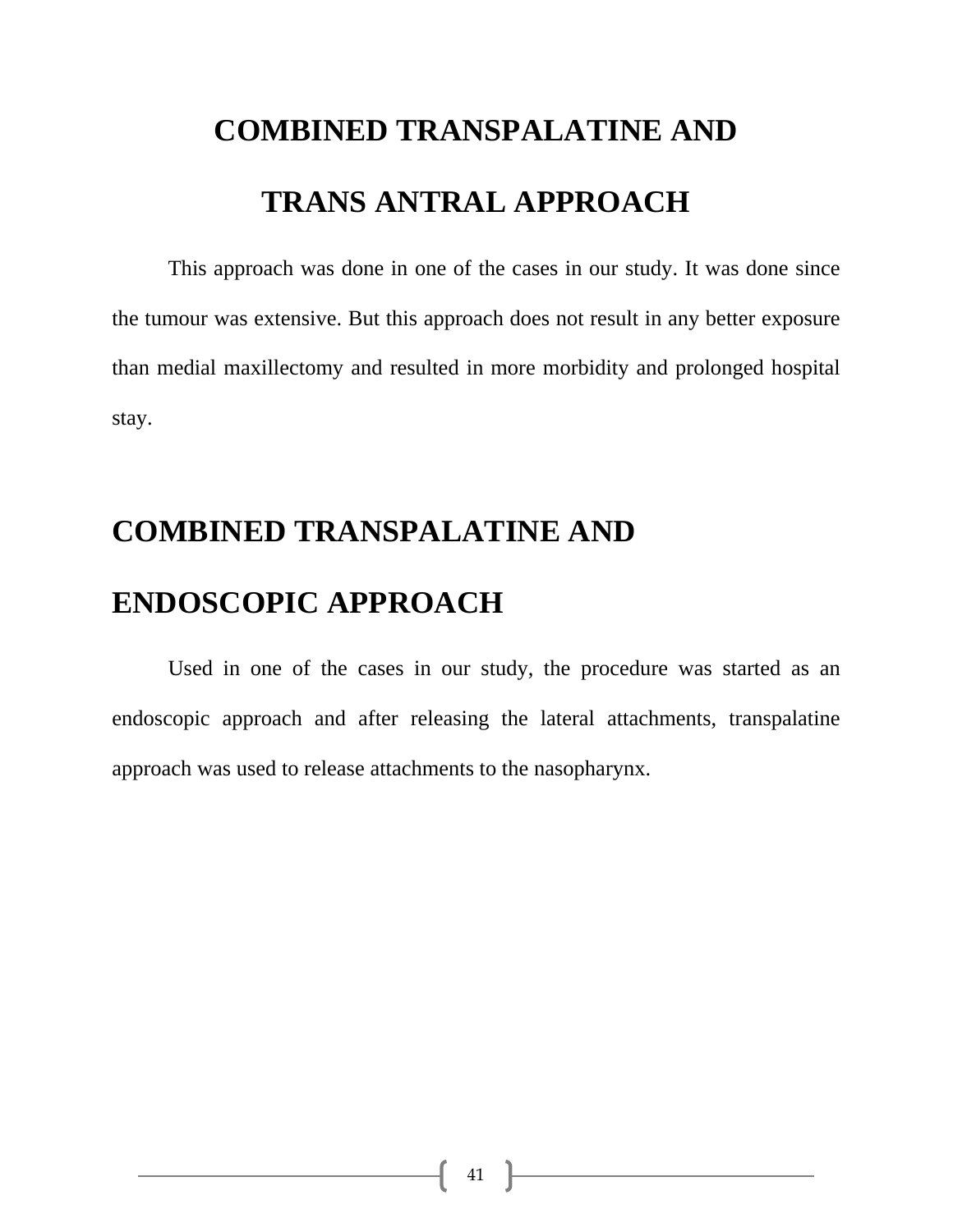# **OTHER APPROACHES SARDANA 'S APPROACH**

Sublabial incision is combined with transpalatine approach to facilitate removal of lateral extensions of the mass. Sublabial incision is made from the midline, extending upto the maxillary tuberosity.

 Surgeon 's index finger is inserted into pterygoid space and blunt dissection is used to free the tumour from its lateral attachments. It can then be delivered into the nasopharynx.

## **FACIAL TRANSLOCATION**

 This procedure is done by the ENT surgeon jointly with the neuro surgeon. A extended Weber- Ferguson incision is made and a inferiorly based flap is raised.

 Cranio facial skeleton is exposed. Osteotomies are performed to free the anterior face of the maxilla, the malar eminence,zygomatic arch,inferior and lateral orbital rims and the orbital floor. Orbito-maxillary complex is removed and preserved for later replacement.

 An osteotomy is performed at the base of the coronoid process and temporalis muscle is transposed inferiorly. A Fronto temporal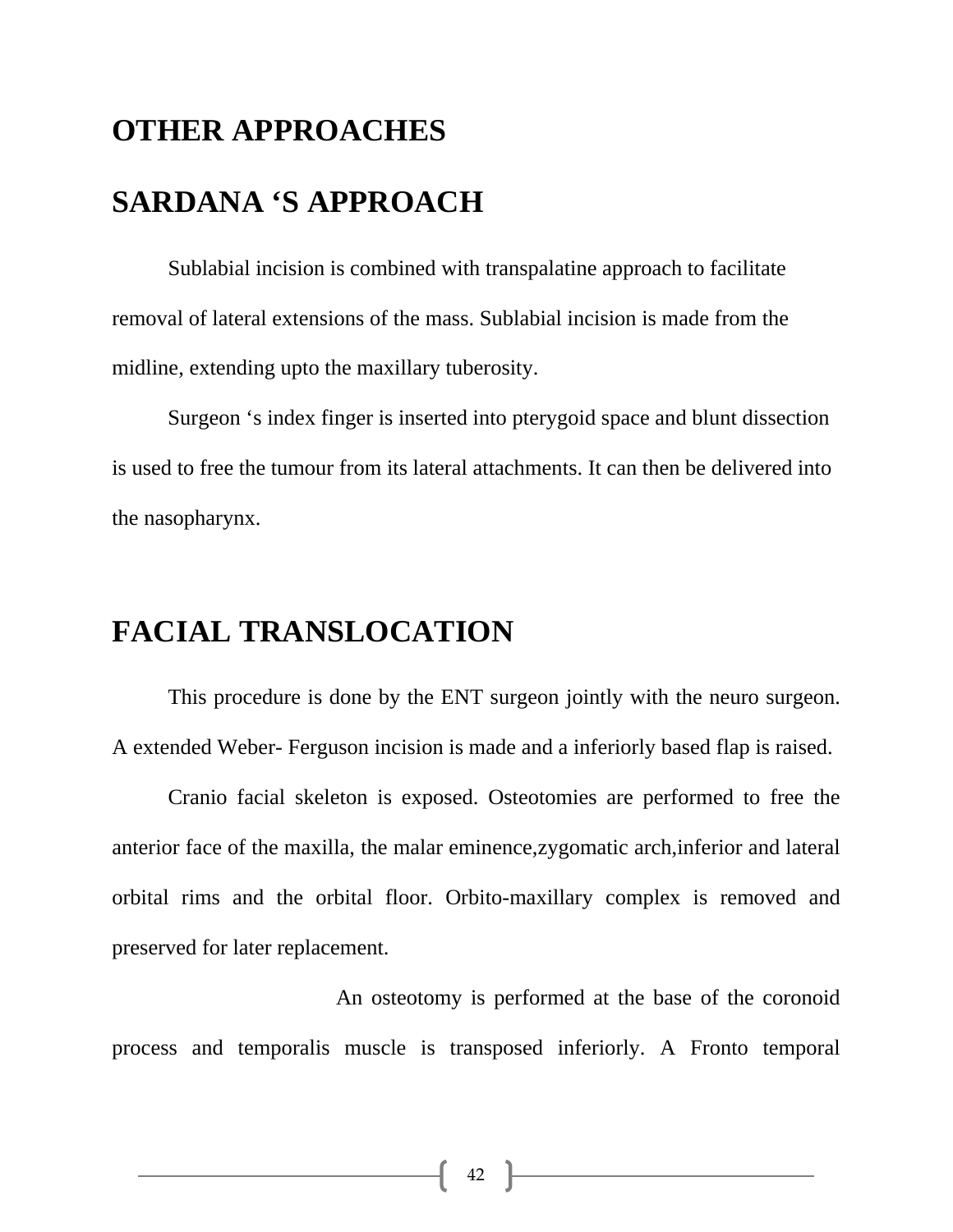osteotomy is then performed and the foramen ovale , spinosum and rotundum as well as the superior orbital fissure are identified.

 Surgical field can extend from the contralateral Eustachian tube to the ipsilateral geniculate ganglion and from the superior orbital fissure and cavernous sinus area to the level of the hard palate. It included the nasopharynx ,clivus, sphenoid,cavernous sinus and infratemporal fossa.

 After tumour removal dura is repaired and temporalis muscle is mobilized to line the defect. Orbito maxillary complex is then replaced and fixed. skin is sutured in layers.

#### **MIDFACIAL DEGLOVING ( Conley and Price )**

 Sublabial approach to the nasal and nasopharyngeal cavities in which the midface is essentially degloved from the anterior maxillary facial skeleton by extension of a sublabial incision bilaterally. This exposure provides generous access to sinuses and nasopharyngeal cavity.

The maxillary antrum as well as the pterygomaxillary spaces are readily accessible.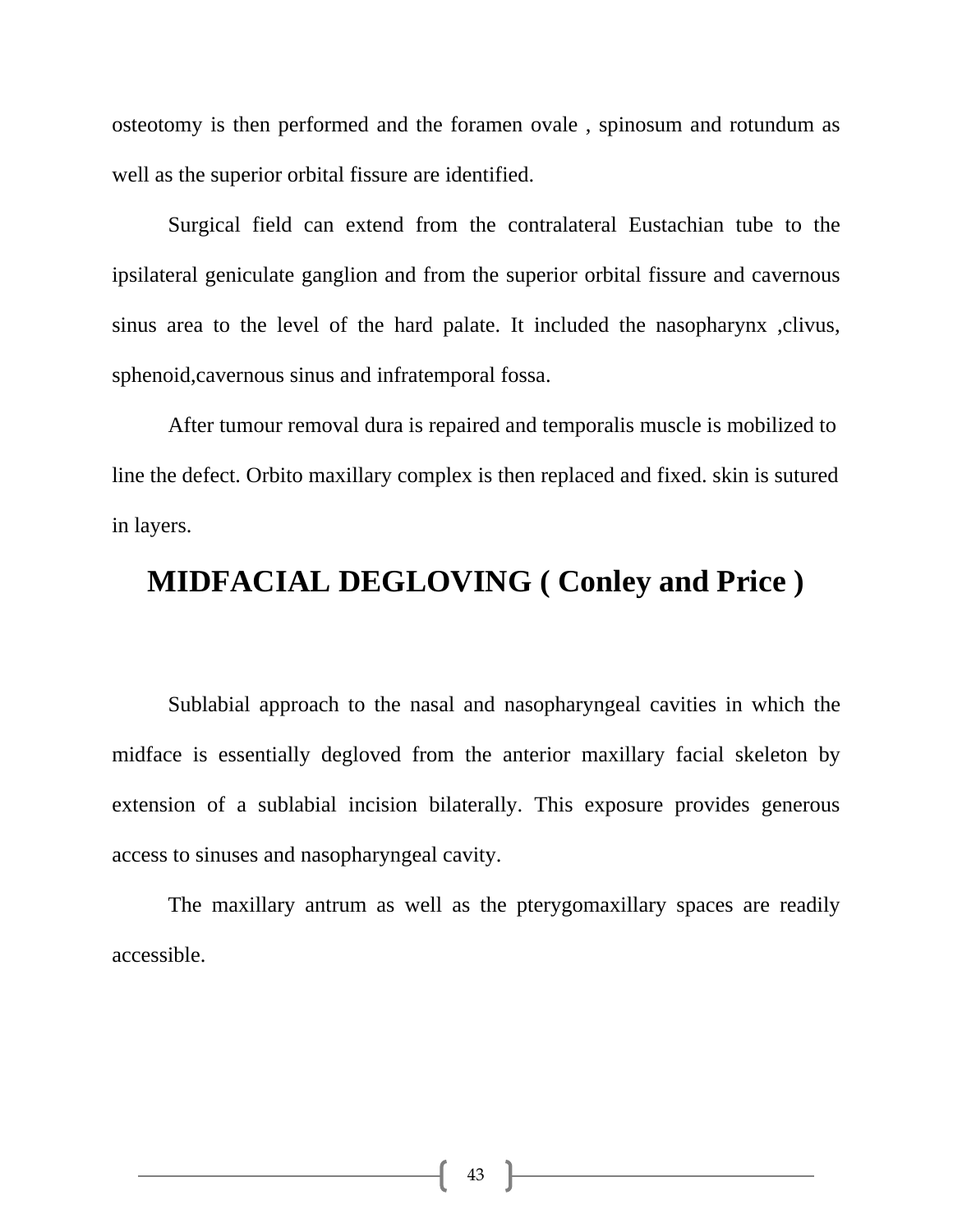### **TRANSMANDIBULAR APPROACH (Kermen)**

The incision begins vertically in front of the ear and carried down the neck anterior to the sternomastoid muscle. Dissection is started in the neck by exposing the carotid artery bifurcation at which level the external carotid is ligated.

Lower pole of parotid is dissected free and the vessels entering the substance from below are transected. At this level one severs the insertion of masseter muscle into the mandible. Incision is curved down to the periosteum at the angle of mandible so as to expose its entire lateral aspect. Periosteum is stripped upwards from the lateral aspect of the ascending ramus of the mandible.

 Transection of the mandible is done with gigli saw at a point about 1 cm below the coronoid and condyloid processes. Seperation and retraction of mandibular fragments expose tubomuscular wall of the nasopharynx which is incised on its lateral wall, so that its lumen is entered.

 Tumour is exposed and dissected out. Nasopharynx is closed. Mandible is approximated with stainless steel wires.

44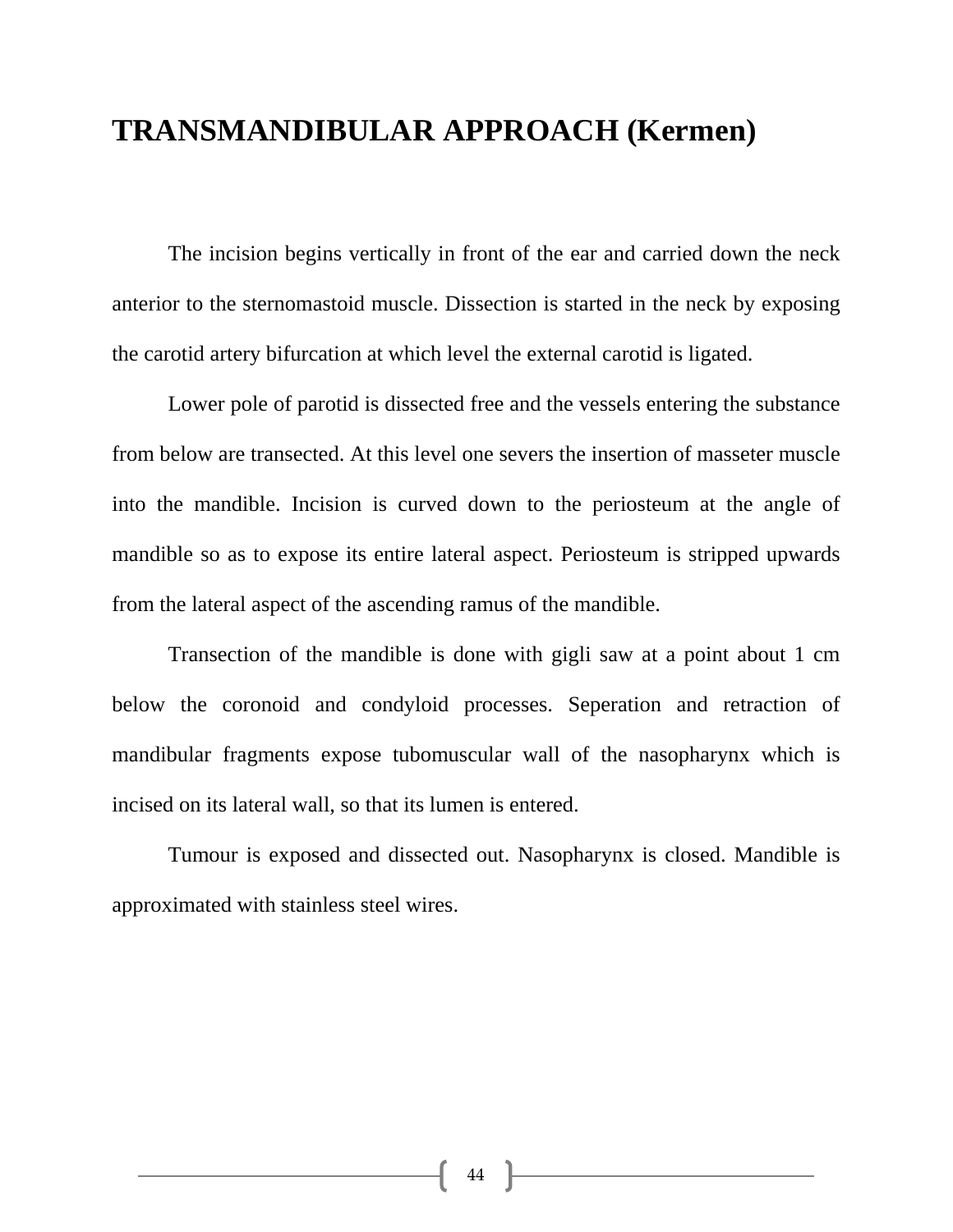#### **DENKERS MODIFICATION**

Tumour in maxillary antrum and anterior part of the nose may removed by sublabial incision as well as by performing a caldwel-luc antrostomy using Denker's modification of removing the lateral wall of the nose.

## **TRANSHYOID APPROACH**

This is suitable for the tumour localized to nasopharynx without extension into the surrounding structure. The disadvantage is that usually requires temporary tracheostomy for two to three days.

## **TRIPLE APPROACH (HIRANANDANI)**

 Transpalatal and lateral rhinotomy approach is combined with caldwel incision. Complete exposure of pterygo palatine fossa is possible by removing posterior wall of maxillary antrum after opening the antrum through caldwel –Luc incision.

 Once the pterygo palatine fossa is exposed, tumour can be easily palpated bimanually with one finger in fossa an another in the nasopharynx. The whole tumour is removed in toto under direct vision.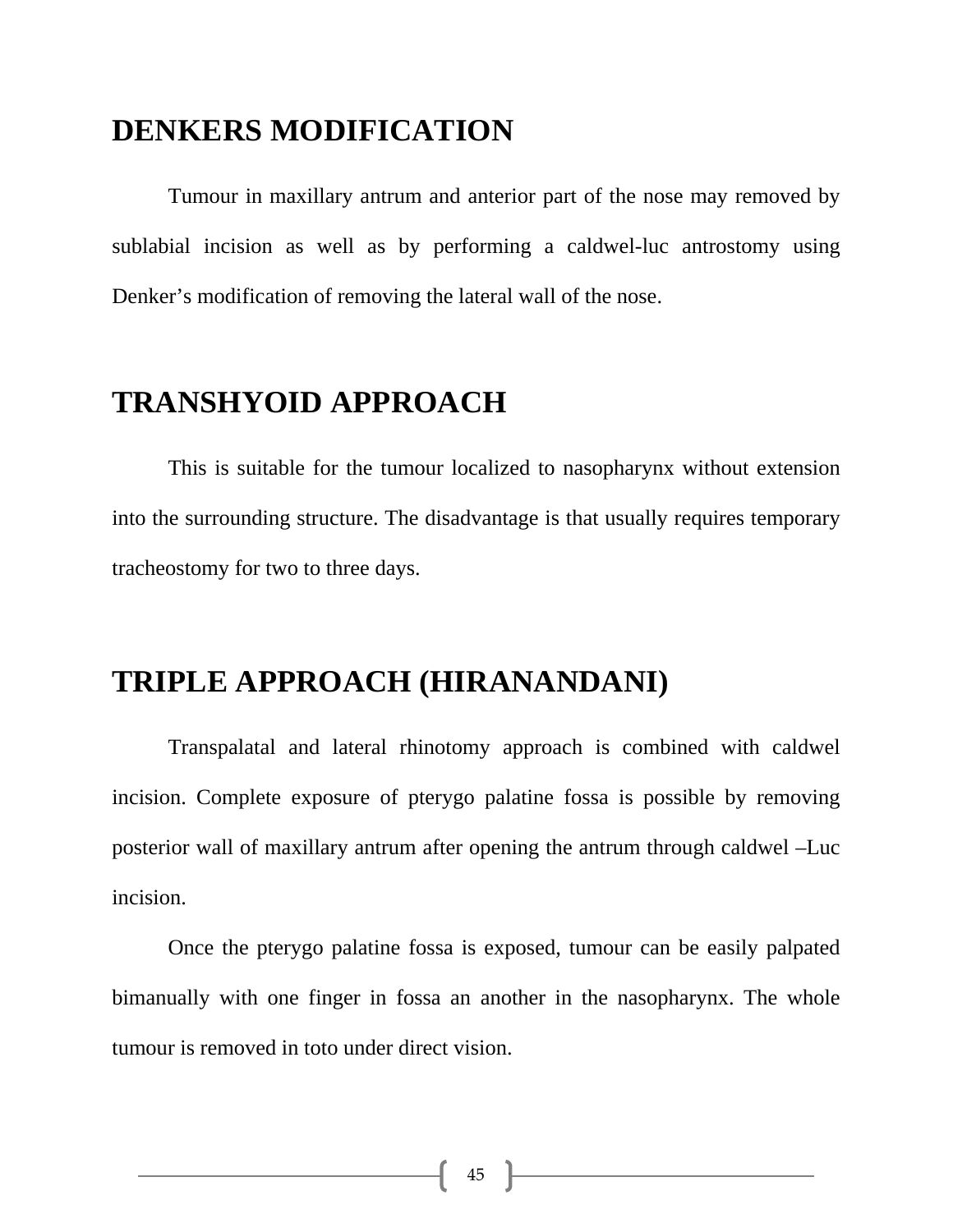#### **MODIFIED BARBOSA TECHNIQUE**

 Weber Ferguson incision extending from the eye to the tragus is made. Three bony cuts are made , two at the zygoma and one at the coronoid process to reach the infratemoral fossa.

# **FISCH INFRATEMPORAL FOSSA APPROACH**

### **TYPE- C**

 For extensive cases of JNA with intracranial extension. The morbidity of the procedure includes conductive hearing loss on the involved side and anaesthesia over the distribution of V2 and V3.

#### **Endoscopic and KTP laser-assisted surgery**

This is a recent modality of surgery where the endoscopic approach is combined with KTP laser assisted dissection to minimize bleeding and improve exposure and precision or tumour removal. Needs further evaluation before accepting as a standard modality of treatment. sixth post op day. Patient is discharged after 8 to 10 days.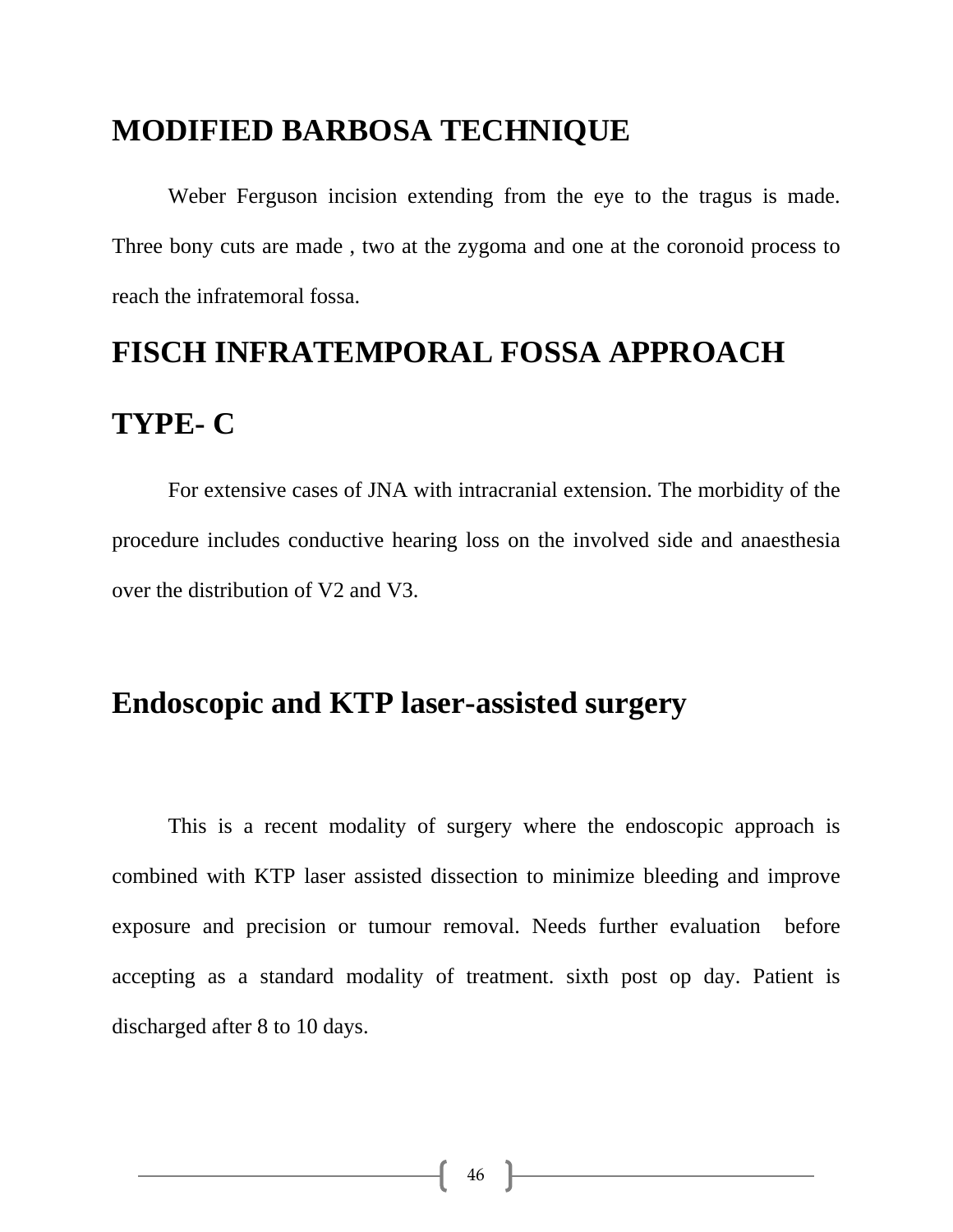# **PREOPERATIVE DEVASCULARISATION External carotid artery ligation**

Neck is extended by placing a sand bag under the shoulder and the head is partially rotated to the other side. Curved incision following one of the skin folds of the neck is made centered over the bifurcation of the common carotid artery at the upper border of the thyroid cartilage.

Incision is carried through the platysma muscle to the deep cervical fascia. The great auricular nerve should be preserved. Deep cervical fascia is divided along its attachment to the sternomastoid muscle and infrahyoid muscles are exposed by blunt dissection.

Common Facial vein is ligated and divided. Carotid sheath is opened to expose the common carotid artery and jugular vein with the vagus nerve lying posteriorly. Bifurcation of common carotid artery is at the level of the upper border of the thyroid cartilage.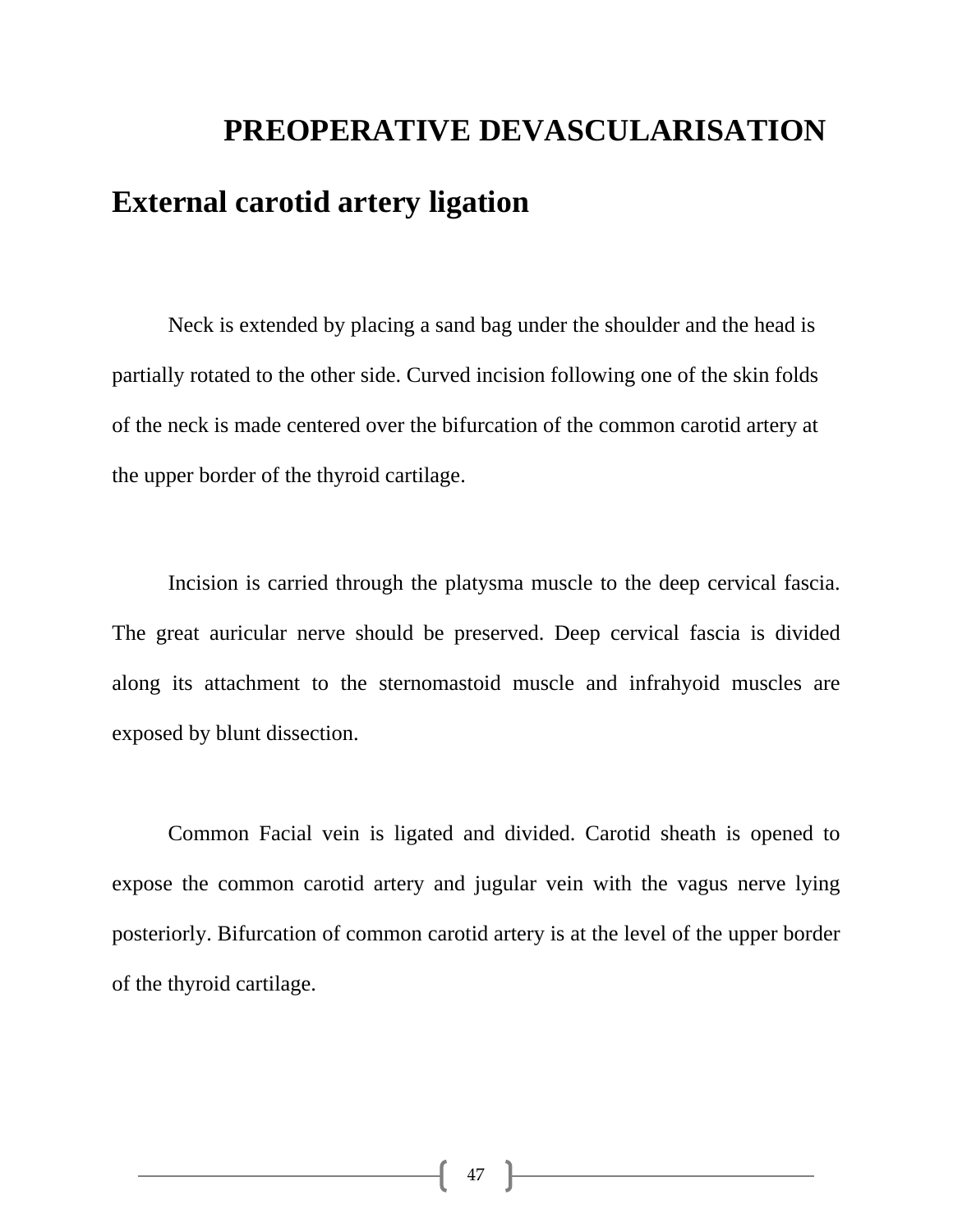Posterior belly of the digastric muscle and the stylohyoid muscle should be identified where they cross lateral to the internal and external carotid arteries and retracted to expose the carotid bulb. Hypoglossal nerve should be carefully identified where it crosses lateral to both the arteries.

 External carotid artery is identified by finding one of its distal branches. Variations in the origin and arrangement of all the branches of the external carotid must be expected. External carotid artery is ligated with silk sutures. Deep cervical fascia is approximated to the sternomastoid muscle. Skin including the platysma is closed with interrupted silk sutures.

#### **CAROTID ANGIOGRAM AND EMBOLISATION**

 Informed high risk consent is taken from the patient and his attendants. Groin is shaved .Nil oral for an appropriate period prior to procedure to avoid aspiration during a possible reaction to the contrast medium. Premedication with inj. Pentazocine(fortwin) 30 mg im/iv is given.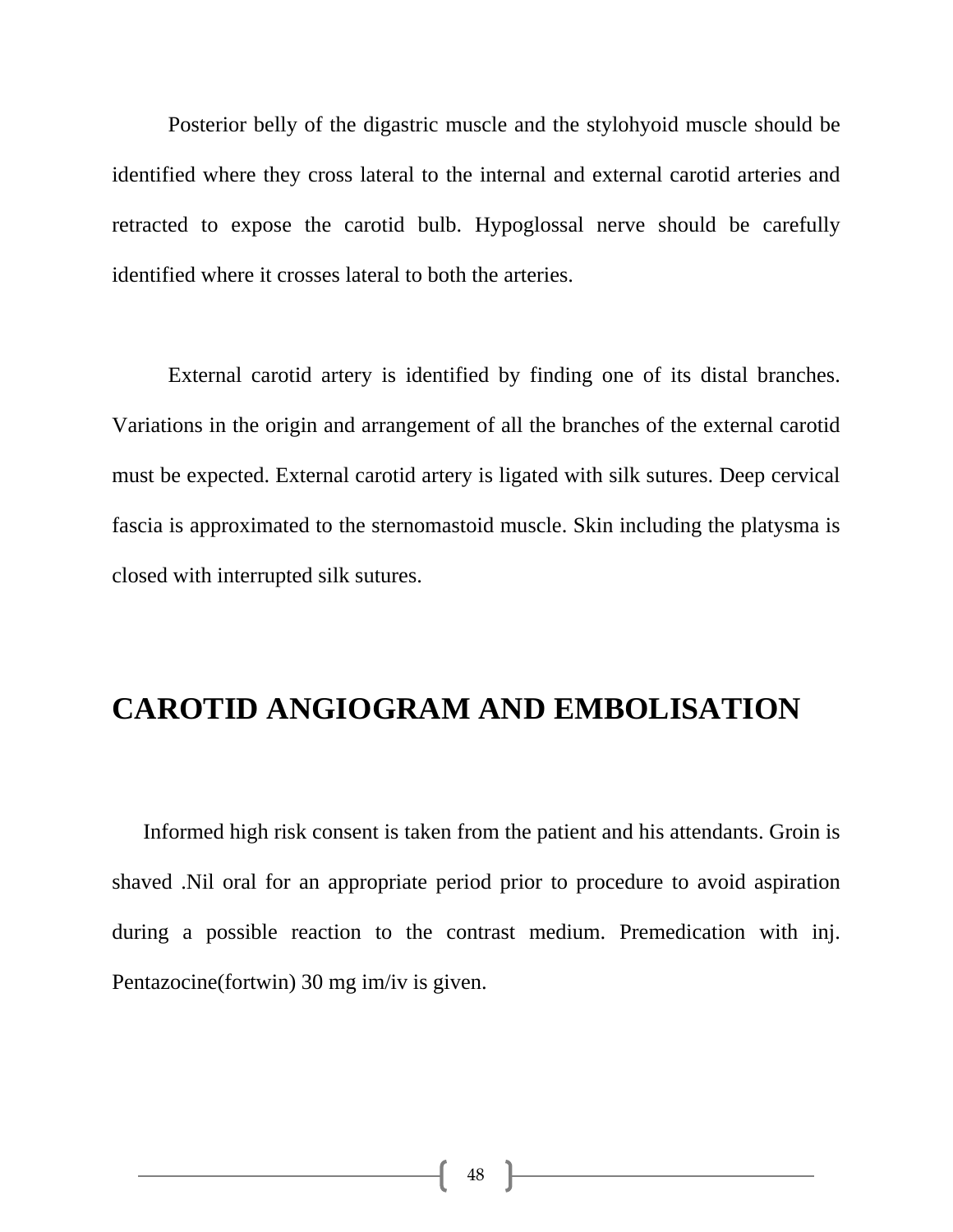The procedure is done within 48- 72 hours prior to the surgery. After cleansing the area with a suitable preparation , 5 to 10 ml of 1- 2% xylocaine is infiltrated around the femoral artery.

 Percutaneous needle puncture of an artery (femoral) is done. Inner stylet is removed when the needle is in the lumen of the artery and is replaced with guide wire of appropriate diameter. The needle is removed and a catheter or introducer is inserted over the wire.

 Then the guide wire is withdrawn. Then injection of contrast through the catheter is done(IOHEXOL). Maxillary artery and feeding vessel of the tumour is identified by the tumour blush. Embolisation of the feeding vessel is done with gel foam beads.

 After the procedure is over , the catheter is withdrawn and tight bandage is applied over the area. Wound site is checked at regular intervals. Patient should remain on bed rest overnight following the procedure.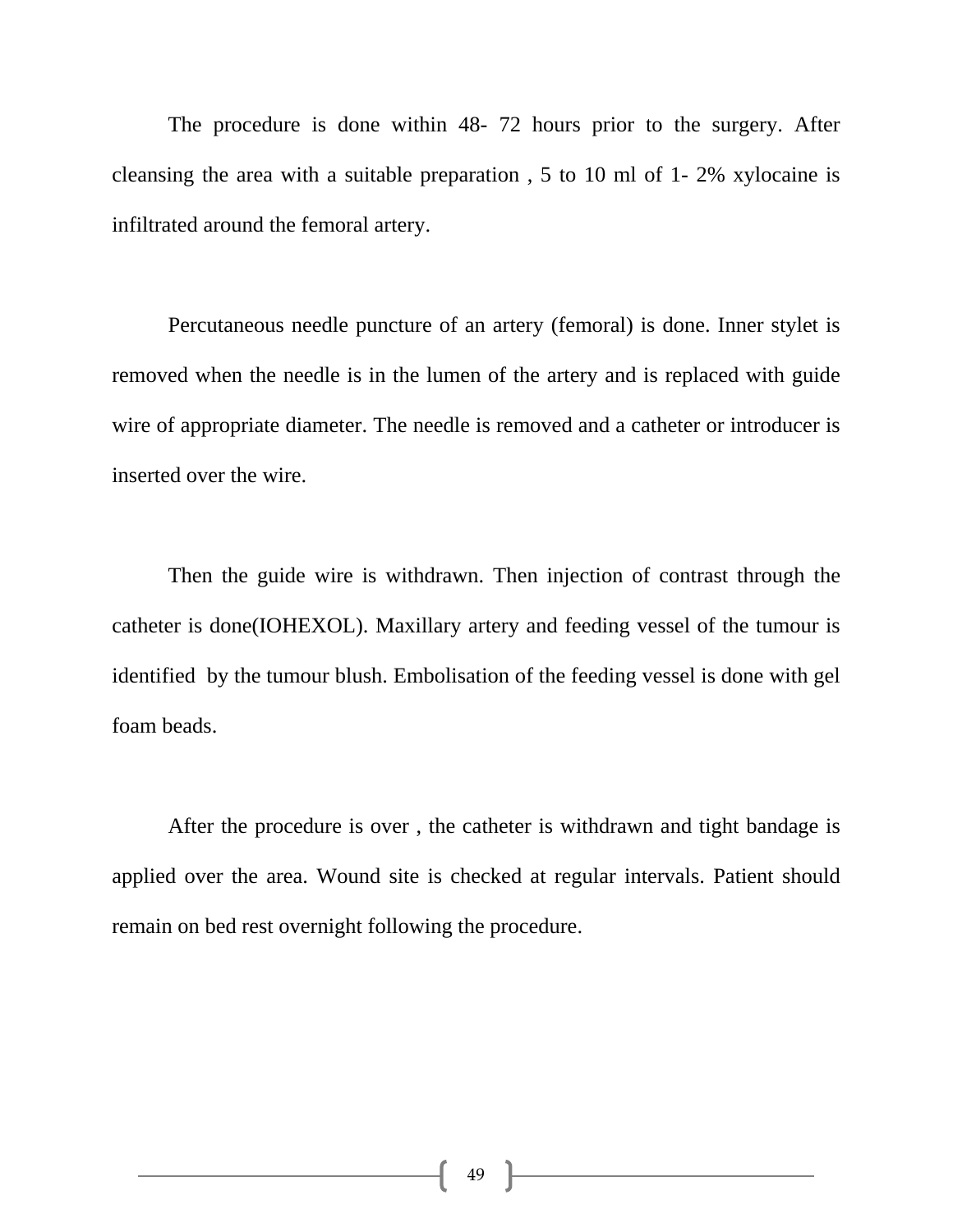#### *COMPLICATIONS*

- 1. Hemorrhage
- 2. vascular thrombosis
- 3. vascular stenosis
- 4. pseudo aneurysm formation
- 5. local sepsis
- 6. allergy to contrast
- 7. air embolism
- 8. vasovagal reaction
- 9. loss of guide wire
- 10. Cerebro vascular accident with paralysis- 1 case
- 11. Death due to embolisation of ICA -1case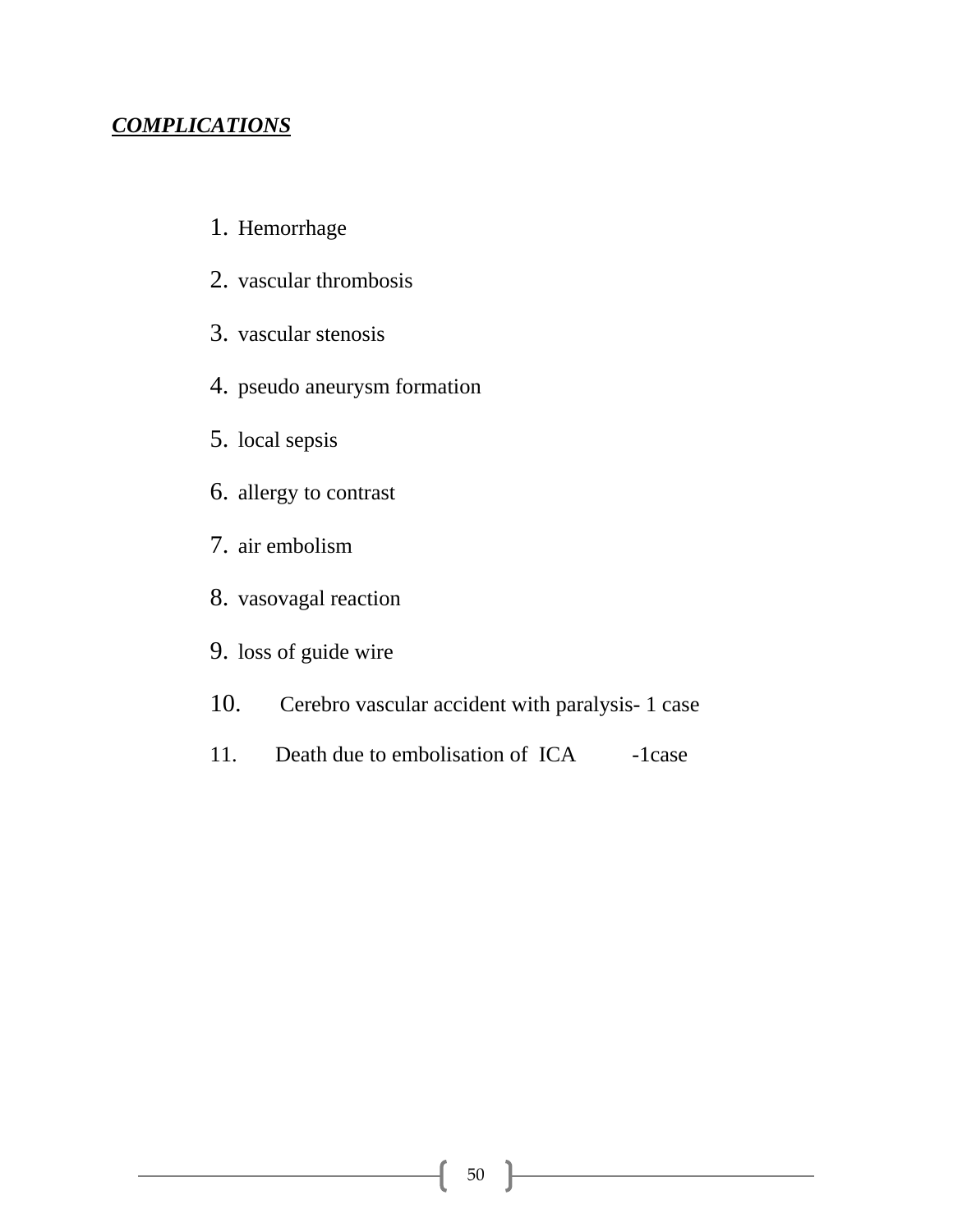## **OBSERVATION**

In this study of 32 locally advanced cases of Juvenile angiofibroma, the clinical presentation was as follows Mass in nasal cavity, nasopharynx, Pterygopalatine fossa – 16 cases Mass extending to infratemporal fossa - 8 cases Extension to the cheek - 1 case Extension to orbit  $-1$  case Intracranial extension and the set of  $\sim$  4 cases

#### **Clinical Presentation**

- 1. Nasal obstruction all cases
- 2. Epistaxis 30 cases
- 3. Cheek involvement 1 case
- 4. Proptosis 1 case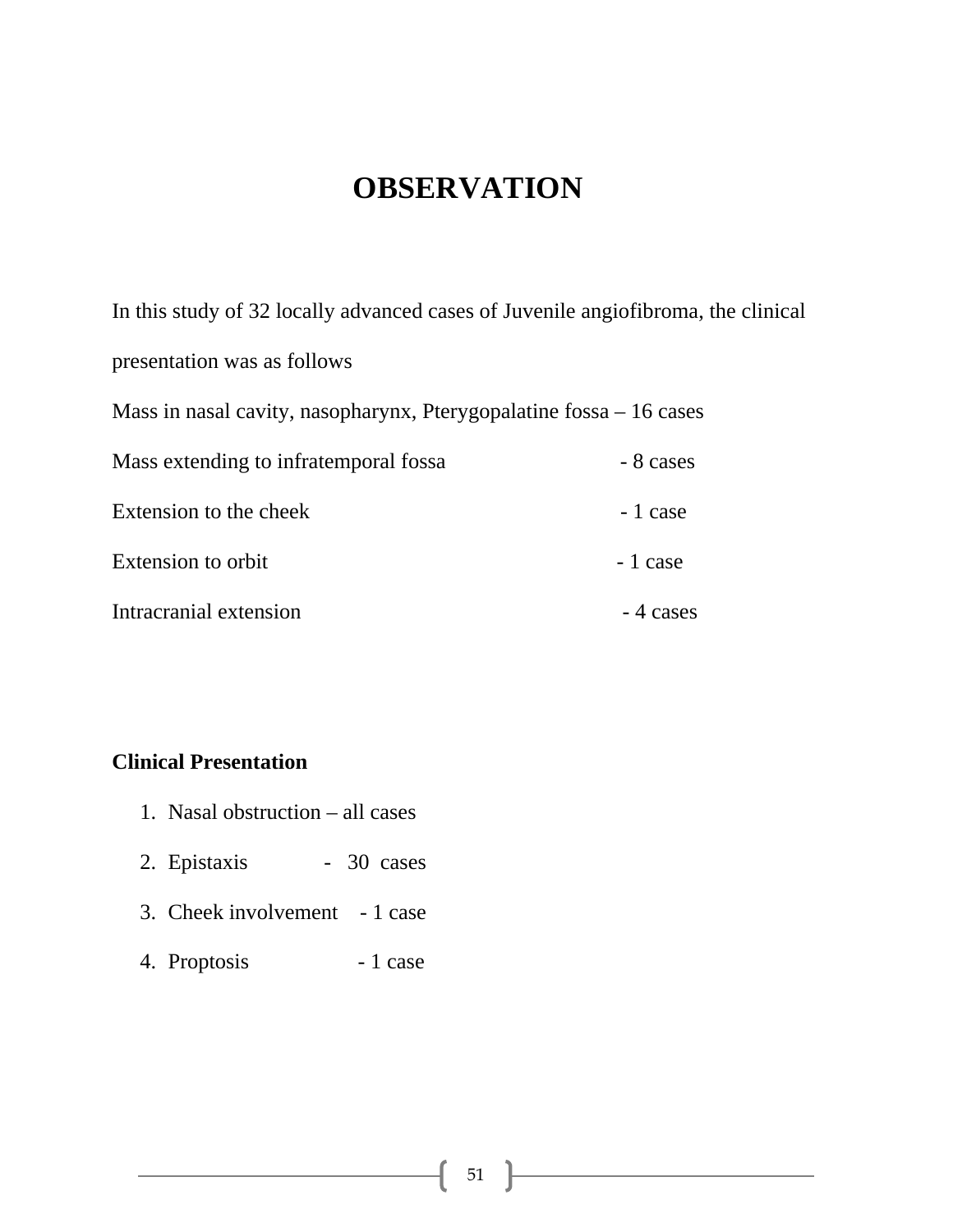One of our patient presented only with history of nasal obstruction and had no history of epistaxis. The diagnosis was done based on clinical appearance of the tumour and CT findings.

#### **Treatment Modality**

#### *Surgery* - 32 cases

|  | 1. Endoscopic excision -21 cases |  |  |
|--|----------------------------------|--|--|
|--|----------------------------------|--|--|

- 2. Maxillary swing  $-4$  cases
- 3. Transpalatal excision 3 cases
- 4. Combined approach 2 cases
- 5. Other approaches 2 cases

#### **STAGING OF DISEASE**

- Stage II A  $4$  cases (12.5%)
- Stage II B  $-16$  cases (50%)
- Stage II C 8 cases  $(25%)$
- Stage III  $A 3$  cases (9.4%)
- Stage III B 1cases  $(3.1\%)$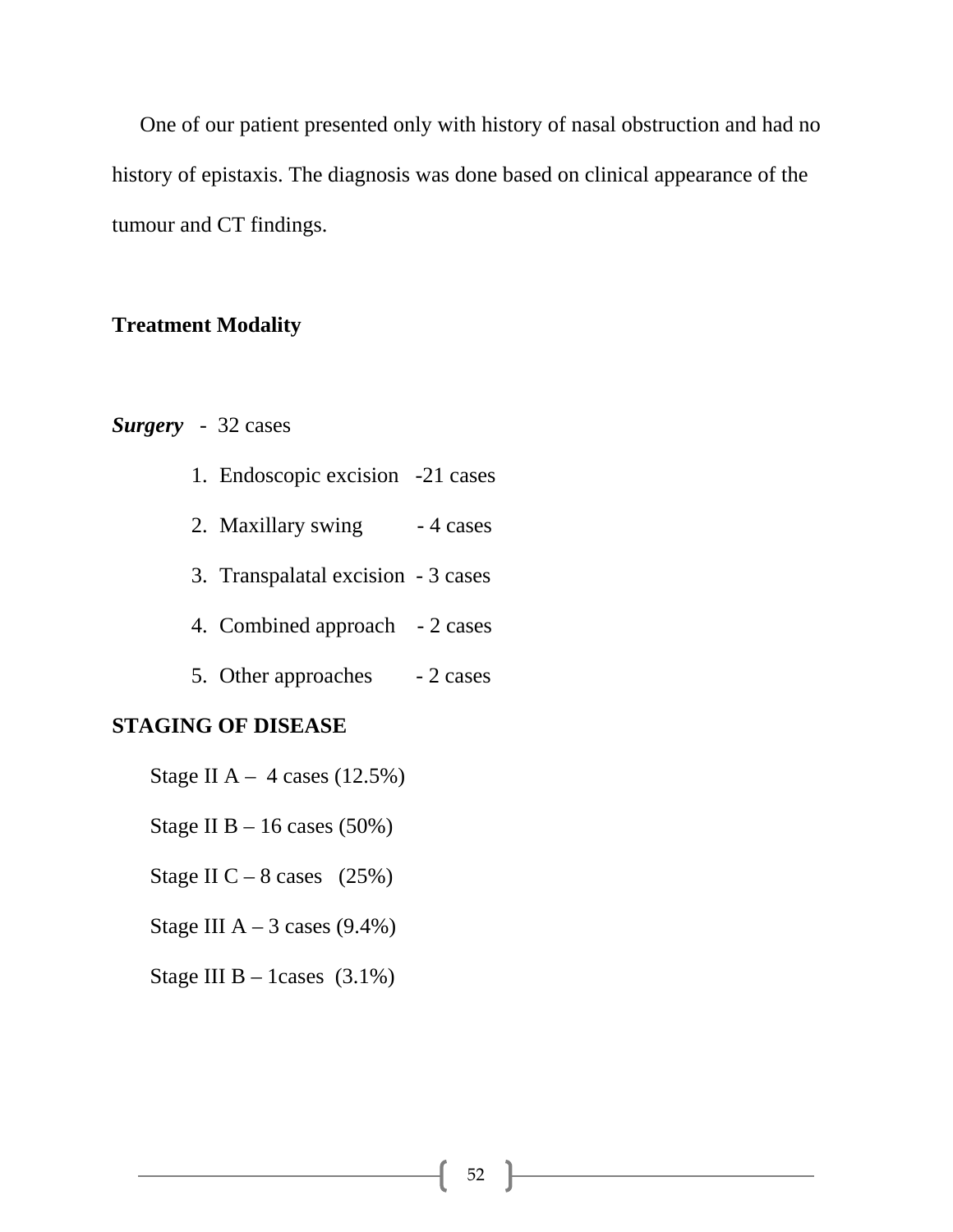#### **DISCUSSION**

In our case study , 32 cases of Juvenile nasopharyngeal angiofibroma were managed by surgery. Hormonal therapy & radiotherapy were not tried in any of our cases. In all the cases, history was evaluated carefully.

Of the 32 cases 18 cases were primary cases and 14 cases were recurrent cases. The average age of presentation of primary cases was 15 years. The youngest was 9 yrs and the oldest was 29 yrs old. The average age of presentation of recurrent cases was 19 years. The youngest was 9 yrs and the oldest was 31 yrs.

Nasal obstruction and epistaxis were the commonest symptoms. Anosmia, Rhinolalia, cheek swelling and proptosis were the other symptoms. The average delay in diagnosis was 4 months.

Preoperative Computerised tomographic scanning in coronal and axial views were done in all cases. Magnetic resonance imaging and MR angiography were done in 7 cases. The extent of the tumour was assessed accurately in all cases. Staging of the disease with Radowsky staging system based on CT and MRI findings was done. Only stage II a and above cases were included in the study.

Carotid angiography with embolisation was done in 10 cases. The internal maxillary artery was the commonest feeding vessel. We had one post embolisation death and one case had quadriparesis following the procedure, which recovered with conservative management.

53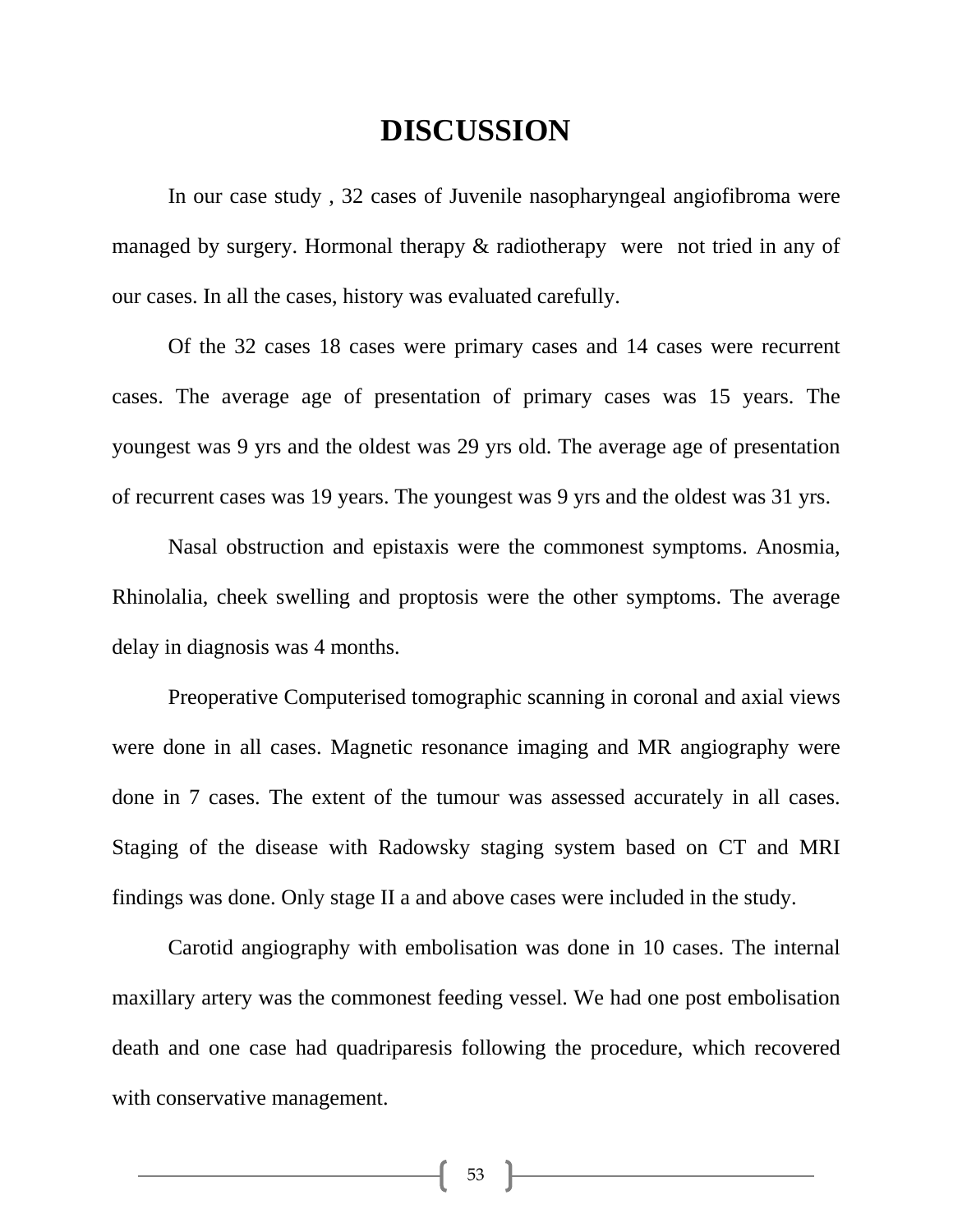Other hemostatic methods used. External carotid artery ligation was done in 13 cases. It is a safe and effective procedure and decreases the vascularity of the tumour considerably.

Embolisation helps in decreasing the vascularity of the mass and also shrinks the mass. It was done in 10 cases . We had two embolisation related complications. Embolisation results in shrinkage of tumour leading to incomplete resection.In our study embolisation done in 5 primary cases and 5 recurrent cases.

In this 10 cases endoscpic approach used 3 cases and external approach 5 cases.2 cases no surgical procedure done because of the embolisation related complication.

 The complication were death and cerebrovascular accident.these complications were mainly seen in recurrent cases.

 During embolisation minor complications noted all cases which includes post embolisation fever and local pain.Both subsided after administration of Tab.Paracetamol.Transient Bradycardia observed one case.It resolved after administration of Atropine.

Major complication observed 2 cases.

1.Death

2.Cerebrovascular accident.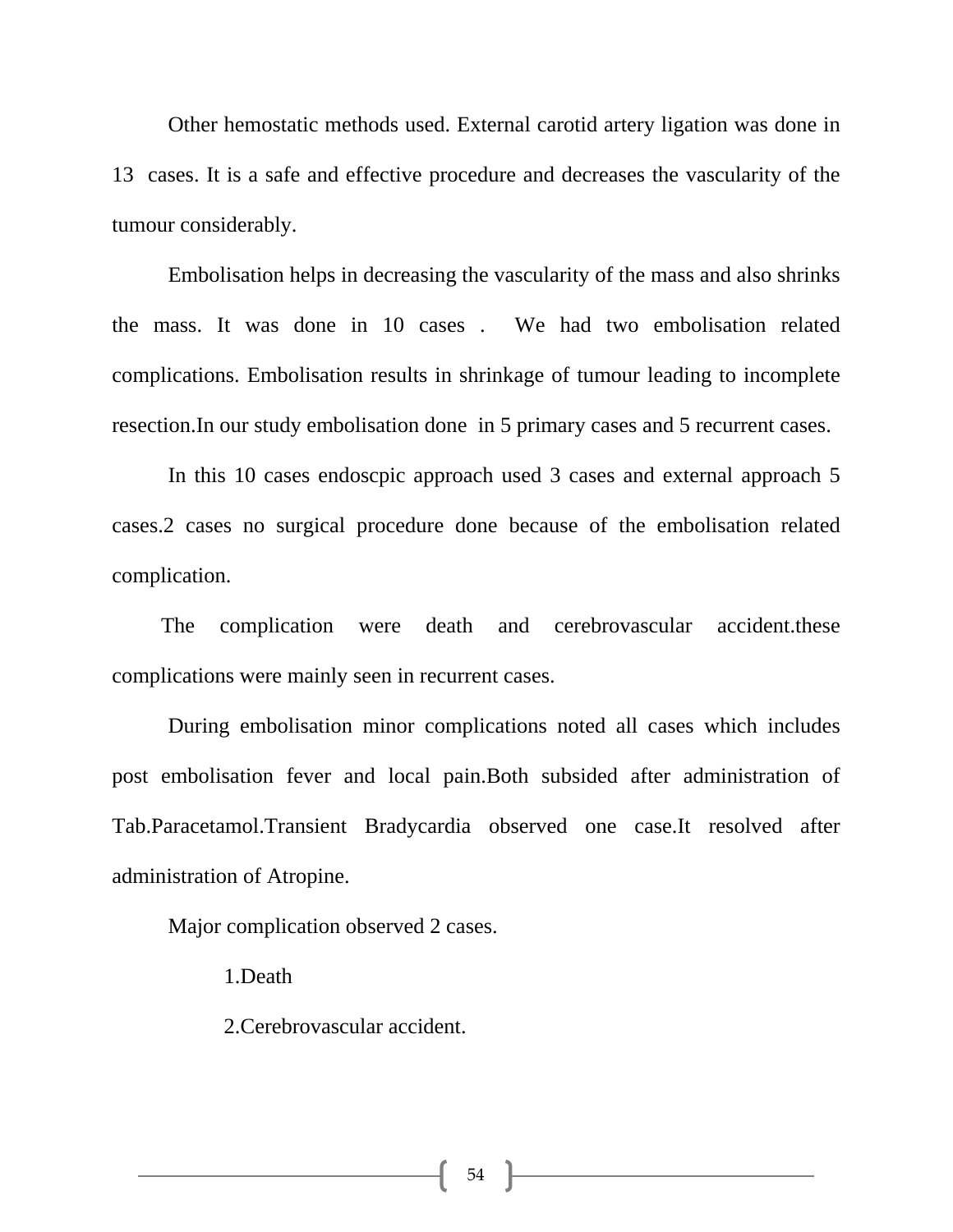This complication was due to three factors

1. Selection of inappropriate embolic material.

2. Reflux of emboli.(caused by vascular spasm,injecting too many particle too rapidly).

3. Failure to recognize potentially dangerous external-internal carotid vascular anastamosis.(due to incomplete angiographic delineation or inadequate anatomical analysis).

 But in our study these complication seen in recurrent cases. In recurrent cases multiple collateral formation were common. It is very difficult to delineate the feeding vessel. Embolisation has its own hazards. Embolisation done 72 hours prior to surgery otherwise multiple collateral formation occurs. Other method ,external carotid artery ligation done just prior to definitive procedure, that is on the table. It is safe and simple procedure. Hence we prefer external carotid artery ligation. Devascularisation were done on 20 cases. Of these 23 cases surgical procedure done on 21 cases. No blood transfusion -7 cases. One unit was transfused fourteen cases.9 cases no devascularisation was done. In these 9 cases , 4 cases required minimum 4 units of blood transfusion. 5 cases required 3 units. In devascularised tumors better delineation of the tumor was possible. Complete removal of the tumor was easily done. Especially in endoscopic approach these devascularisation procedures were verymuch useful. After devascularisation the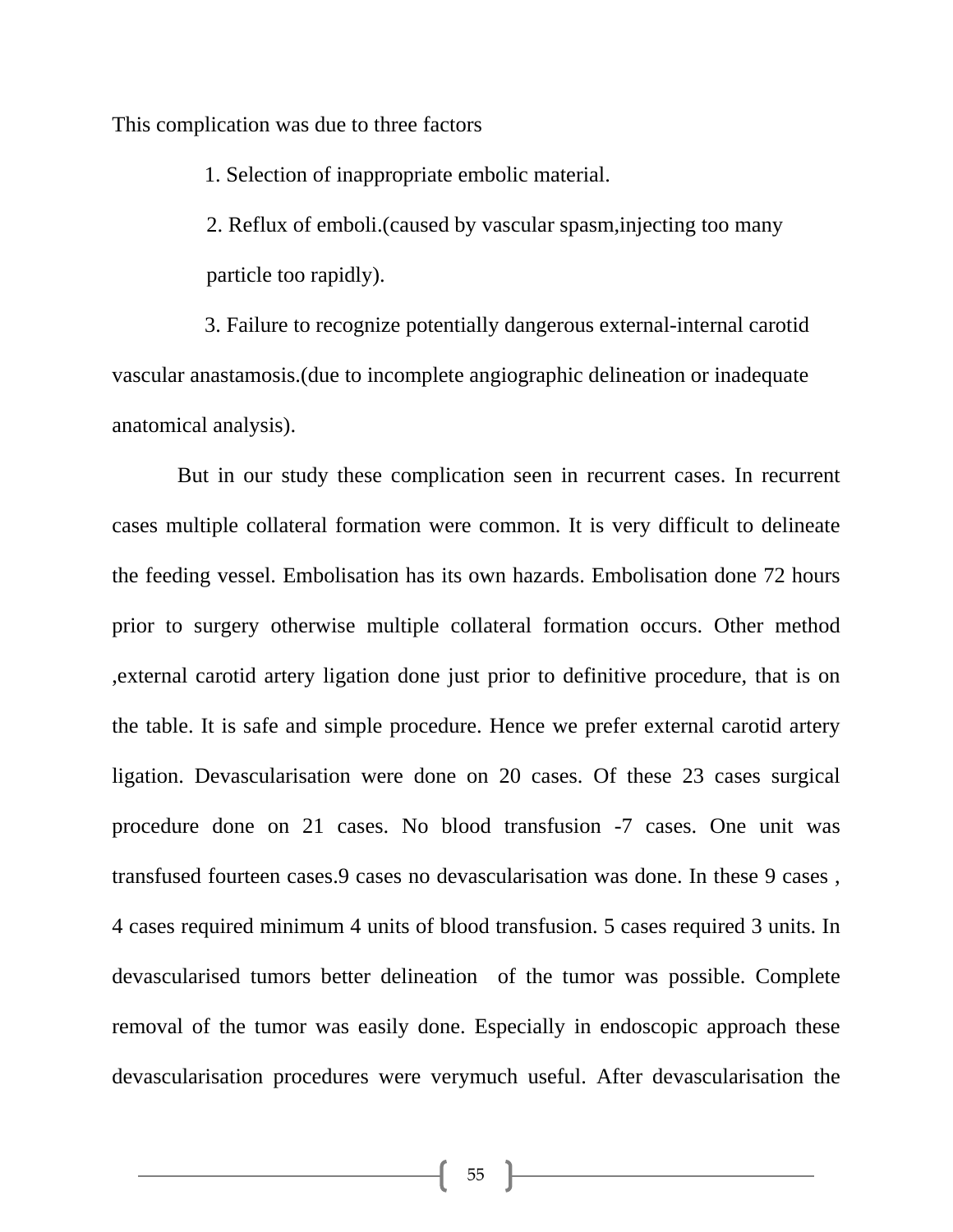surgical field was clear, better delineation of the tumor, decreased surgical duration, less need of postoperative blood transfusion and anesthesia related complications were minimal. The major complication were seen in recurrent cases especially after embolisation. These complications were due to collaterals formation and embolic material that entered in internal carotid artery. Recurrence rate was more in embolised cases. These were due to shrinkage of tumor after embolisation, and incomplete removal. These recurrence rate was minimal after external carotid artery ligation. Embolisation done for 10 cases. Maximum blood transfusion in embolised cases were 1 units. Recurrence were 3 cases. Of these embolisation related major complication were 2 cases. Recurrence was less after externalcarotid ligation. Of these 13 cases recurrence were 1 cases. No devascularisation was done in 9 cases. recurrence was 4 cases. Blood loss was more and maximum transfusion recquired were 3 units.

Maxillary swing approach and removal was done in 4 cases. Two cases were stage II C and two cases were stage III A. Two cases were embolised and two cases were external carotid artery ligation done. Transnasal endoscopic surgery done 23 cases. Of these 16 cases were devascularised. Externalcarotid artery ligation done for 10 cases. Embolisation was done for 3 cases.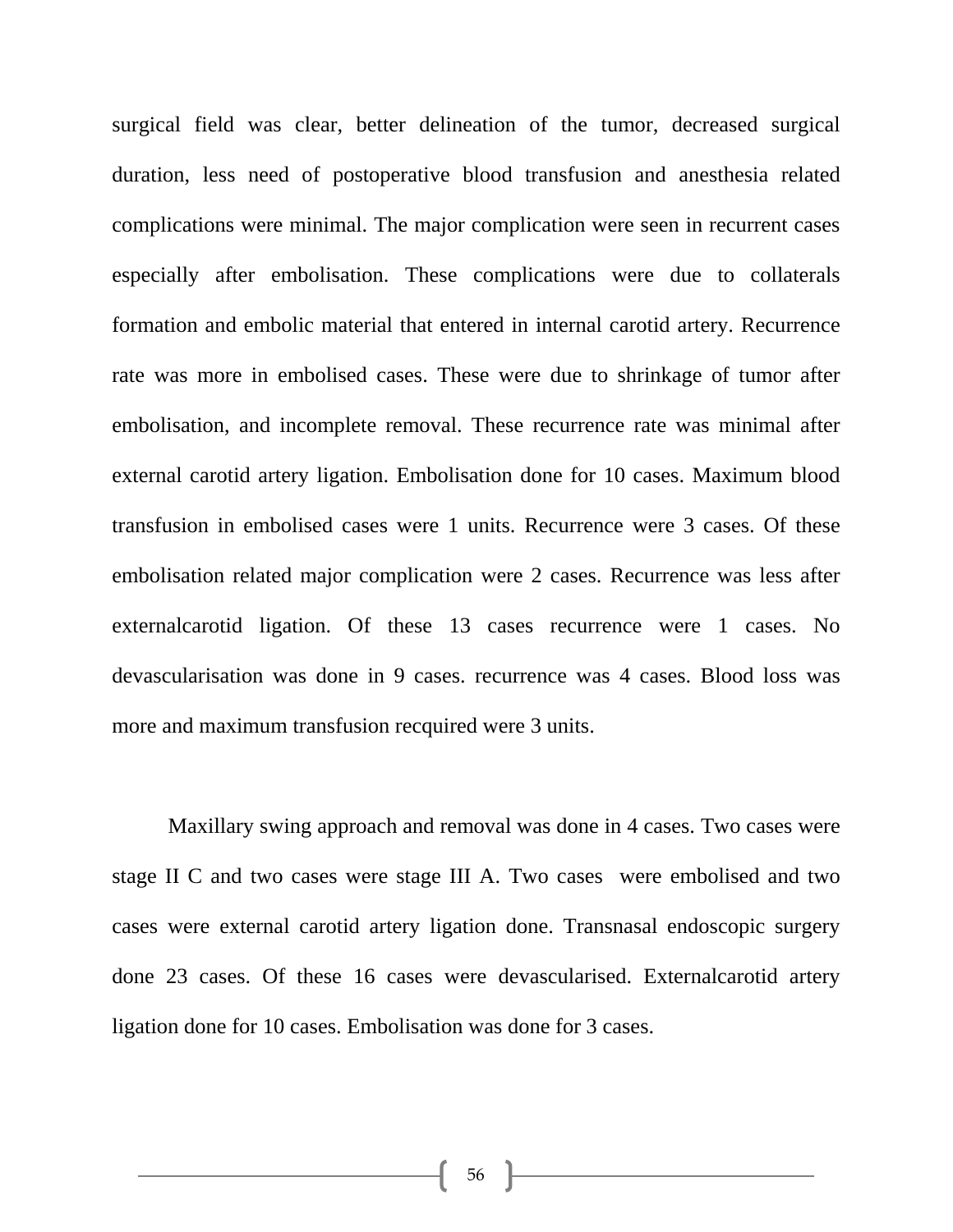Transpalatine surgery, previously the most common surgical route for JNA excision was done only in 2 cases. All cases were Stage II A. Embolisation done for 1 case. External carotid artery ligation done for 1 case.

Combined Transpalatine and endoscopic excision was done in one case (Stage II B).

Combined transantral and transpalatine approach was done in one case. (Stage II B).

Lateral rhinotomy was done in one case (Stage II B)

The feeding vessel in all cases were internal maxillary artery..

Mass was sent for Histopathological examination in all cases for confirmation of diagnosis. All the cases was treated with intravenous antibiotics ( Cefotaxim and Metronidazole).

57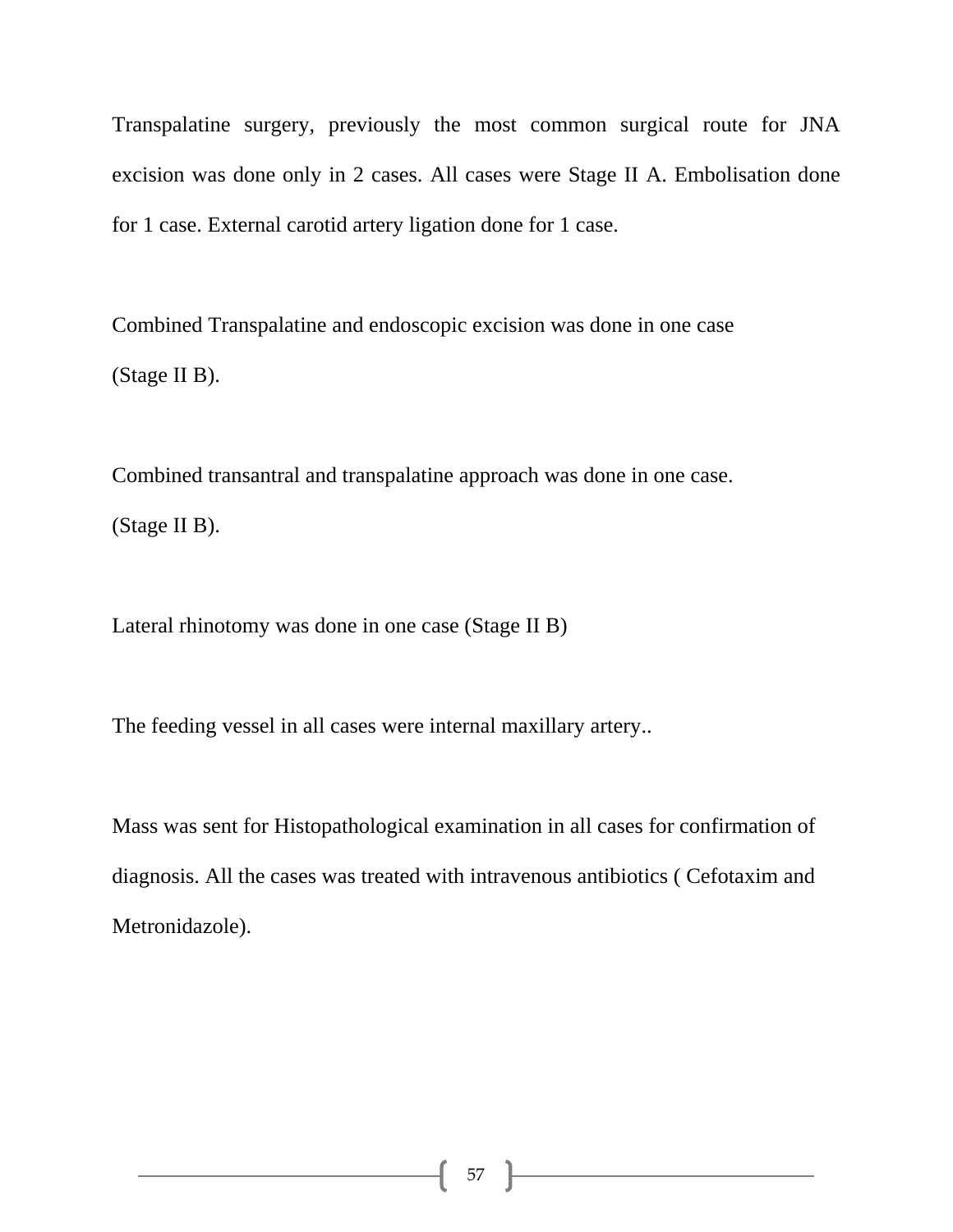There were eight cases of recurrence. All the cases were taken up for surgery. Cause of the recurrence was due to persistence of mass in the pterygopalatine fossa.

Of these eight cases of recurrence, five cases underwent endoscopic excision and two cases underwent maxillary swing procedure.One case underwent transpalatine approach.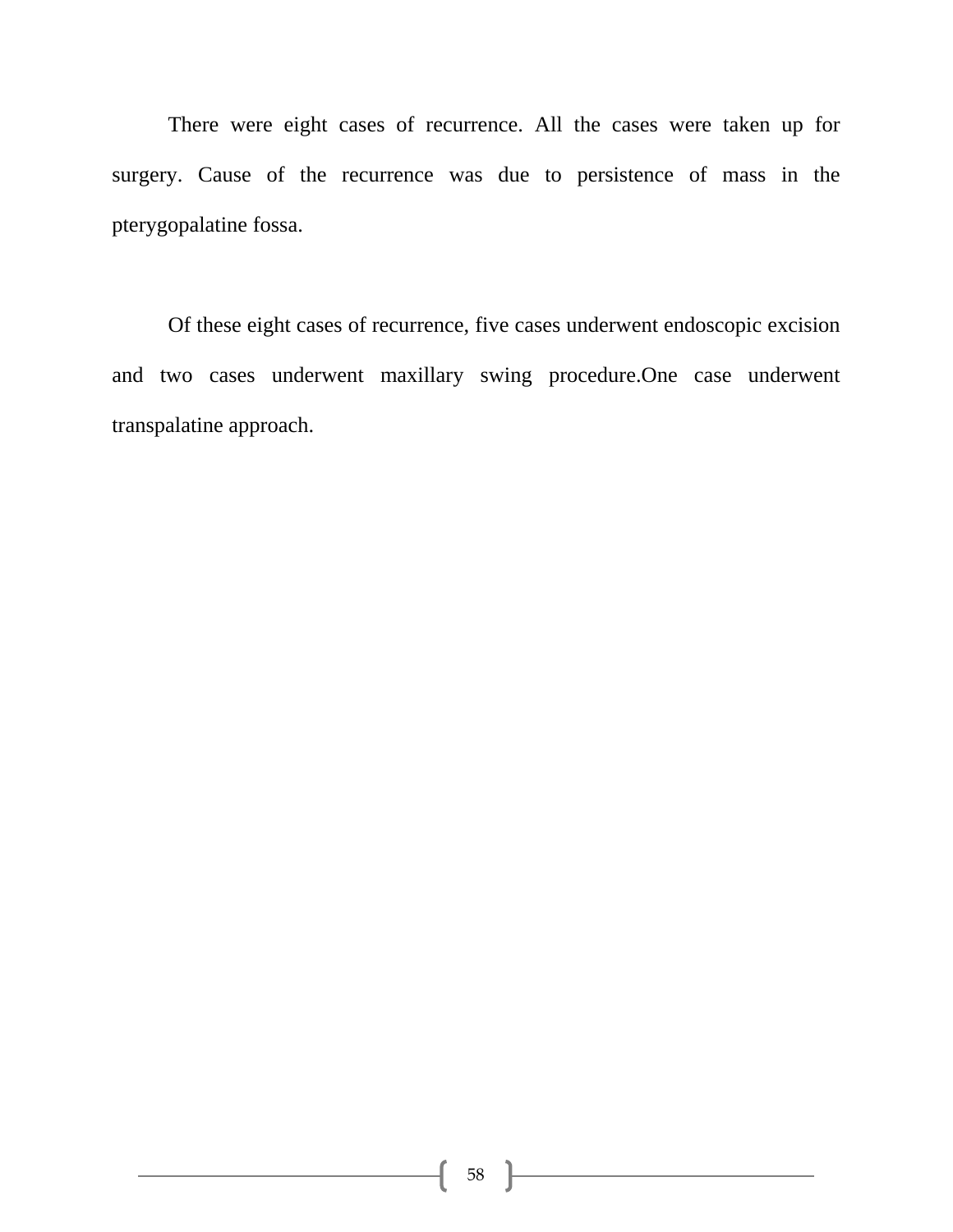## **CONCLUSION**

In this study , 32 cases were analysed. Nasal obstruction and epistaxis were the common symptoms noticed in almost all cases.

CT scan was done in all cases . MRI and MRA was done in 7 cases. These investigations were used to accurately assess the extent of the tumour,vascular supply of the tumor and plan appropriate surgical procedure. Staging based on Radowski ' s system, a widely accepted and comprehensive staging system was employed. Intracranial spread was noted in three cases.

Carotid angiogram with embolistion was done in ten cases. The typical capillary phase tumour blush was seen in all cases. The internal maxillary artery was the feeding vessel in all cases. One patient died following the procedure and another patient had quadriparesis.

External carotid artery ligation in our opinion is a safe and effective method for decreasing blood loss during surgery. Combined with hypotensive anaesthesia provides a very good blood less field, essential for complete tumour removal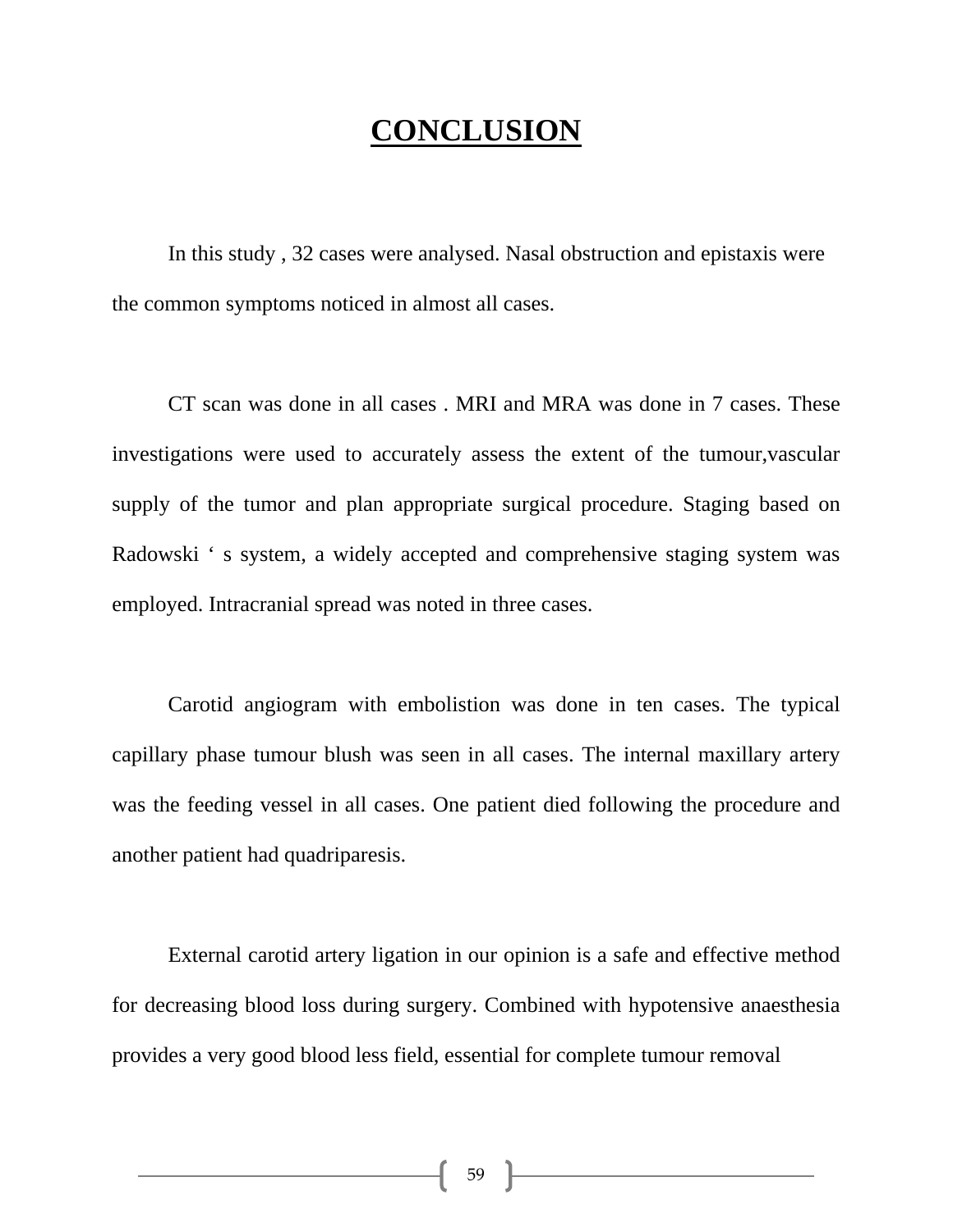the efficacy of a particular devascularisation procedure evaluated based on local control and complications. External carotid artery ligation is the best procedure in preoperative devascularisation of JNA excision. The advantages of this approach are listed below,

- 1. Done on the same day of surgery.
- 2. No need of modern instruments
- 3. safe procedure
- 4. Decreased blood loss
- 5. Can be repeated any number of times in cases of recurrences with no extra morbidity.
- 6. Decreased operating time
- 7. Better delineation of tumor because no shrinkage of the mass.
- 8. Recurrence rate is less because complete removal is possible.

The complications encountered in this study were,

1.Death 2.Cerebrovascular accident

3.Bleeding

4.Recurrence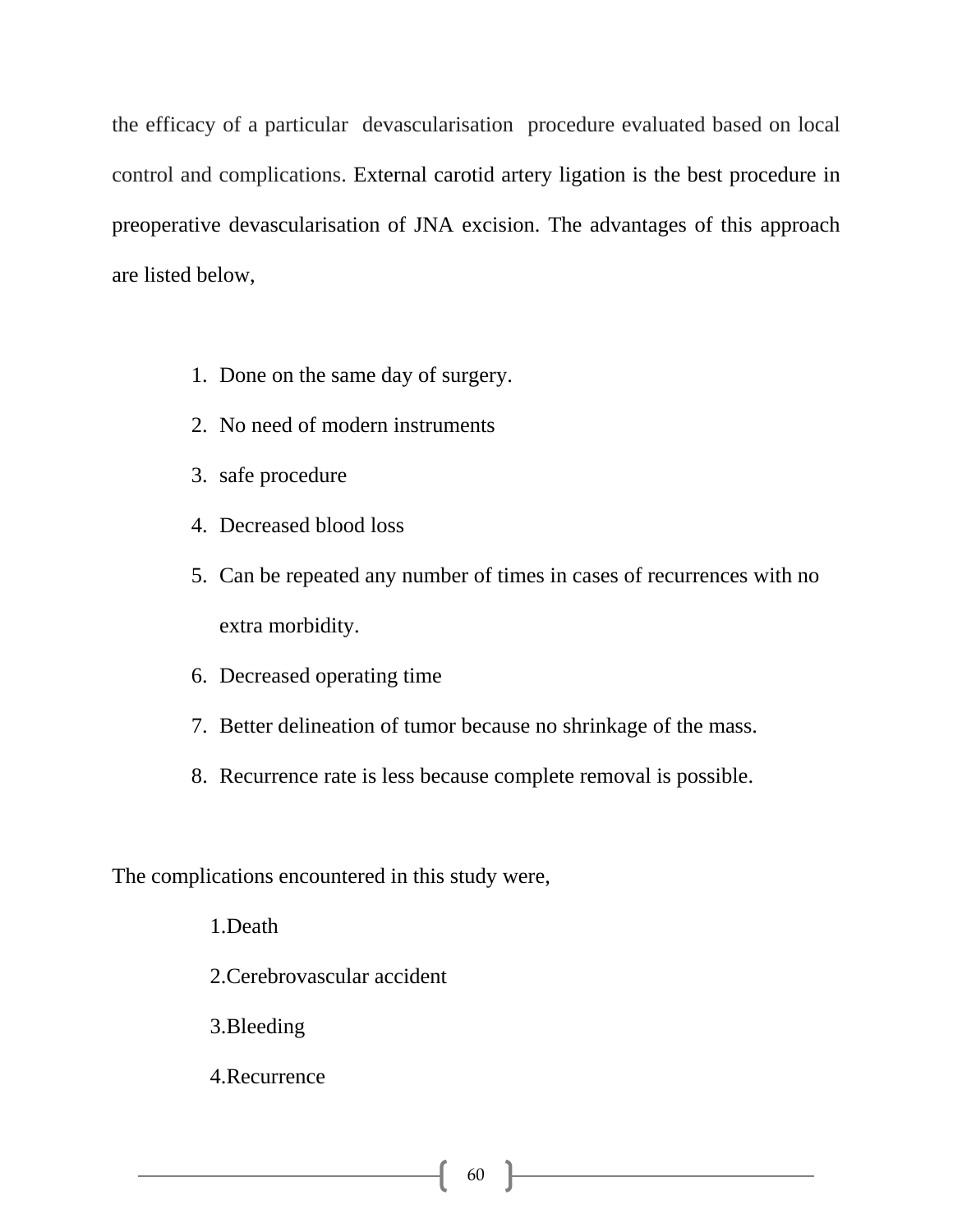Death and cerebrovascular accident mainly in embolised ,recurrent cases.Embolisation better avoided in recurrent cases.No major complication encounterd in external carotid artery ligation,both primary aswellas recurrent cases.In our study external carotid artery ligation was the best way to devascularise the surgically managed advance cases of juvenile nasopharyngeal angiofibroma.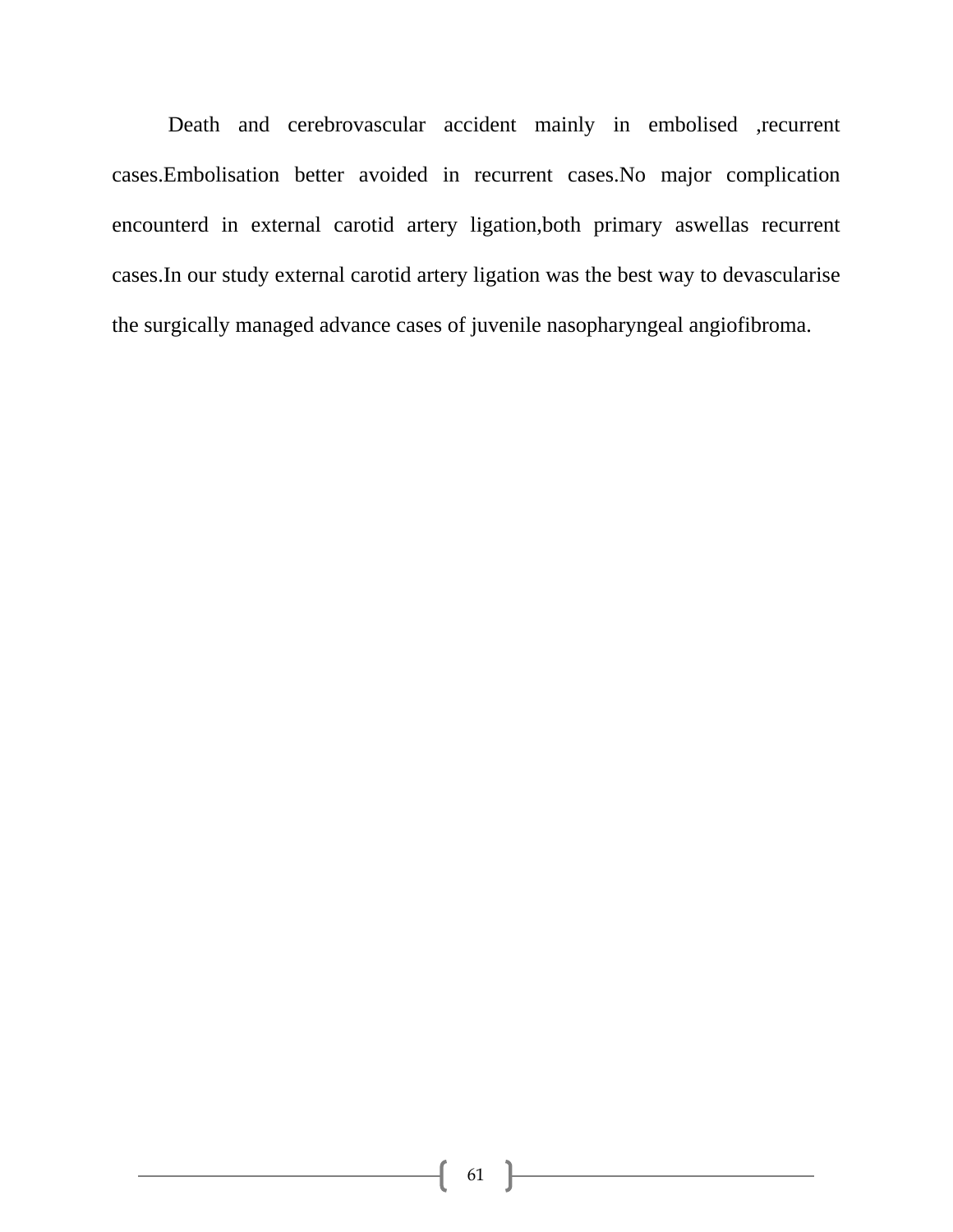## **Bibiliography**

- Martin H, Ehrlich HE, Abels JC. Juvenile nasopharyngeal angiofibroma. Ann Surg 1948;127:513-536.
- Bremer JW, Neel HB III, De Santo LW, et al. Angiofibroma: Treatment trends in 150 patients during 40 years. Laryngoscope 1986; 96: 1321-1329.
- Cansiz H, Guvenc MG, Sekecioglu N. Surgical approaches to juvenile nasopharyngeal angiofibroma. J Craniomaxillofac Surg. 2006 Jan;34(1):3-8. Epub 2005 Dec 15.
- Cummings BJ, Blend R, Keane T, et al. Primary radiation therapy for juvenile nasopharyngeal angiofibroma. Laryngoscope 1984; 94: 1599-1605.
- Douglas R, Wormald PJ. Endoscopic surgery for juvenile nasopharyngeal angiofibroma: where are the limits? Curr Opin Otolaryngol Head Neck Surg. 2006 Feb;14(1):1-5.
- Enepekides DJ. Recent advances in the treatment of juvenile angiofibroma. Curr Opin Otolaryngol Head Neck Surg. 2004 Dec;12(6):495-499.
- Hardillo JA, Vander Velden LA, Knegt PP. Denker operation is an effective surgical approach in managing juvenile nasopharyngeal angiofibroma. Ann Otol Rhinol Laryngol. 2004 Dec;113(12):946-950.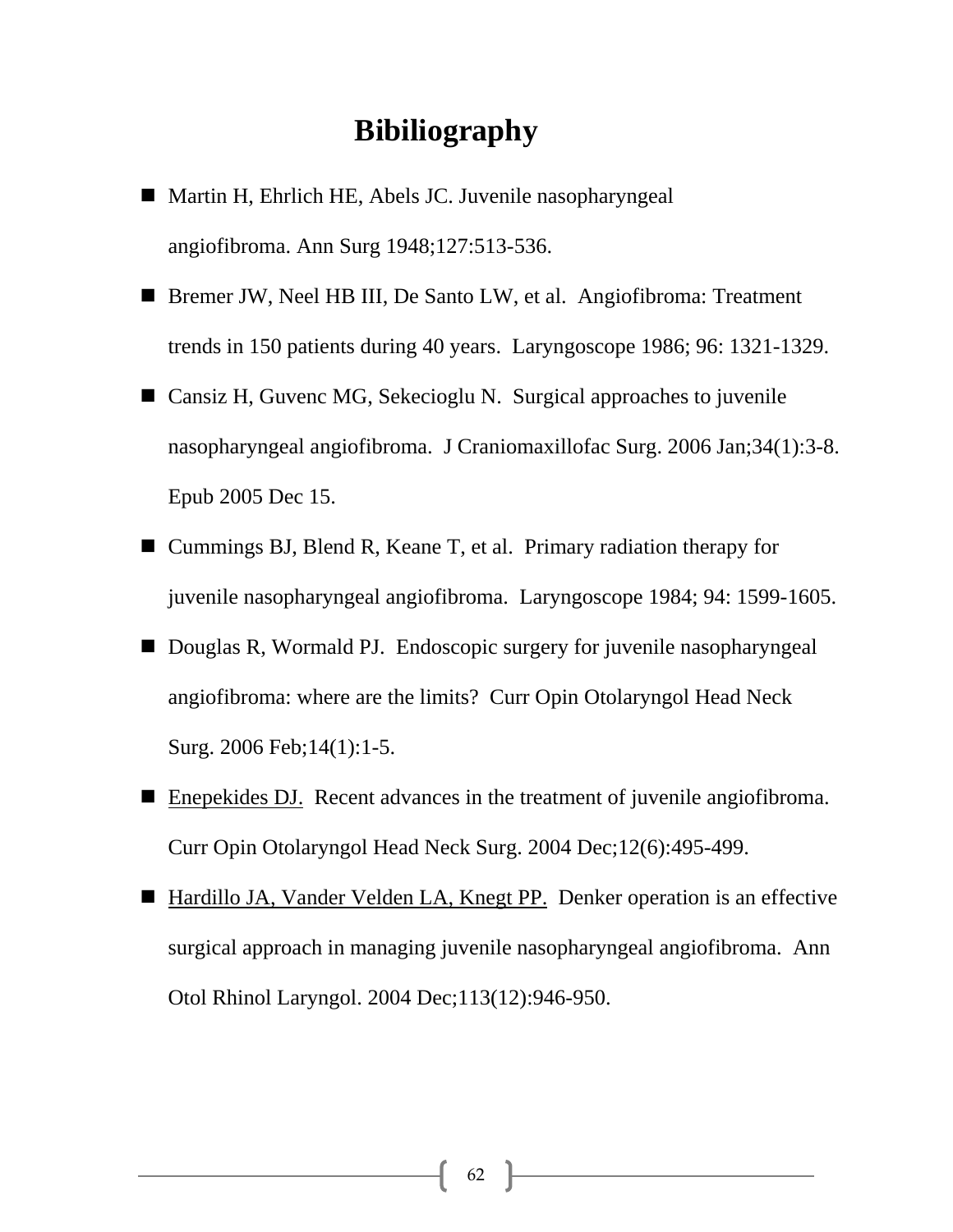- Herman F, Lot G, Chapot R, et al. Long term follow up of juvenile nasopharyngeal angiofibromas: Analysis of recurrences. Laryngoscope 1999; 109: 140-147.
- Hosseini SM, Borghei P, Borghei SH, Ashtiani MT, Shirkhoda A. Angiofibroma: an outcome review of conventional surgical approaches. Eur Arch Otorhinolaryngol. 2005 Oct;262(10):807-812. Epub 2005 Mar 1.
- Andrews JC, Fisch U, Valavanis A, Aeppli U, Makek MS. The surgical management of extensive nasopharyngeal angiofibromas with the infratemporal fossa approach. Laryngoscope 1989;99: 429-437.
- Roger G, Tran Ba Huy P, Froelich P, et al. Exclusively endoscopic removal of juvenile nasopharyngeal angiofibroma: trends and limits. Arch Otolaryngol Head Neck Surg 2002;128:928-935.
- Hagen R, Romalo G, Schwab B, Hoppe F, Schweikert HU. Juvenile nasopharyngeal fibroma: androgen receptors and their significance for tumor growth. Laryngoscope 1994;104:1125-1129.
- Deschler DG, Kaplan MJ, Boles R. Treatment of large juvenile nasopharyngeal angiofibroma. Otolaryngol Head Neck Surg 1992;106:278-284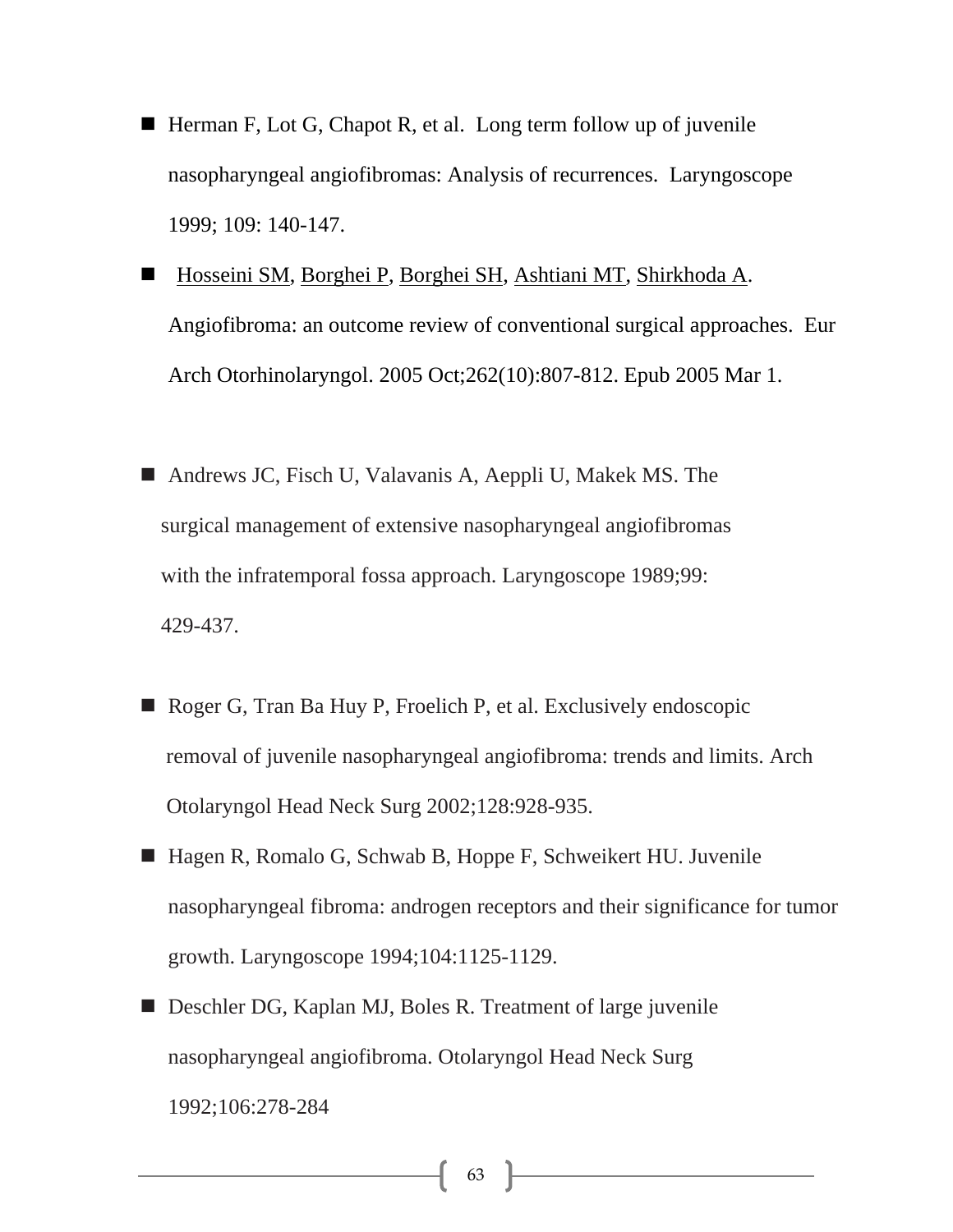- Radkowski D, McGill T, Healy GB, Ohlms L, Jones DT. Angiofibroma. Changes in staging and treatment. Arch Otolaryngol Head Neck Surg 1996;122:122-129
- **Figure 1** Frequent b-Catenin Mutations in Juvenile Nasopharyngeal Angiofibromas Susan C. Abraham, Elizabeth A. Montgomery, Francis M. Giardiello, and Tsung-Teh Wu American Journal of Pathology, Vol. 158, No. 3, March 2001 Copyright © American Society for Investigative Pathology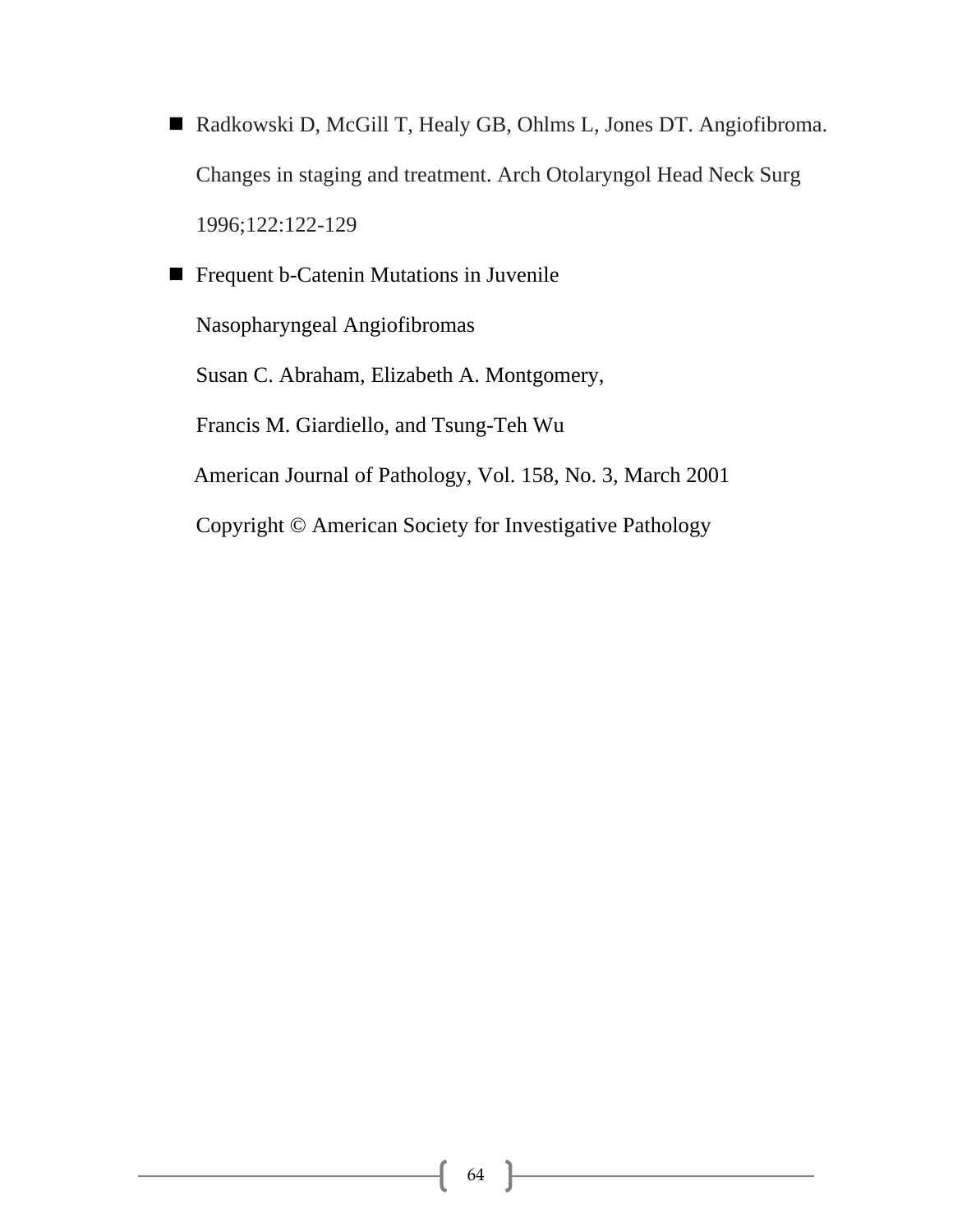## **TUMOUR EXTENTION**



## SURGICAL PROCEDURES